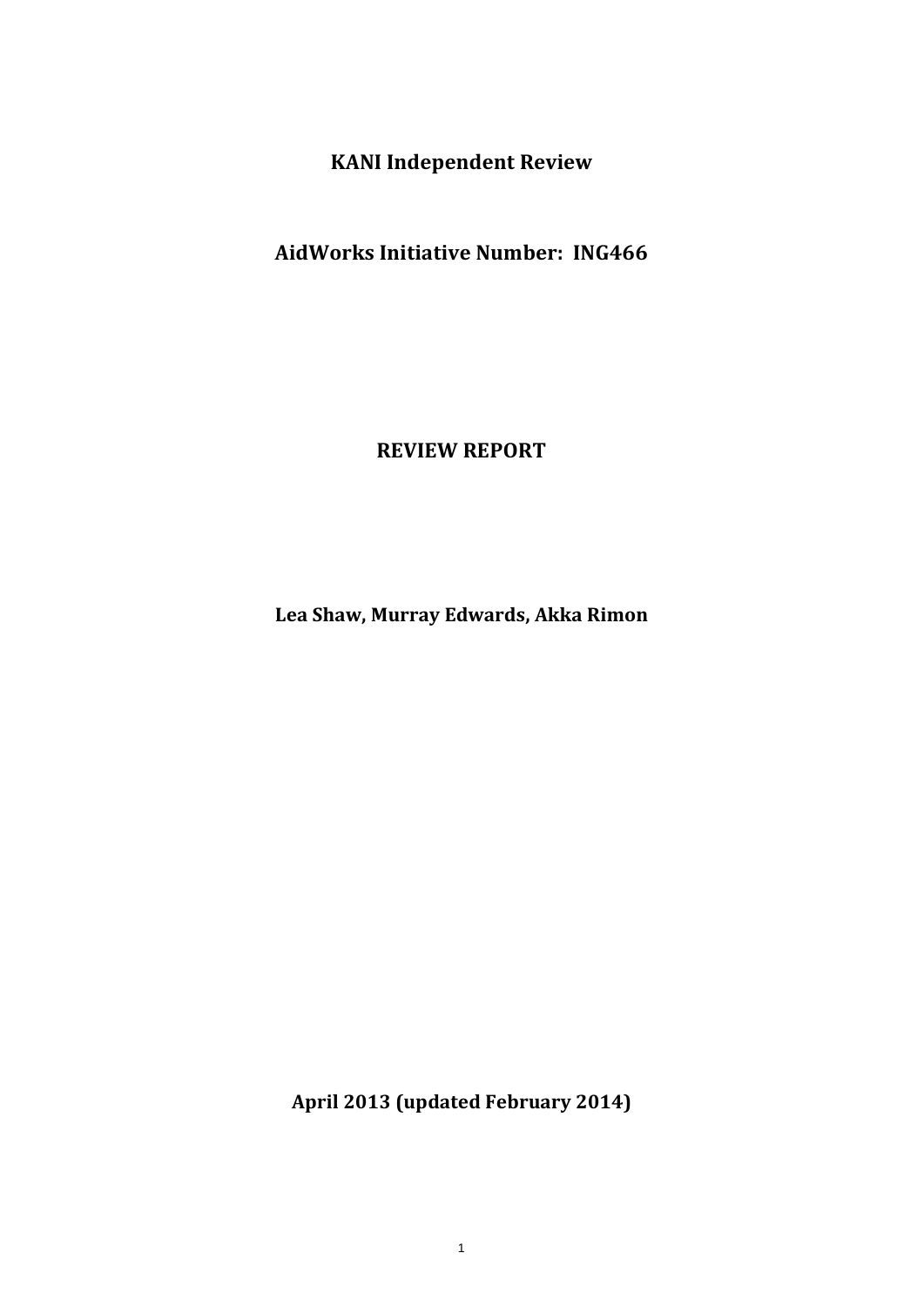### **Initiative Summary**

| <b>Initiative Name</b>     | <b>Nurse Skills Upgrading</b>                      |  |  |
|----------------------------|----------------------------------------------------|--|--|
| AidWorks initiative number | <b>ING466</b>                                      |  |  |
| Commencement date          | <b>March 2004</b><br>Completion date<br>June 2014  |  |  |
| Total (AUD)                | \$20,751,293 (maximum initiative value)            |  |  |
| Total other                |                                                    |  |  |
| Delivery organisation(s)   | Griffith University, Brisbane                      |  |  |
| Implementing Partner(s)    | <b>GoK Ministry of Health and Medical Services</b> |  |  |
| Country/Region             | Kiribati                                           |  |  |
| <b>Primary Sector</b>      | Workforce Development                              |  |  |

#### **Acknowledgments**

The review team sincerely thanks DFAT staff in Canberra and in Tarawa for assistance in organising meetings with GoK stakeholders; KSON (MHMS) for organising meetings with KANI students in Tarawa; and Griffith University staff for arranging meetings with relevant staff and KANI students. This review could not have been undertaken without this assistance.

#### **Authors' Details**

**Team leader** – Lea Shaw has a health technical background and development programming experience in Asia and the Pacific (including Kiribati) which covers project implementation, feasibility and design, monitoring, review and evaluation. She has been an AusAID Contractor for 12 years.

**Economist** – Murray Edwards was economic and financial policy advisor with the Australian Treasury for 26 years, including 3 years with the PNG Treasury under Australia's Enhanced Cooperation Program. He has been an AusAID Contractor for 5 years involved in program evaluations and assessment of public financial management systems.

**GoK representative** – Akka Rimon is the Deputy Secretary in the Ministry of Foreign Affairs and Immigration and brings to the team a wealth of local knowledge including GoK policy and relevant networks; and has worked in the Ministry of Labour and Human Resource Development during KANI's inception.

### *Disclaimer:*

This report reflects the views of the Evaluation team, rather than those of the Government of Australia or the Government of Kiribati.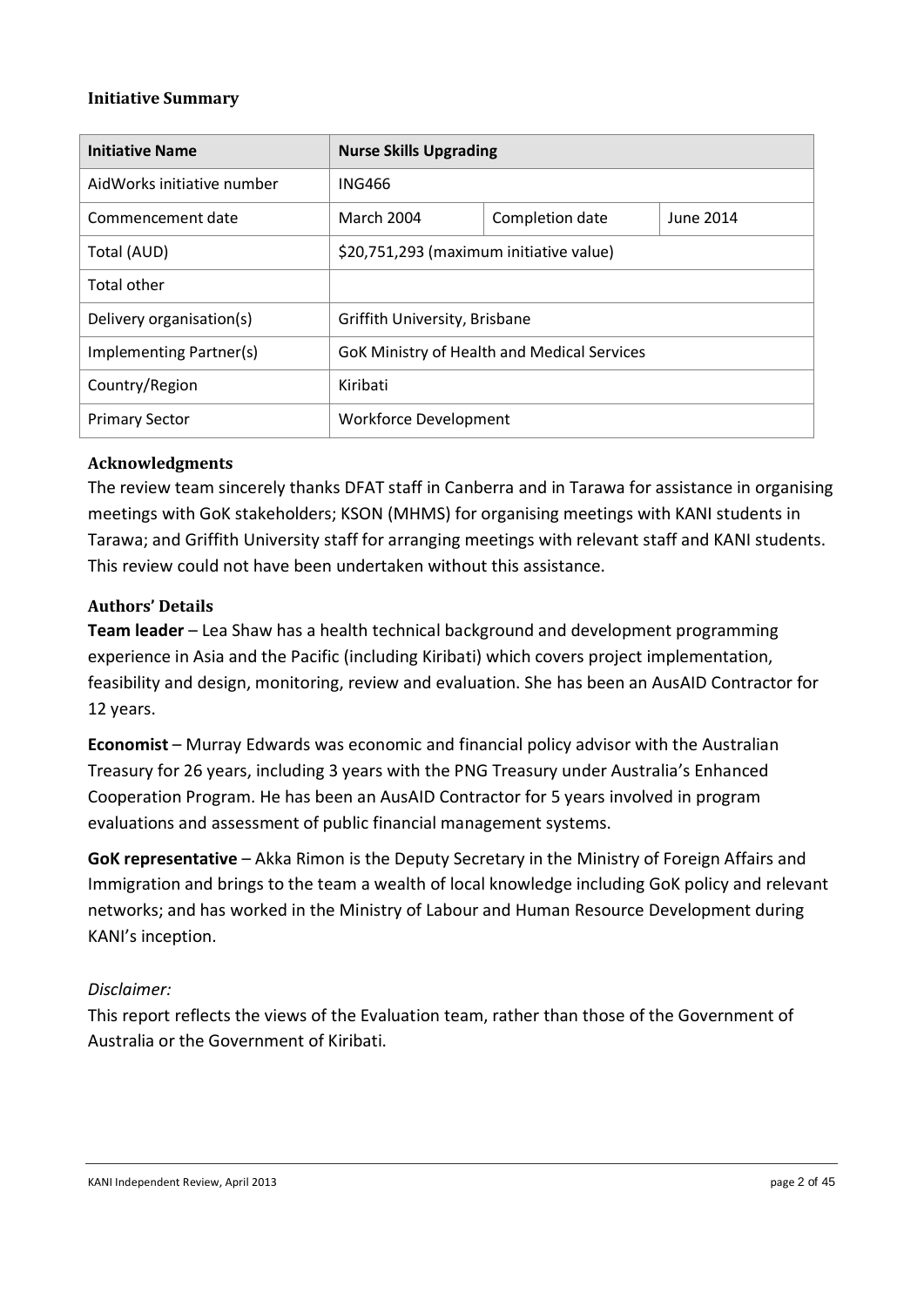# **Acronyms and Abbreviations**

| AAS          | Australian Award Scholarship                                     | <b>KANI</b>   | Kiribati Australia Nursing Initiative               |
|--------------|------------------------------------------------------------------|---------------|-----------------------------------------------------|
| <b>AAPS</b>  | Australia Awards Pacific Scholarship                             | <b>KDP</b>    | Kiribati Development Plan                           |
| <b>AHPRA</b> | Australian Health Practitioner Registration<br>Agency            | <b>KFHA</b>   | Kiribati Family Health Association                  |
| AIN          | Assistant in Nursing                                             | KIT           | Kiribati Institute of Technology                    |
| <b>ANMAC</b> | Australian Nursing and Midwifery<br><b>Accreditation Council</b> | <b>KSON</b>   | Kiribati School of Nursing                          |
| APP          | Academic Preparation Program                                     | <b>MC</b>     | Managing Contractor                                 |
| <b>APTC</b>  | Australia Pacific Technical College                              | <b>MDG</b>    | Millennium Development Goal                         |
| AusAID       | Australian Agency for International<br>Development               | <b>MHMS</b>   | Ministry of Health and Medical Services             |
| BN           | <b>Bachelor of Nursing</b>                                       | <b>MSIT</b>   | Metropolitan South Institute of TAFE                |
| <b>BSocW</b> | <b>Bachelor of Social Work</b>                                   | <b>MTC</b>    | Marine Training Centre                              |
| CBA          | Cost Benefit Analysis                                            | <b>NDPP</b>   | Nursing Diploma Preparation Program                 |
| <b>CLE</b>   | <b>Contribution to Living Expenses</b>                           | <b>PIC</b>    | Pacific Island Country                              |
| C1, C2, C3   | Cohort 1, Cohort 2, Cohort 3                                     | <b>PNG</b>    | Papua New Guinea                                    |
| <b>DCW</b>   | Diploma of Community Work                                        | <b>OASIS</b>  | Online Australian Scholarship Information<br>System |
| <b>DIAC</b>  | Department of Immigration and Citizenship                        | <b>OSHC</b>   | Overseas Student Health Cover                       |
| DN           | Diploma of Nursing                                               | <b>RN</b>     | <b>Registered Nurse</b>                             |
| EN           | <b>Enrolled Nurse</b>                                            | <b>TAFE</b>   | <b>Technical and Further Education</b>              |
| <b>FSN</b>   | Fiji School of Nursing                                           | <b>UNICEF</b> | United Nations Fund for Children                    |
| <b>FSM</b>   | Fiji School of Medicine                                          |               |                                                     |
| <b>FTC</b>   | <b>Fisheries Training Centre</b>                                 | <b>DFAT</b>   | Department of Foreign Affairs and Trade             |
| GoA          | Government of Australia                                          |               |                                                     |
| GoK          | Government of Kiribati                                           |               |                                                     |
| <b>GNI</b>   | <b>Gross National Income</b>                                     |               |                                                     |
| GU           | <b>Griffith University</b>                                       |               |                                                     |
| <b>IELTS</b> | International English Language Testing<br>System                 |               |                                                     |
| <b>IPR</b>   | Independent Progress Review                                      |               |                                                     |
| <b>ISLPR</b> | International Second Language<br><b>Proficiency Ratings</b>      |               |                                                     |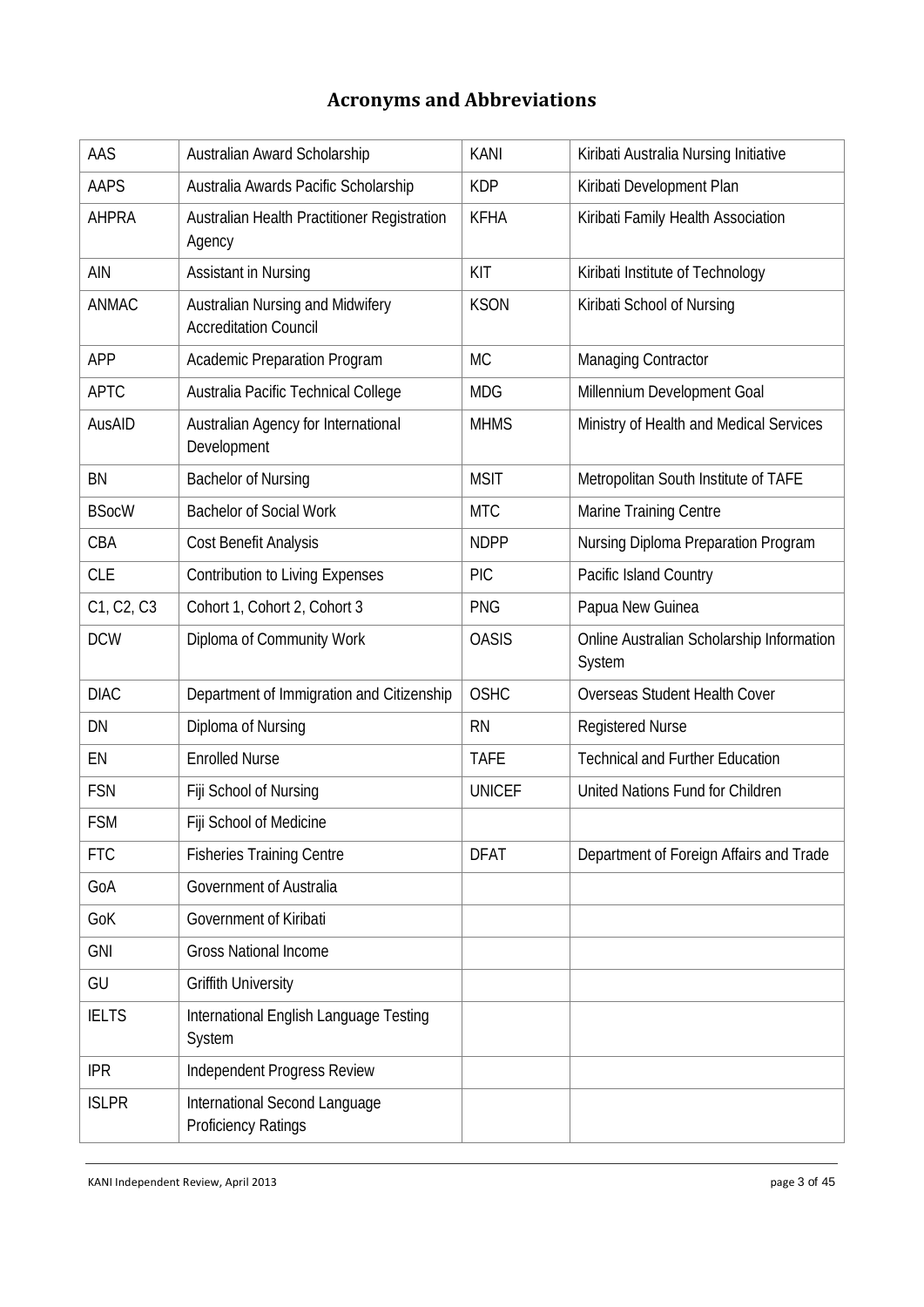# **Contents**

| $\mathbf{2}$ |  |
|--------------|--|
| $\mathbf{3}$ |  |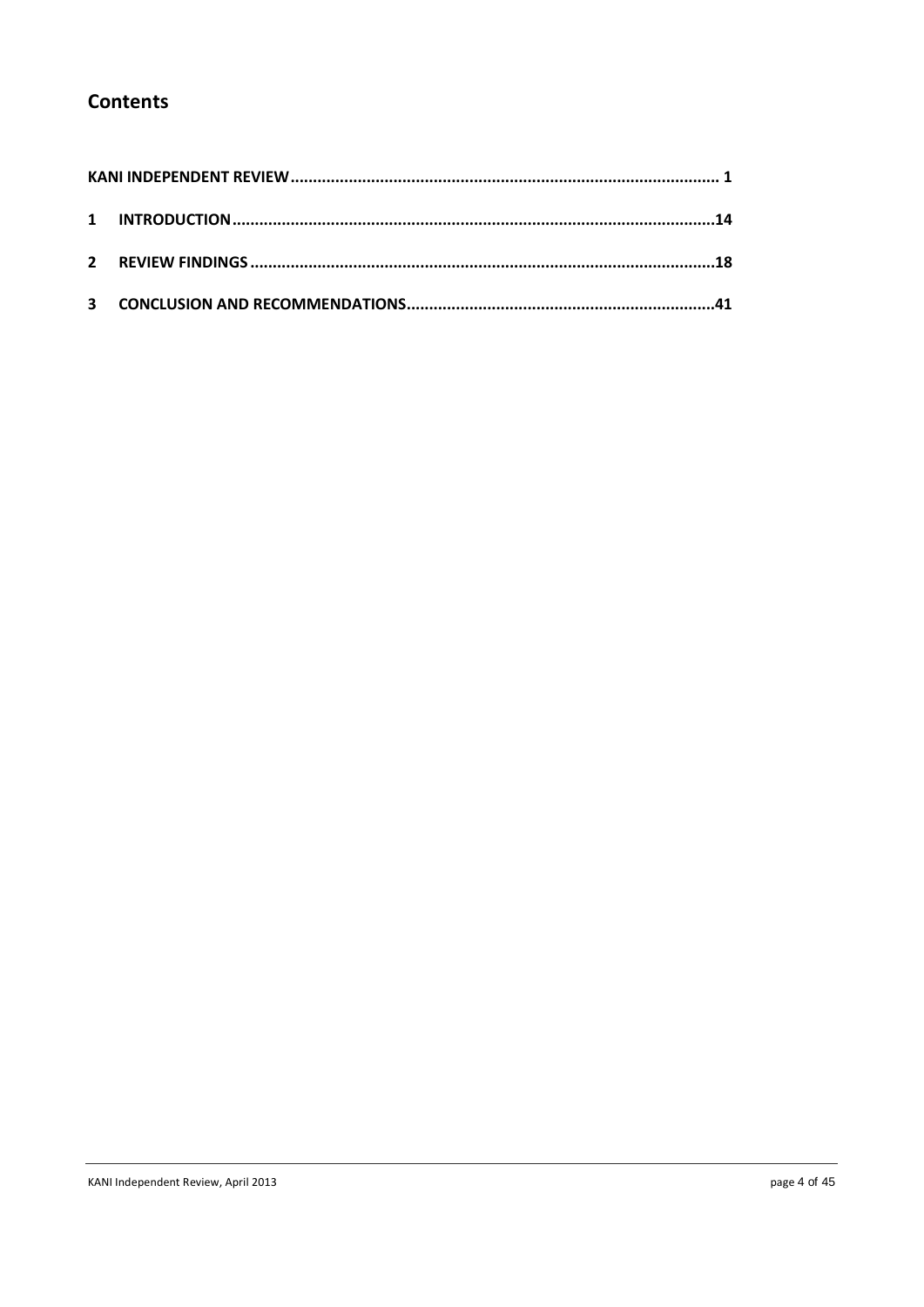# **Executive Summary**

The **Kiribati Australia Nursing Initiative** (March 2006-June 2014) is an AUD20.8 million pilot program designed to contribute to the Government of Kiribati efforts to address: climate change imperatives; rapid population growth and urbanisation; youth unemployment and diversify the remittance base through emigration of skilled people accessing the global nursing market. The main objective of KANI is to educate and skill I-Kiribati youth to gain Australian and international employment in the nursing sector; and the key outcome is that I-Kiribati nurses are qualified and working in Australia (or internationally) in nursing.

**Background:** Kiribati is recognized as one of the least developed countries in the world. Total population is 103,038 with half of the population living on overcrowded South Tarawa Island. The 2010 Census records an annual population rate of 2.2% with much of that growth in South Tarawa where the growth rate is 4.4%. The Census also reports that 48% of the population is aged less than 24 years, and with only 4% of the formal workforce are aged 15-24 years, there are few prospects of employment and limited post-school options for young people, particularly females<sup>[1](#page-4-0)</sup>. Two thousand (2,000) school leavers per year graduate from secondary schools and less than [2](#page-4-1)0% find cash work<sup>2</sup>. Only 18% of the Kiribati population is employed in the cash economy<sup>[3](#page-4-2)</sup> which dictates a mainly subsistence economy for Kiribati, little prospect of school leavers finding jobs in the formal sector, and that, demographically, young people will be most affected by the lack of employment opportunities. The proportion of people living below the National Poverty Index in 2006 was 50% $^4$  $^4$  while 22% of the population lives below the Basic Needs Poverty Line with the average household earning \$11,464 per year but spending \$13,149 each year with half of this spending being on food<sup>[5](#page-4-4)</sup>. Kiribati is subject to significant climate change challenges - temperatures warming; rainfall increasing; sea level continuing to rise; ocean acidification increasing threatening coral eco-systems<sup>[6](#page-4-5)</sup>.

**KANI** is implemented through Griffith University International Unit with a subcontract to Metropolitan South Institute of TAFE to provide the Diploma of Nursing and Certificate in Aged Care. Component 1of the original KANI design is the subject of this review and comprises scholarship program to obtain Australian nursing qualifications up to Bachelor of Nursing through Certificate and Diploma level exit points. Outputs include: student selection; an academic preparation program (16 weeks); nursing diploma preparation program (16 weeks); Diploma of Nursing studies (18 months); Certificate 3 in Aged Care (6 months); Bachelor of Nursing studies (2 years); student management and nurse registration<sup>[7](#page-4-6)</sup>.

The **purpose of the Independent Review** is to provide senior management and GoK with an assessment of whether: KANI remains relevant to the needs of Kiribati; whether the objectives are on track to being achieved by June 2014; and whether the benefits justify the costs. The review team's findings and recommendations will contribute to a management decision on whether or not to continue KANI. The

- <span id="page-4-0"></span><sup>1</sup> South Tarawa Island Report, Office of the President, August 2012
- <span id="page-4-1"></span><sup>2</sup> South Tarawa Island Report, Office of the President, August 2012
- <span id="page-4-2"></span><sup>3</sup> Kiribati Adaptation Program Implementation Report, 2011, World Bank
- <span id="page-4-3"></span><sup>4</sup> Kiribati National Development Plan, 2012-2015, Government of Kiribati
- <span id="page-4-4"></span><sup>5</sup> Kiribati Analysis of the 2006 Household Expenditure and Income Survey, David Abott, 2010, UNDP
- <span id="page-4-5"></span><sup>6</sup> Kiribati Meteorology Service, Pacific Climate Change Program, partner with Australian Government International Climate Change Adaptation Initiative, 2011
- <span id="page-4-6"></span><sup>7</sup> KANI Design Document, 2006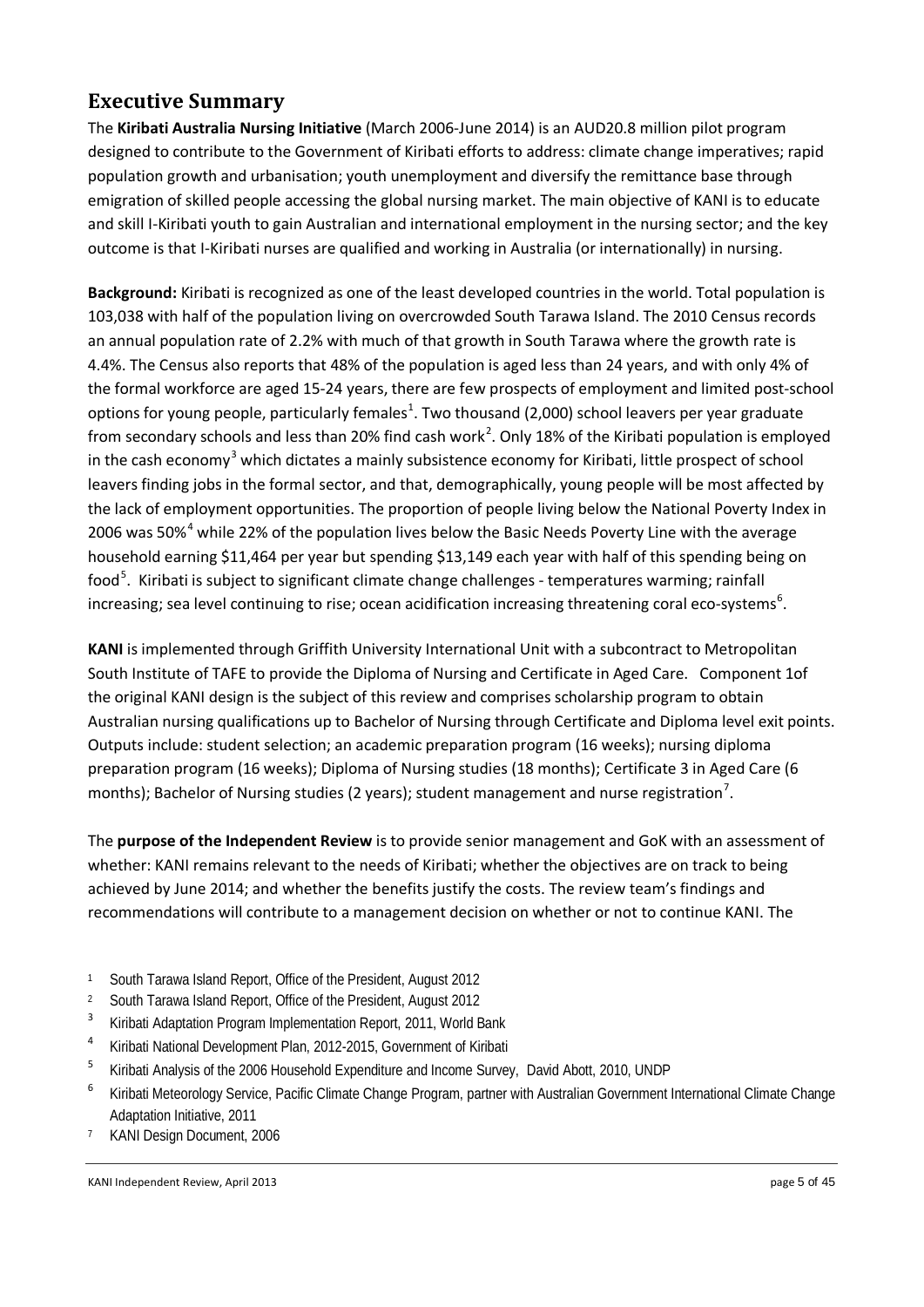review is testing the KANI model to extract lessons learnt and to compare it with similar activities. If a future phase is warranted, the review will provide advice on key areas of the initiative that should be remodeled.

The **review team undertook**: a desk review of KANI reports, GoK and GOA policy documents and other relevant reports; consultations in Tarawa with GoK partners, Post, other development partners, national institutions; focus groups with past and returning students/nurses; consultations in Brisbane with Griffith University staff and with subcontractor (MSIT). Three focus groups were conducted with 23 current and graduated students from all three cohorts and a visit to Logan Hospital where most KANI students undertake their clinical placements was undertaken.

The review team noted the **changes to the operating context** since KANI began in 2006 which included: increased living allowances for KANI students and introduction of a 12 week transition to work stipend; increased costs of visas; increased IELTS (English language test) score from 6 to 7; enrolled nurse positions are now on the Consolidated Sponsored Occupation List; depressed local nursing market in Queensland as a result of major cutbacks to public sector health services and Queensland Health's policy of employing domestic graduates first; in contrast, a nation-wide and global nursing shortage set to increase with gaps of demand over supply in all states and territories; Australian aid policy changes increasing focus on results and value for money; and the establishment of the Kiribati-Australia Partnership for Development with a focus on work skills development.

**Relevance:** KANI is **strongly aligned with GoK policies and priorities** on: skilling youth to international standards and enhancing scholarship schemes<sup>[8](#page-5-0)</sup>; labour mobility; migration with dignity and the Adaptation Program in response to climate change<sup>[9](#page-5-1)</sup>; and diversification of remittances. KANI is particularly relevant to Australia's overall aid purpose - helping people overcome poverty - through "improving incomes, employment and enterprise opportunities; and reducing negative impacts of climate change"<sup>[10](#page-5-2)</sup>; and in **alignment with GoA policies** and principles particularly with the DFAT's Comprehensive Aid Policy Framework which commits Australia to investing in health, higher education and the needs of microstates including Kiribati<sup>[11](#page-5-3)</sup>; the Pacific Education and Skills Development Agenda which focuses on education and young people's employability through skilling to connect to further education, training and employment, enlarging Australia's scholarship program in the Pacific and strengthening regional and national institutions<sup>12</sup>; and the Kiribati-Australia Partnership for Development which is aligned with the Kiribati Development Plan (in line with the Paris Declaration and Accra) to support Kiribati's pursuit of sustainable economic growth; to support climate change strategies, including mitigation, adaptation and relocation, where necessary, through up skilling of, and securing overseas employment opportunities for, I-Kiribati. In particular, Priority Outcome 2 (Workforce Skills Development) aims to support young I-Kiribati women and men (16-24 years) with recognised qualifications to access employment and training opportunities

- <span id="page-5-0"></span><sup>8</sup> Kiribati Development Plan 2012-2015
- <span id="page-5-1"></span><sup>9</sup> http://www.climate.gov.ki/category/action/relocation/
- <span id="page-5-2"></span><sup>10</sup> Helping the World's Poor through Effective Aid: Australia's Comprehensive Aid Policy Framework to 2015-16, Commonwealth of Australia, 2012
- <span id="page-5-3"></span><sup>11</sup> Comprehensive Aid Policy Framework: Agency Resources and Planned Performance, DFAT, 2012-2013
- <span id="page-5-4"></span><sup>12</sup> Pacific Education and Skills Development Agenda, AusAID Website, June 2011 [http://www.ausaid.gov.au/Publications/Pages/2651\\_8620\\_8141\\_6991\\_5567.aspx](http://www.ausaid.gov.au/Publications/Pages/2651_8620_8141_6991_5567.aspx)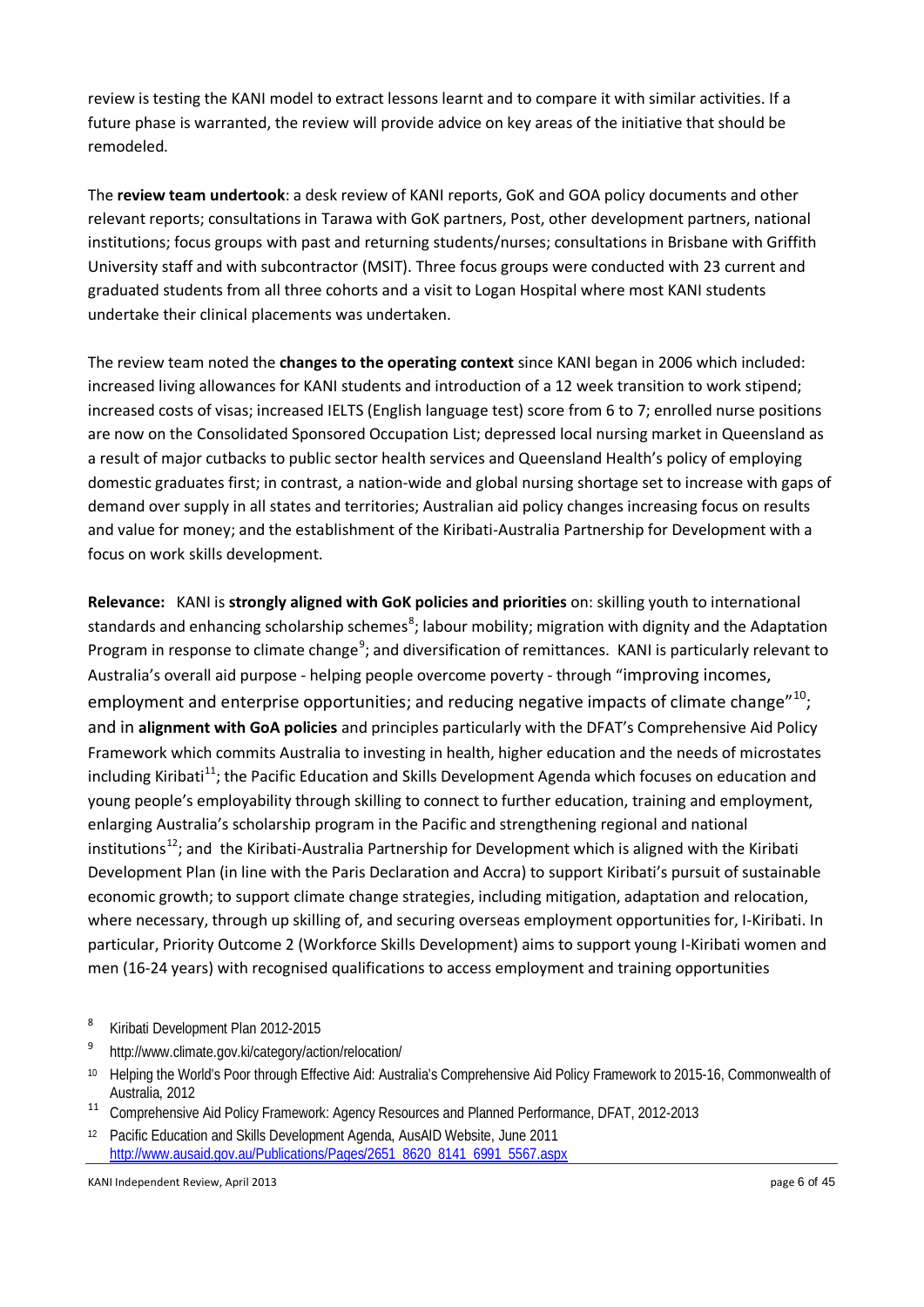domestically and abroad. Australia also supports the Technical and Vocational Education and Training sector, including strengthening of the Kiribati Institute of Technology.

KANI's structural attributes strengthen its relevance in that it is relevant to the needs of Australian employers providing a qualification that Australian employers recognize, understand and value. It addresses English language proficiency and provides for the acquisition of specific skills and knowledge required by employers in the Australian health sector; it links students and graduates with employers; and it caters for employers' preference to source foreign workers from those already in Australia.

The expectation in the goal and intent of the KANI design<sup>[13](#page-6-0)</sup> was that the program would impact on youth unemployment and remittances but with 2,000 students leaving school each year, selecting approximately 30 students per year for three years was never going to make an impact on youth unemployment or on remittances. Given KANI graduates are only just beginning fulltime nursing work, it will be many years, and will require many more cohorts of students to be trained, before remittances from nurses trained under the program would have any significant economic or social impact on Kiribati, especially if their families join them in Australia. This fact, together with the relatively high cost of KANI, is a critical issue to be weighed in assessing the program's future.

**Effectiveness:** The objective of Component 1 is **on track to be achieved** with a completion rate of 81% of the 84<sup>[14](#page-6-1)</sup> students initially selected in the three cohorts. Sixty-eight (68<sup>[15](#page-6-2)</sup>) students are expected to graduate in total – 64 as registered nurses, 3 as social workers and 1 with a Bachelor in Human Services. Sixteen students did not complete to RN level with 4 exiting with DN and 1 with a Diploma in Community Welfare; 6 with Certificate 3 in Aged Care; and 5 students exited with no qualification at all. The success rate of AAS generally is 97%; 92% for students from Pacific countries; and 87% for students from Kiribati so the completion rate compares favourably with students from Kiribati on other scholarship programs and with AAS completion rates generally. Slow progress has been made by the Social Work students from Cohort 1 who were transferred from nursing courses due to health issues with all but one still studying. Most of Cohort 1 (graduated 2011) is now employed in either full-time, part-time or casual nursing positions within the aged care sector; Cohort 2 (most graduated 2012) are awaiting visa applications and looking for work; and 29 are still studying and expected to graduate at the end of 2013 (26 BN and 3 BSocW). Employment prospects in the public sector in Queensland are currently limited. The table below describes the Students' academic, work and visa status by cohort.

M&E and risk management in KANI focuses on operational and output level indicators required for Griffith University contract reporting but inadequate in monitoring a program whose main outcome is international employment. Monitoring data on student progress was found to be unclear, inconsistent within spreadsheets and inaccurate across education institutions. Future monitoring and tracking of graduates

- <span id="page-6-1"></span><sup>14</sup> Note: This is in excess of the number in the original design (75)
- <span id="page-6-2"></span><sup>15</sup> By February 2014, when this report was updated, 67 students had graduated with a Bachelor degree, with one expected to graduate (with a degree) in mid-2014 - that student has already qualified for a Diploma of Nursing. The breakdown of student progress has been updated - see Addendum 1.

KANI Independent Review, April 2013 by a state of the state of the state of the state of the state of the state of the state of the state of the state of the state of the state of the state of the state of the state of the

<span id="page-6-0"></span><sup>&</sup>lt;sup>13</sup> KANI is a pilot program originally designed to mobilize three cohorts of students (75 in total with only 45 to continue to Bachelor level studies).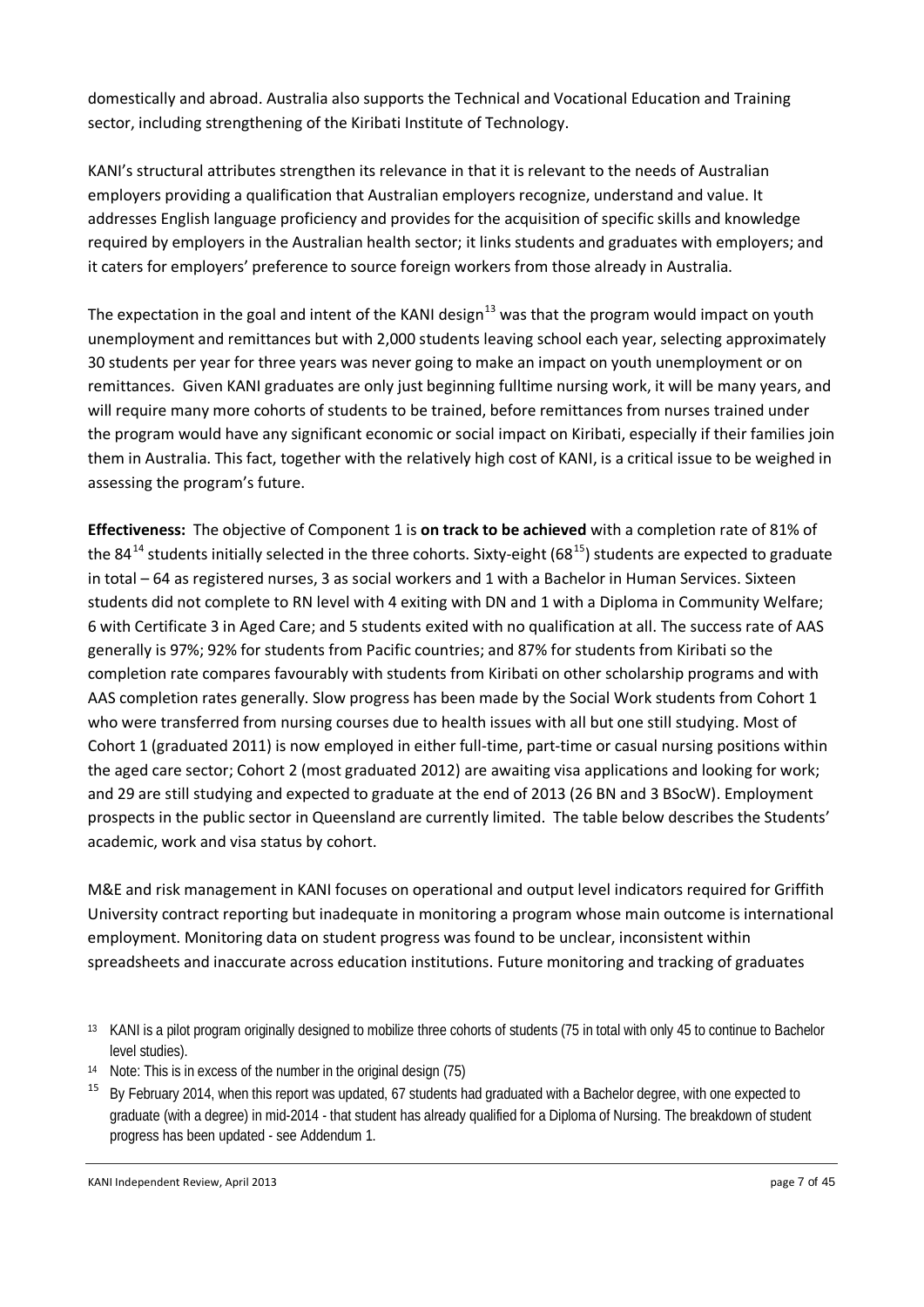could be incorporated into GoK tracking of other scholarship awardees and WHO tracking of nurses from other Pacific countries. A Technical Advisory Group (as designed) may have assisted Post with monitoring of student progress and improved data and reporting.

### **Table 1 Data on Student Progress[16](#page-7-0)**

| <b>Status</b>                                    | Cohort                          | Cohort 2 <sup>17</sup>   | Cohort 3                 | <b>Total</b>     |
|--------------------------------------------------|---------------------------------|--------------------------|--------------------------|------------------|
| Students recruited                               | 30                              | 30                       | 30                       | 90               |
| Students who passed APP                          | 30                              | 28                       | 26                       | 84               |
| Deferred students                                | $\overline{4}$                  | $\mathbf 0$              |                          |                  |
| Students who took up KANI<br>award               | 26                              | 32                       | 26                       | 84               |
| Academic progress                                |                                 |                          |                          |                  |
| Graduated BN (RN)                                | 13 Aust. + 2 NZ<br>registration | 23 Aust. Registered      |                          | 38               |
| <b>Graduated BSocW</b>                           | 1                               | $\overline{\phantom{a}}$ | $\overline{a}$           | 1                |
| Graduated Diploma Nursing                        | 4                               |                          | $\overline{a}$           | $\overline{4}$   |
| Graduated Cert 3 (AIN)                           |                                 | 3                        | 3                        | $\boldsymbol{6}$ |
| Graduated Diploma<br>Community Welfare           | 1                               | ÷,                       | $\overline{a}$           | 1                |
| Still studying                                   | 3 (Social Work)                 | 5 (BN)                   | 21 (BN)                  | 29               |
| Withdrawn/Exited with no<br>qualifications       | $\overline{2}$                  | $\overline{2}$           | 1                        | 5                |
| Visa <sup>18</sup>                               |                                 |                          |                          |                  |
| Student visa                                     | 3                               | 5                        | 21                       | 29               |
| Graduate 485 visa                                | $\overline{7}$                  | 1                        | $\overline{\phantom{a}}$ | 8                |
| Awaiting 485 visa<br>application (bridging visa) | $\overline{7}$                  | 22                       |                          | 29               |
| Work situation                                   |                                 |                          |                          |                  |
| Full time work (>35hrs) <sup>19</sup>            | 8                               | 4                        | $\blacksquare$           | 12               |
| Part time work <sup>20</sup> (<35 hrs)           | $\mathfrak{Z}$                  | 11                       | 7                        | 21               |

<span id="page-7-0"></span><sup>16</sup> An updated Table 1 (Status and Academic Progress cells) is at Addendum 1

- <span id="page-7-2"></span><span id="page-7-1"></span>17 Including 4 students deferred from Cohort 1<br> $^{18}$  Note: Some students returned to Kiribati with
- Note: Some students returned to Kiribati without applying for visa
- <span id="page-7-3"></span><sup>19</sup> All working in the Aged Care Sector as trained nurses
- <span id="page-7-4"></span><sup>20</sup> All working in the Aged Care Sector as trained nurses and enrolled nurses. Some have casual work.

KANI Independent Review, April 2013 page 8 of 45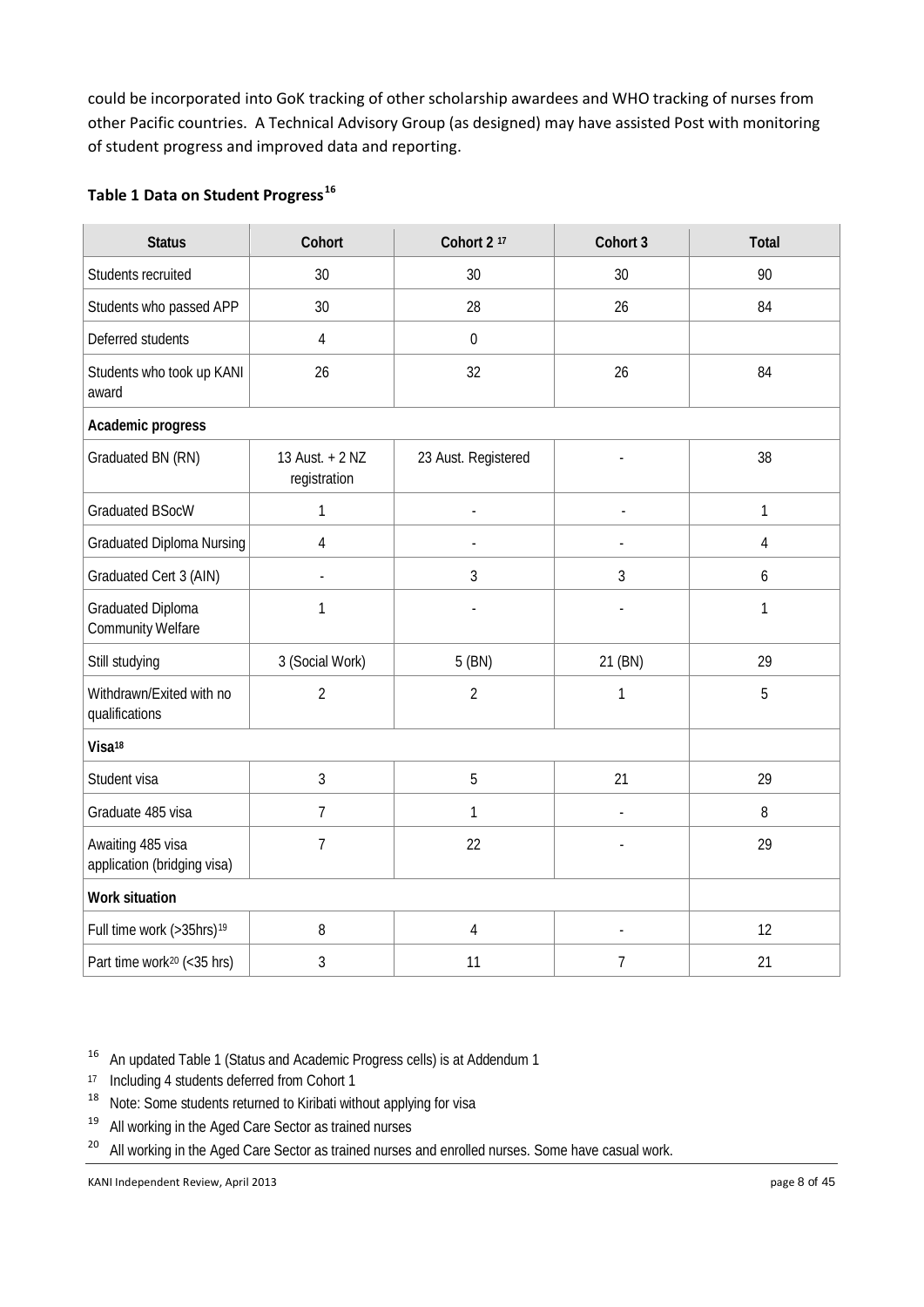| <b>Status</b>                                              | Cohort         | Cohort 2 <sup>17</sup> | Cohort 3 | Total |
|------------------------------------------------------------|----------------|------------------------|----------|-------|
| Looking for work<br>Aust/NZ/Fiji                           | 3              | 8                      |          | 18    |
| Studying in Australia (and<br>not working)                 | 3              | 5                      |          | 15    |
| Working as a nurse in<br>Kiribati                          | $\mathfrak{D}$ |                        |          | 2     |
| Studying nursing at KSON,<br>Tarawa                        | $\mathfrak{D}$ |                        | 3        | 6     |
| Returned home - working /<br>studying in a different field |                |                        |          | 2     |
| Returned home - work<br>status unknown                     | 4              | 3                      |          |       |

The effectiveness of implementation has been compromised through: the insufficient use of stop/go points (as designed) which has been the main cause of the high per student cost of KANI; limited focus on monitoring and support for employment outcomes; non-adherence to the design in setting realistic benchmarks for advancement to Bachelor level or exiting at Certificate 3 and Diploma levels; a high rate of student pregnancies (51% of female students) leading to increased extensions, repeating of semesters and subjects and re-scheduling of clinical placements; and a generally more lenient attitude to academic failures. This has decreased efficiency, cost effectiveness and value for money. Griffith University as managing contractor has performed well as an education institution but has a limited expertise and role in transition to work and support for migration processes. The lack of consistent, accurate and simple records of student progress will hopefully be rectified when all awards are managed through the OASIS student management system.

To **improve effectiveness and efficiency of KANI**, the review team recommends that if KANI continues, the program be re-designed as a labour migration program maintaining all aspects of the current program but with stronger support and monitoring for transition to work and migration issues; and that: scholarship conditionality be mainstreamed in line with the AAS program; entry age be lowered and priority given to school leavers and the selection process strengthened to improve equity of access; entry for males to the nursing program be limited to the proportion of males to females in the Australian health workforce (10%) to maximize limited post-school opportunities for I-Kiribati females; only IELTS 7 be used for English Language testing; that stronger and stricter academic achievement benchmarks be applied to determine student eligibility to progress beyond each of the first two exit points; greater emphasis be given to linking students with potential employers during the Certificate 3 and diploma study phases, especially those unlikely to progress further; students be better briefed during the APP on the benefits, conditions and obligations of the scholarship and be counseled specifically on social and cultural issues likely to impact their studies; and that a commercial management contractor be considered to manage all components of a potentially broader geographic and thematic program. It is also recommended that the KANI Independent Completion Report include a study on the social issues facing KANI students with the view to strengthening gender in any future KANI program.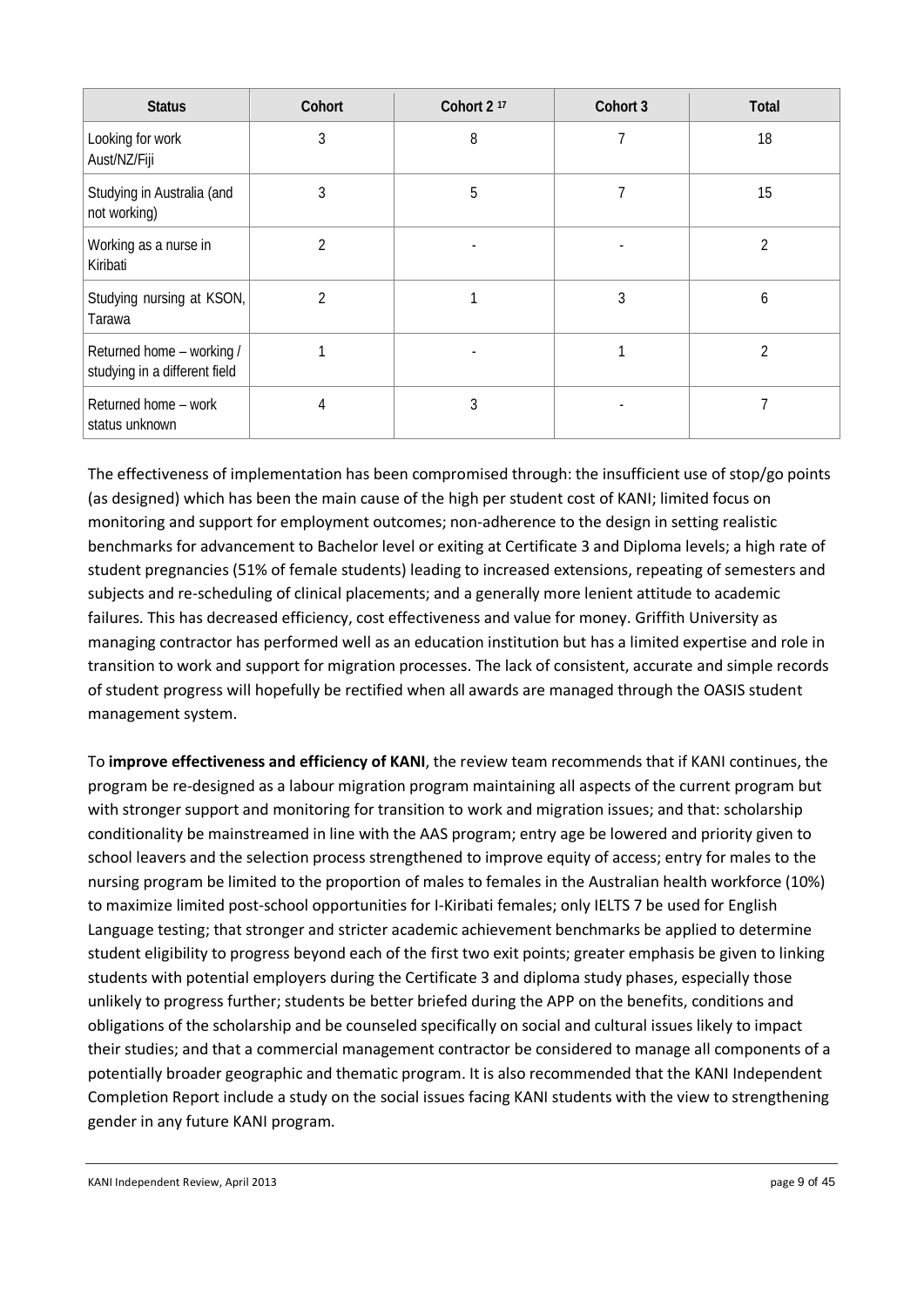**Efficiency:** KANI is relatively a high cost program, particularly in terms of prospective outcomes. The average cost of KANI qualifications was calculated to be: Bachelor of Nursing - \$ 237,318 (on average, 5 years study); Bachelor of Social Work - \$ 290,093 (6 years); Diploma of Nursing - \$ 231,510 (3 years); Certificate 3 - \$ 136,397 (3.5 years); no qualification – \$ 90,691 (2-3 years). This compares with \$205,000 for an undergraduate AAS (approx. 4 years) and \$27,000 for a Pacific award (AAPS). The results of the **cost benefit analysis** shows that the benefit cost ratios for 'best' and 'worse' case scenarios are greater than 1, meaning that the KANI program is delivering positive returns relative to the investment being made. However, the analysis suggests returns become only marginally positive (1.02) under a worse-case scenario of 12 years working internationally assuming a 10% discount rate. The 12 years working internationally and 10% discount rate assumptions, furthermore, are probably the most realistic. Benefits accrue principally as future salary to private individuals, with more modest taxation, remittances and some potential broader socio economic gains. It is also clear from the analysis that KANI would need to operate for a considerable number of years if remittances from nurses trained under the program are to have any significant economic impact on Kiribati. Assessment of **cost effectiveness and value for money** found that the completion rate for KANI is slightly less than that for ARDS and ADS awards to Kiribati students and that, if KANI is to continue, there may be a case for paring back the level of support to students to correspond more closely with that given under ADS, with the exception of transition to work and migration activities. For expenditure of between \$2 million and \$3 million a year, alternative options to address rising youth unemployment in the Pacific, could include increasing ADS awards, increasing places at APTC and/or KIT and strengthening transition to work and migration within these programs, to increase opportunities for Pacific young people to work and migrate abroad. Further support to the education sector, particularly in Secondary School English language teaching, would also be a sound investment in labour mobility for Pacific young people. The review team recommends that a thorough assessment be made of other potential options involving working with possibly more cost effective regionally based institutions who train to international standards to achieve international labour mobility objectives.

**Sustainability:** KANI contributes to sustainability through providing: Australian/internationally-recognised qualifications that enable students to be eligible for nursing registration in Australia; work in an area of established overseas labour demand; and where there is an existing migration pathway. While the nursing shortage globally continues as projected, and RNs and ENs remain on DIAC lists, the program should be sustainable. There are risks in targeting employment in a single occupation/sector, and costs likely will remain high. Sustainability could be enhanced through: design of a labour mobility program so internationally qualified students can move between training providers, employers, countries and visa categories; and an increased GoA focus on secondary school English teaching in Kiribati to maximise IELTS eligibility for prospective KANI students and for other scholarship programs. However, the cost of KANI relative to its limited potential impact in addressing the overall economic and social challenges confronting Kiribati remains a critical issue.

**Gender:** Although nursing is a predominantly female profession, it is noted that increasing numbers of males are applying from 3 in Cohort 1; 7 in Cohort 2 and 9 in Cohort 3. This is in contrast to the 6% of males who generally apply to KSON to be nurses, and the 9.6% of males in the Australian nursing workforce generally and 7.4% in aged care. Given the dearth of education and employment opportunities in Kiribati for females, consideration could be given to maintaining male student numbers at the same ratio as male to female nurses in Australia (10%). Social and cultural issues (generally reflecting the social issues faced by young people within Kiribati – alcohol abuse, violence and unintended pregnancy) have been the cause for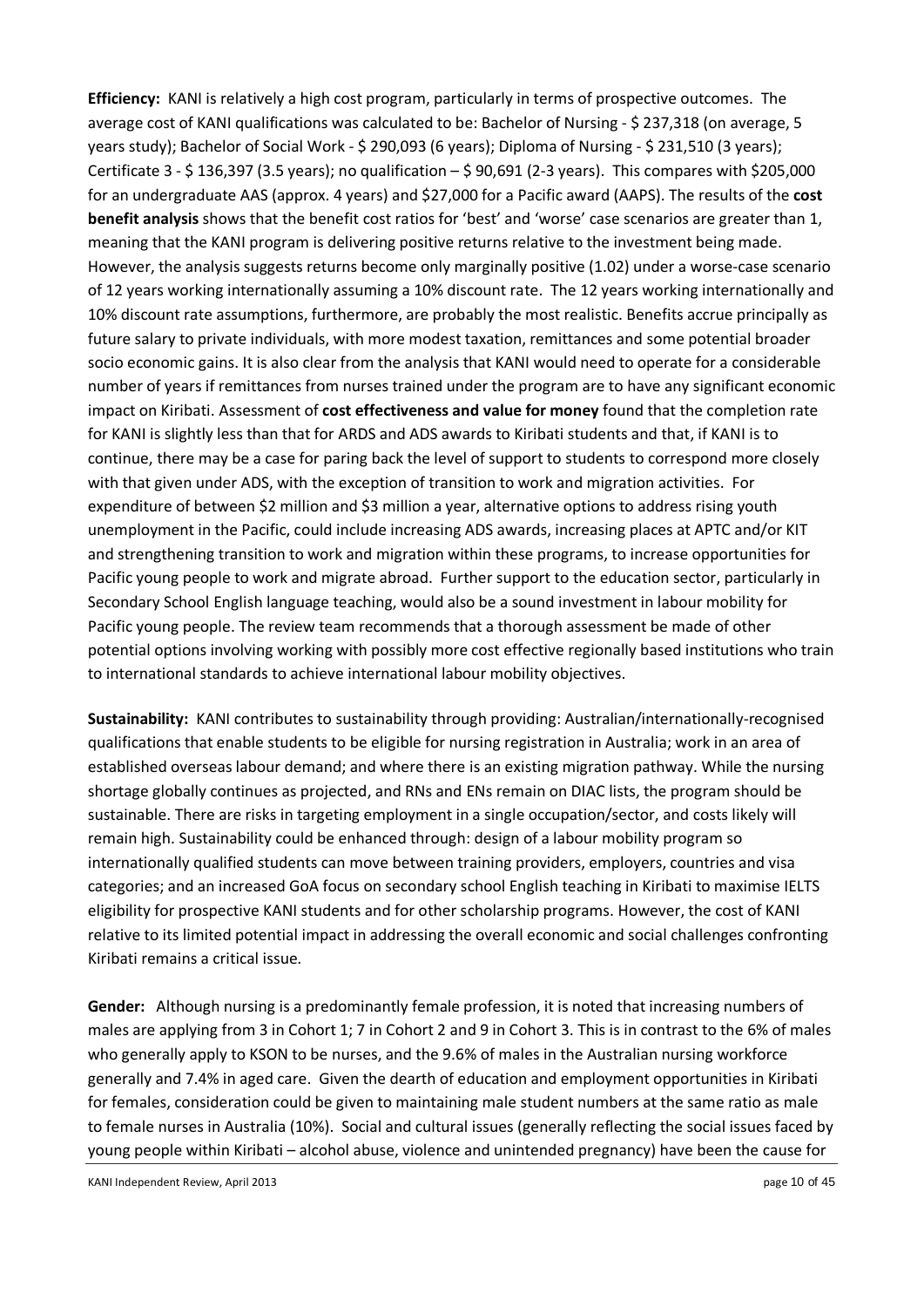some students to be terminated or exiting the program. More needs to be done in preparation stages to acculturate students and to emphasise the obligations of scholarship awardees and conditionality of the scholarship. A comprehensive gender strategy is recommended for any future phase of KANI.

In **conclusion**, KANI is a unique, bold and innovative model for 'doing development' in small, environmentally fragile Pacific island countries. The KANI concept remains strongly relevant to the sustainable development needs of Kiribati and to its adaptation policy of 'migration with dignity' to address serious climate change imperatives. Relevance to Australia's commitment to Pacific education and employment in the Pacific, particularly to microstates, is also strong. Nevertheless, KANI's limited potential developmental impact relative to cost does present a major issue in terms of its overall effectiveness, efficiency and sustainability, although this clearly should have been recognised at the time the program was originally endorsed and funded.

The objectives of KANI, according to the design, are on track to being achieved by June 2014; and the cost benefit analysis shows that benefits marginally justify the costs. However, the poor design of KANI and management by an education institution has meant that greater than expected emphasis has been given to Bachelor level studies, and critical activities related to visas, employment and follow-up have not been adequately monitored and managed.

The KANI program will end mid-2014 and the review team recommends that (if it is to continue) it be redesigned to focus on increasing awards for students from environmentally fragile Pacific Island Countries (including Kiribati) to train to international standards with the view to labour migration. This will broaden the geographical reach thus making it more equitable for PIC; increase the range of occupations and training; streamline management; ensure a development perspective; work closely with potential employers; address student social and behavioural issues identified through KANI; strategically match exit points with student progress and employment opportunities; support both education and employment components; and ultimately improve cost benefit and cost effectiveness. The development impact will be measurable in PIC through increased remittances and decreased population pressure on scarce island resources.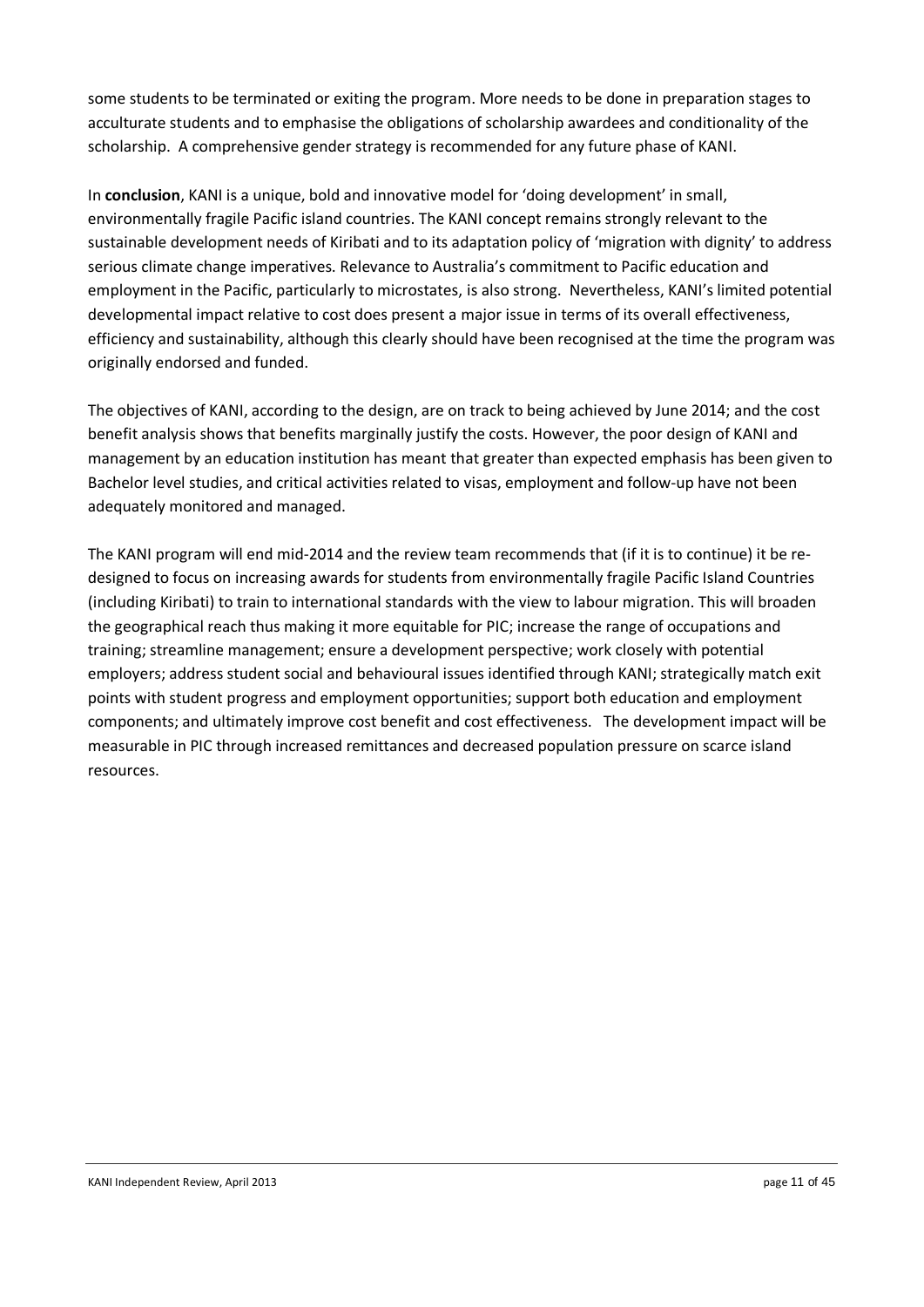### **Review Criteria Ratings[21](#page-11-0)**

| <b>Review</b><br><b>Criteria</b> | <b>Rating (1-6)</b> | <b>Explanation</b>                                                                                                                                                                                                                                                                                                                                                                                                                                                                                                                                                                                                                                                                                                                                                                                                     |
|----------------------------------|---------------------|------------------------------------------------------------------------------------------------------------------------------------------------------------------------------------------------------------------------------------------------------------------------------------------------------------------------------------------------------------------------------------------------------------------------------------------------------------------------------------------------------------------------------------------------------------------------------------------------------------------------------------------------------------------------------------------------------------------------------------------------------------------------------------------------------------------------|
| Relevance                        | 5                   | The KANI concept is highly relevant to GoK priorities (migration with<br>dignity to address climate change imperatives) and aligns well with<br>Australia's commitment to: reducing negative impacts of climate change<br>on Pacific microstates; priority focus on education and employment for<br>young people in the Pacific; and Kiribati-Australia Partnership for<br>Development (workforce skills development). KANI selection criteria and<br>process needs strengthening to reflect the intended youth/school leaver<br>focus and to ensure equity of access. The design of KANI means that<br>impact expectations were unrealistic regarding youth unemployment and<br>remittances.                                                                                                                          |
| Effectiveness                    | $\overline{4}$      | Educational objectives and outputs have been largely achieved with 68<br>students set to gain Bachelor Degrees and slowly enter the nursing/social<br>work workforce internationally. Work outlook for graduates is positive in<br>the aged care sector. The design does not include monitoring and<br>management of critical post-registration processes (transition to work,<br>visa processing, employment, alumni tracing) vital to achieving the<br>purpose and major outcome. The timeliness, accuracy, simplicity and<br>consistency of GU student record-keeping need improvement.                                                                                                                                                                                                                             |
| Efficiency                       | 3                   | KANI is a relatively high cost program, particularly in terms of outcomes in<br>prospect. Increased costs of the program are due in part to inadequate<br>use of exit points as designed. The Cost Benefit Analysis shows positive<br>net benefits on most scenarios tested. Benefits accrue principally as<br>future salary to private individuals, with more modest taxation,<br>remittances and some potential broader socio economic gains.<br>Recommendations in this report would make KANI more cost effective<br>including consideration of approaches such as use of a managing<br>contractor, stronger links with APTC and upgrading of KSON and/or other<br>relevant regional institutions. Potentially more cost effective means of<br>achieving KANI objectives exist and need to be thoroughly assessed. |

<span id="page-11-0"></span><sup>21</sup> It should be noted that these ratings reflect the Review Team's assessments of KANI relative to the Program's design and the expectations for the Program held at that time, consistent with the Team's interpretation of the TOR for this Review. However, assessing the Program in the broader context of its likely limited impact in addressing the overall economic and social challenges confronting Kiribati would, at least in the view of the Economist Team Member, suggest the ratings are overly generous. In his view, assessed in this broader context the ratings for Relevance, Effectiveness and Sustainability should be, at best, 4, 3 and 3 respectively and that Efficiency should also perhaps reduce to a 2 given the range of alternate, potentially more cost effective, possibilities for realising the broad objectives of KANI.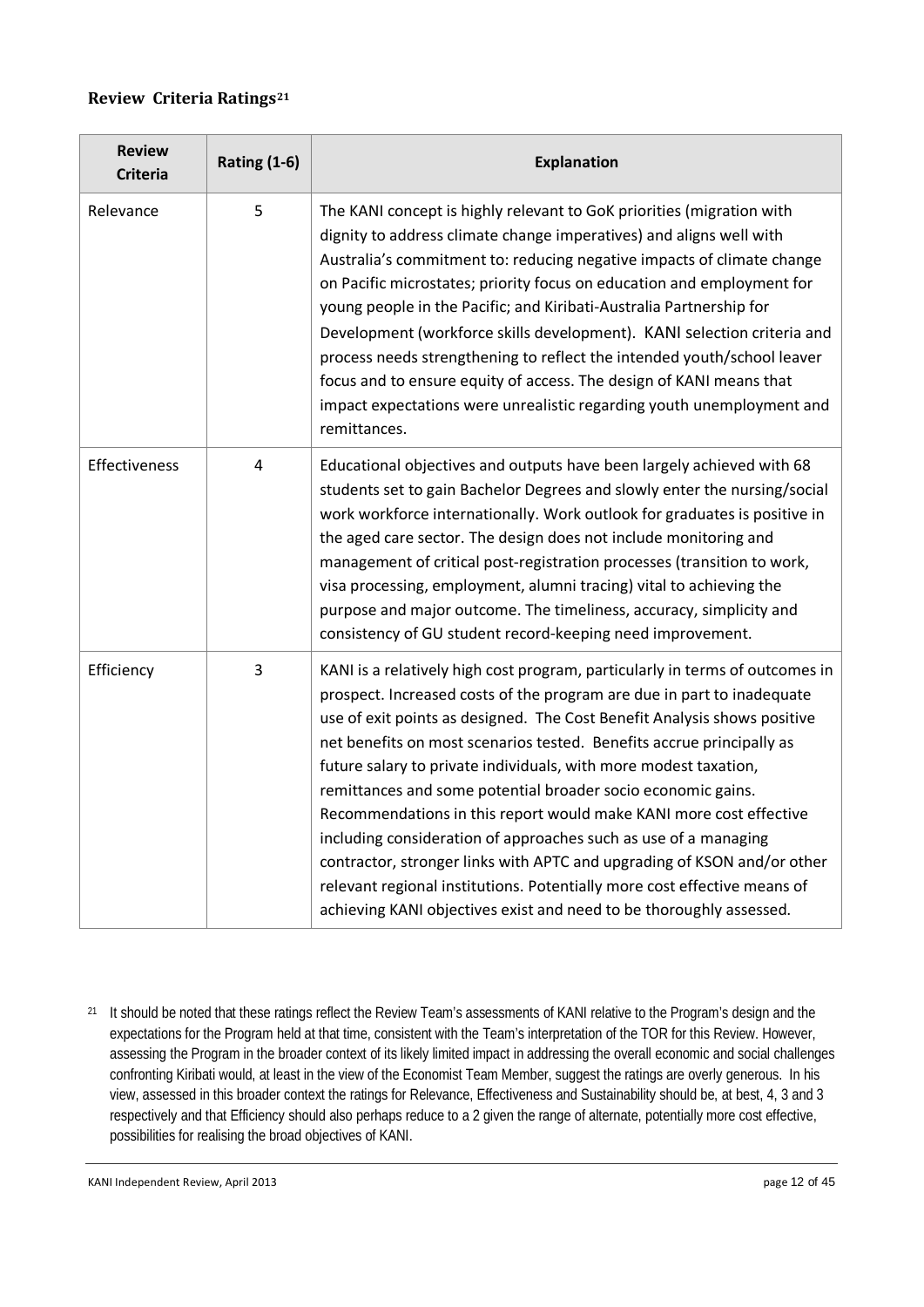| <b>Review</b><br><b>Criteria</b> | <b>Rating (1-6)</b> | <b>Explanation</b>                                                                                                                                                                                                                                                                                                                                                                                                                                                                                                                                                                                                                                                                                                                            |
|----------------------------------|---------------------|-----------------------------------------------------------------------------------------------------------------------------------------------------------------------------------------------------------------------------------------------------------------------------------------------------------------------------------------------------------------------------------------------------------------------------------------------------------------------------------------------------------------------------------------------------------------------------------------------------------------------------------------------------------------------------------------------------------------------------------------------|
| Sustainability                   | 4                   | KANI contributes to sustainability through skilling young people to gain<br>employment internationally. While the nursing shortage globally<br>continues as projected, and RNs and ENs remain on DIAC lists, the<br>program should be sustainable. There are risks in targeting employment<br>in a single occupation/sector, and costs likely will remain high.<br>Sustainability could be enhanced through: design of a labour mobility<br>program so internationally qualified students can move between training<br>providers, employers, countries and visa categories; an increased GoA<br>focus on secondary school English teaching to maximise IELTS eligibility<br>for prospective KANI students and for other scholarship programs. |
| Monitoring &<br>Evaluation       | 3                   | M&E focuses on operational M&E and output level indicators required for<br>contract reporting. Post-award outcomes are not included. Risk<br>management does not address higher level purpose and goal. Reporting<br>on progress is compromised due to inaccurate and inconsistent data.                                                                                                                                                                                                                                                                                                                                                                                                                                                      |
| Gender<br>equality               | 4                   | Increasing numbers of males to KANI needs to be monitored and a quota<br>considered (according to proportion of males nurses in Australia) to<br>ensure limited opportunities for I-Kiribati females to study and migrate<br>are maximised. The high pregnancy rate amongst students must be<br>addressed programmatically to decrease program costs and so that<br>prospects for female students in education and employment are not<br>diminished.                                                                                                                                                                                                                                                                                          |

# **Rating scale**

1-very poor quality; 2-poor quality; 3-less than adequate quality; 4-adequate quality; 5-good quality; 6-very high quality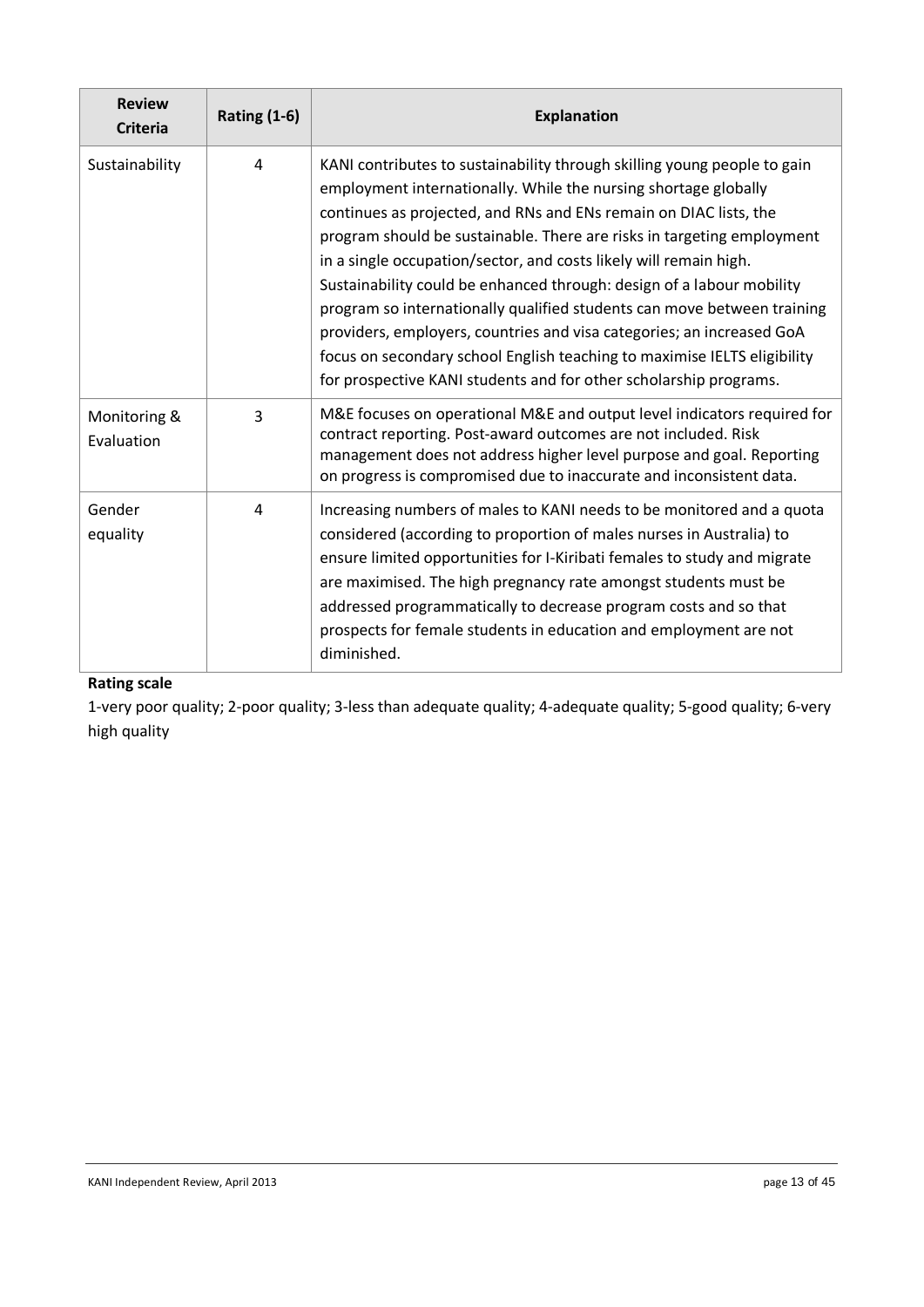# **1 Introduction**

# **Initiative Background**

The Kiribati Australia Nursing Initiative (KANI) (March 2006-June 2014) is an AUD20.8 million pilot program designed to contribute to the Government of Kiribati (GoK) efforts to address: climate change imperatives; rapid population growth and urbanisation; youth unemployment and diversify the remittance base through emigration of skilled people accessing the global nursing market. The main objective of KANI is to educate and skill I-Kiribati youth to gain Australian and international employment in the nursing sector; and the key outcome is that I-Kiribati nurses are qualified and working in Australia (or internationally) in nursing.

KANI is implemented through Griffith University international unit who subcontracted Metropolitan South Institute of TAFE (MSIT) to provide the Diploma of Nursing (DN) and Certificate in Aged Care (CAC).

### *Components of KANI:*

The original KANI design comprised 3 components:

*Component 1* - A four year scholarship program to obtain Australian nursing qualifications up to Bachelor of Nursing through Certificate and Diploma level exit points. Outputs include: student selection; an academic preparation program (16 weeks); nursing diploma preparation program (16 weeks); Certificate 3 and Diploma of Nursing studies (18 months); Bachelor of Nursing studies (2 years); student management and nurse registration.

*Component 2 and 3* included a scholarship program for in-service nurses trained and registered in Kiribati to obtain an Australian Bachelor of Nursing; and upgrading of the Kiribati School of Nursing (KSON) to provide a higher standard of basic nurse education. These components were not started during the time of the Initiative and may be progressed through Australia's bilateral Health program.

Three cohorts of students were selected in 2007, 2008 and 2009 respectively – cohort 1 (C1) with 26 students; cohort 2 (C2) with 32 students and Cohort 3 (C3) with 26 students making a total of 84. The majority of students in C1 and C2 have completed studies, graduating in 2011 and 2012 respectively<sup>22</sup>, and C3 students (21) plus 8 students who were granted extensions will graduate at the end of 2013<sup>23</sup>. Thirty-eight (38)<sup>[24](#page-13-2)</sup> graduates are registered nurses (RN) and are now seeking employment and have applied for Graduate Skilled Migration Visas (485). Sixteen students did not complete Bachelor studies and most of these have returned to Kiribati, six to further nursing studies through Kiribati School of Nursing (KSON). No further cohorts were selected following the recommendations of the KANI Mid-term Review (2010) that the pilot be evaluated first.

<span id="page-13-1"></span><sup>23</sup> As at 1 February 2014, all bar one of these remaining 29 students, have completed their studies

<span id="page-13-2"></span><sup>24</sup> As at 1 February, 63 graduates are registered nurses

<span id="page-13-0"></span><sup>&</sup>lt;sup>22</sup> As at 1 February 2014, all students in cohort 1 and cohort 2 have completed their studies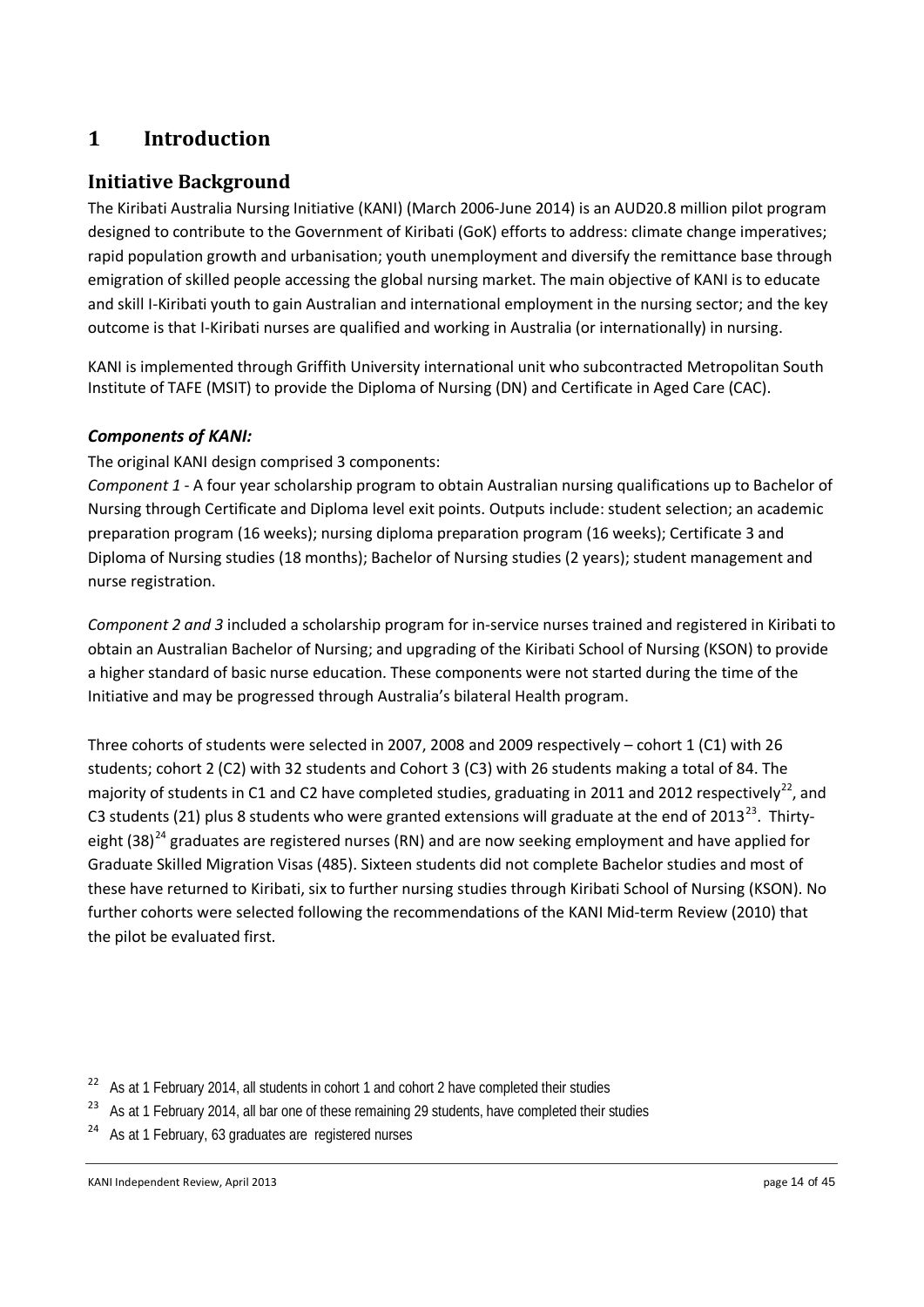### **Current context**

Kiribati is categorized as a lower middle income country; GNI per capita is US\$2010 per annum<sup>[25](#page-14-0)</sup>. Only 18% of the total population is employed in the cash economy<sup>[26](#page-14-1)</sup> and the incidence of poverty is high in comparison to other Pacific Island countries. The limited opportunities for cash employment means that there is little prospect of school leavers finding jobs in the formal sector and young people will be most affected by the lack of employment opportunities. Two thousand (2,000) school leavers per year graduate from secondary schools and less than 20% find cash work<sup>[27](#page-14-2)</sup>. The proportion of people living below the National Poverty Index in 2006 was 50%, this figure is unchanged since 1996<sup>[28](#page-14-3)</sup> Kiribati has one of the lowest life expectancies<sup>[29](#page-14-4)</sup>; is recognized as one of the least developed countries in the world; and is subject to significant climate change challenges (see Annex 9). Total population is 103,038<sup>[30](#page-14-5)</sup> with half of the population living on overcrowded South Tarawa Island with a population density of 3,184 per square kilometre<sup>31</sup>. The 2010 Census records an annual population rate of 2.2% with much of that growth in South Tarawa where the growth rate is double that figure at  $4.4\%^{32}$  $4.4\%^{32}$  $4.4\%^{32}$ .

The 2010 Census reports that 48% of the population is less than 24 years and with only 4% of the formal workforce aged 15-24 years there are few prospects of employment and limited post-school options for young people. In South Tarawa, where population density is highest, young people constitute 35% of the workforce and are most affected by the lack of cash employment opportunities as they represent 50% of unemployed or inactive people and only 17% of those engaged in cash work $^{33}$ . It is also well documented that there is increased likelihood of civil unrest in countries where the youth population is more than 40%<sup>34</sup>. Adolescent birth rate is 39 per 1,000<sup>[35](#page-14-10)</sup> girls aged 15-19 years compared with 22.45 births per 1,000 for all women of reproductive age. Approximately 2,000 students leave secondary school each year and only 500 of these will get jobs. The unemployment situation has led to increasing youth violence and alcohol abuse.

As stated in the Kiribati Development Plan (KDP) 2012-2015, adolescents will face the greatest level of stress and uncertainties when livelihood, culture, employment and homeland are threatened. The KDP recognizes that more young people need to gain international qualifications in order to access employment and training opportunities at home and abroad. This also requires good English skills to make I-Kiribati competitive and marketable in international labour markets. These are critical aspects of the 'adaptation strategy' to address climate change imperatives which encourages 'migration with dignity'. Annex 9 illustrates the context in which KANI was initiated and implemented, and reports on Kiribati progress

- <span id="page-14-0"></span><sup>25</sup> AusAID Annual Report 2011-2012
- <span id="page-14-1"></span><sup>26</sup> Kiribati Adaptation Program Implementation Report, 2011, World Bank
- <span id="page-14-2"></span><sup>27</sup> South Tarawa Island Report, Office of the President, August 2012
- <span id="page-14-3"></span><sup>28</sup> Kiribati National Development Plan, 2012-2015, Government of Kiribati
- <span id="page-14-4"></span><sup>29</sup> Kiribati life expectancy at birth - 64 years (61.7 for men and 66.5 for women), ranked 137 in world, WHO, 2011
- <span id="page-14-5"></span><sup>30</sup> Report on Kiribati 2010 Census of population and Housing, National Statistics Office, Ministry of Finance and Economic Planning, August 2012
- <span id="page-14-6"></span>31 Denser than Auckland (2,200) and Sydney (2,000), Demographia World Urban Areas 8th Annual Edition, April 2012
- <span id="page-14-7"></span><sup>32</sup> South Tarawa Island Report, Office of the President, August 2012
- <span id="page-14-8"></span><sup>33</sup> South Tarawa Island Report, Office of the President, August 2012
- <span id="page-14-9"></span>34 The Security Demographic – Population and civil conflict after the Cold War, 2003; Richard Cincotta, Robert Engelman, Daniele Anastasion; Population Action International
- <span id="page-14-10"></span><sup>35</sup> State of the World's Children, 2012, UNICEF

KANI Independent Review, April 2013 **blue 15 of 45** contact the state of 45 contact the page 15 of 45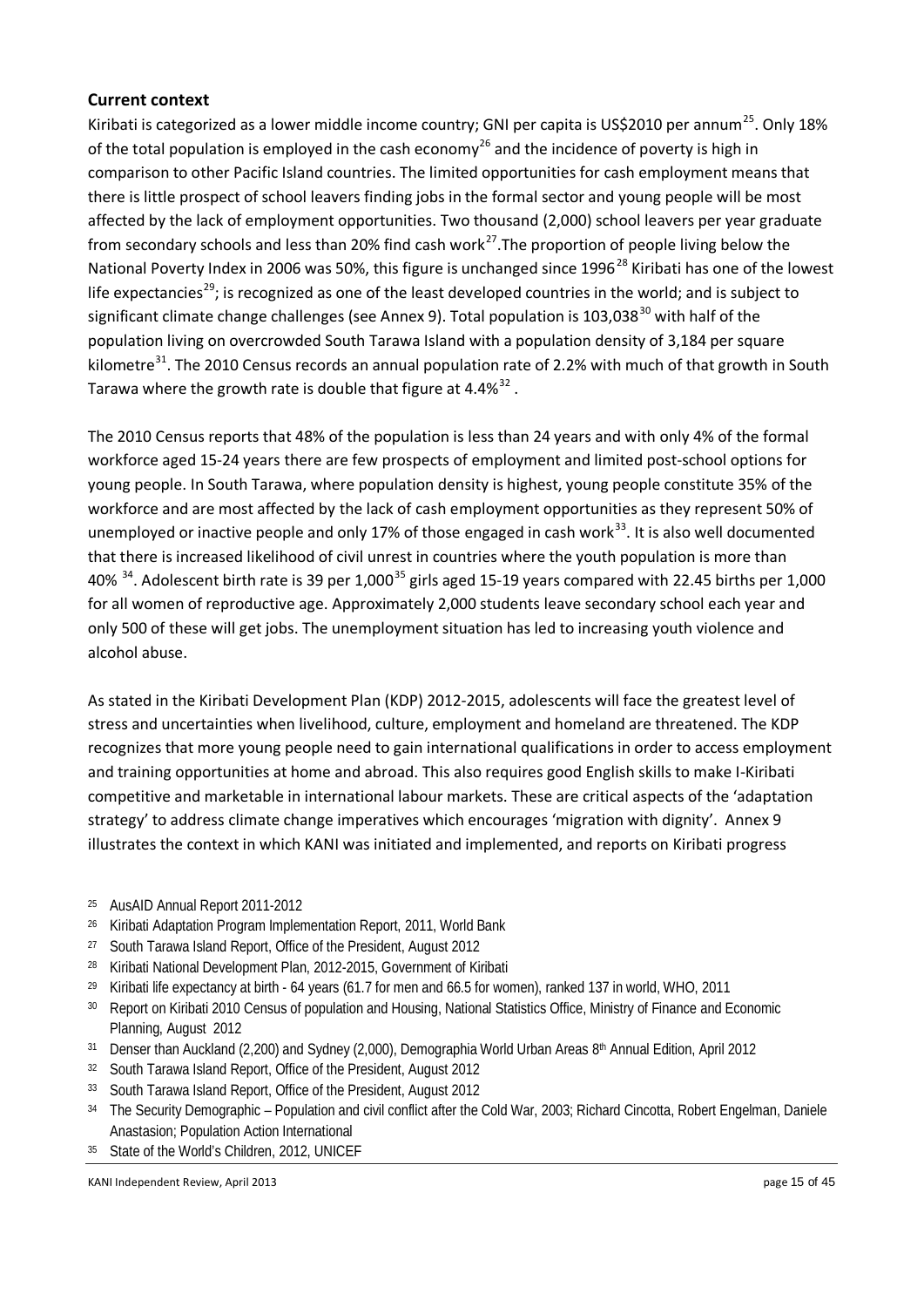towards Millennium Development Goals (MDG) for MDGs 1, 2, 3, 5 and 7 related to KANI objectives, young people and poverty.

# **Review Purpose and Questions**

The purpose of the Independent Review is to provide senior DFAT management and GoK with an assessment of whether:

- KANI remains relevant to the needs of Kiribati
- the objectives are on track to being achieved by June 2014
- the benefits justify the costs

The review team's<sup>[36](#page-15-0)</sup> findings and recommendations will contribute to a management decision on whether or not to continue KANI. The review is testing the KANI model to extract lessons learnt and to compare it with similar activities. The review team is not tasked to make any recommendation regarding continuance of KANI but discussion of issues and options assumes that KANI will continue. If a future phase is warranted, the review will provide advice on key areas of the initiative that should be re-modeled.

The main focus of the review is the relevance of KANI to Kiribati needs and whether the benefits of the activity justify the costs. Assessment of relevance relied on documentation of any changes in operating environment and policy; and whether the objectives were achievable by the end of the program. The cost benefit analysis assessed whether the outcomes of the program justify the investment and ultimately if Australian tax-payer funds have been used to best effect, both in terms of delivering the outcomes sought from KANI and compared with other aid opportunities in Kiribati or more generally. It compared the cost of the investment with the employment outcomes of the graduates and the level of remittances back to Kiribati; opportunity costs of using funding by GoA to GoK for other overseas focused employment training; and, to the extent feasible, the indirect benefits of KANI to Kiribati communities and institutions.

### **Review Scope and Methods**

The Independent Review was conducted from 9 February until 19 April 2013 with: one week in Tarawa, Kiribati; one week of consultations in Brisbane with the managing contractors and other stakeholders; one week of analysis of data collected; one week of report writing. Debrief meetings were held with Kiribati stakeholders before leaving the country; with Griffith University staff in Brisbane at the end of the consultation period; and with Australian aid program officials in Canberra prior to report writing.

The review team undertook: a desk review of KANI reports, GoK and GOA policy documents and other relevant reports (see Annex 3 – List of Documents); one week of consultations in Tarawa with GoK partners, Post (manager of KANI), other development partners, national institutions; focus groups with 4 past and returning students/nurses and 4 parents; one week of consultations in Brisbane with Griffith University (the managing contractor) including the International Unit, Finance and Planning staff at Nathan Campus; Academic staff and student contact officers at Logan Campus; and with subcontractors (Metropolitan South Institute of TAFE – MSIT at Mt Gravatt Campus). Three focus groups were conducted with 23 current and

<span id="page-15-0"></span><sup>&</sup>lt;sup>36</sup> The review team comprised: Lea Shaw (Team Leader); Murray Edwards (Economist); Akka Rimon (GoK representative -Deputy Secretary, Ministry of Foreign Affairs and Immigration).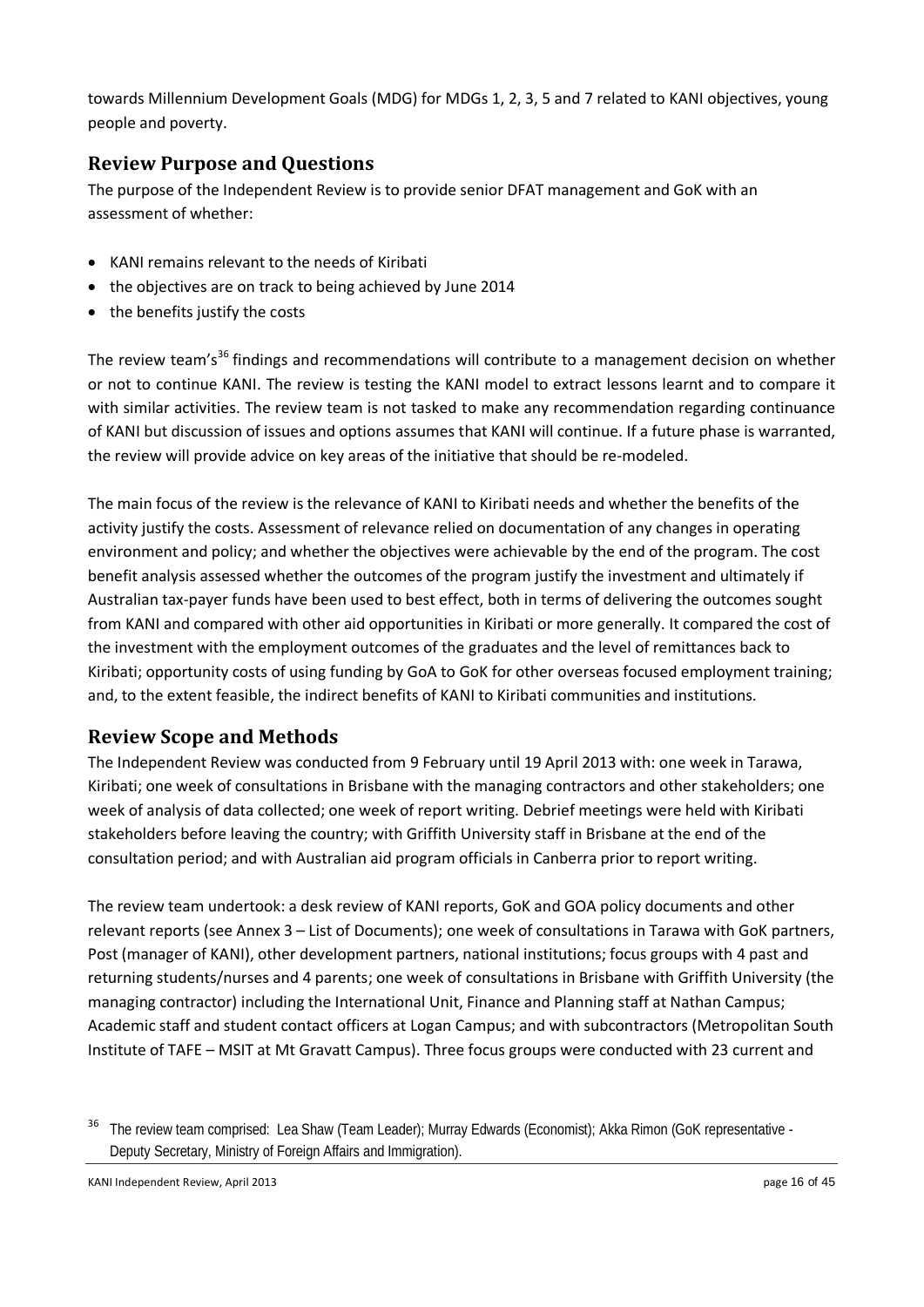graduated students from all three cohorts<sup>[37](#page-16-0)</sup> and visit to Logan Hospital was undertaken where most KANI students undertake their clinical placements. A list of people consulted forms Annex 2. The Terms of Reference are attached as Annex 1; and the Review Plan is attached as Annex 4.

### **Initial desk review**

The initial desk review studied KANI design documents; current GoK policy documents, data and budget; Australian aid program policy and QAI reports on KANI; the Australia-Kiribati Partnership for Development Plan implementation; annual KANI reports and exit strategy prepared by Griffith University (GU) as well as student progress records; the Independent Progress Review (IPR) report (2010); Concept Paper for Australian Assistance for Health in Kiribati; and relevant Pacific regional documents on MDGs and health workforce issues.

Significant risks to KANI implementation and achievement of objectives were identified in the 2012 annual report e.g. Queensland (and other States) may have a surplus of health workers in the coming years due to cutbacks; cost efficiency (high cost, long duration of course, resource intensive); quality of management of GU and MSIT; timely payment of CLE to students; acculturation stress for students including home sickness, access to church, alcohol abuse and violence, poor financial management, pregnancy, illness; complex and costly process for registration and obtaining visas post-training. These issues were discussed in consultations.

### **Key review questions**

**Relevance** – relevance of the objectives to the development/context needs of Kiribati and the development objectives of the Australian aid program; changes needed; demand for nursing scholarships; equitable access to the program.

**Effectiveness** – KANI contribution to educating and skilling I-Kiribati youth to gain Australian and international employment in nursing; the value of the cohort model; appropriateness of training; lessons learned; gender equality; health and welfare issues; clear, measurable and achievable objectives.

**Efficiency** – use of time and resources to achieve outcomes; management quality; cost benefit analysis; additional costs impacting on effectiveness; risks and likelihood of student failure

**Monitoring and evaluation** – adequacy of M&E framework and reporting mechanisms.

## **Limitations of the method and sources of evidence**

The review team was disadvantaged by the lack of timely, accurate and consistent data on student progress and financial information; the difficulties in communicating with the Scholarship section; the lack of comparative cost data on scholarship programs; discrepancies in financial records; mismatching of data between institutions; and limited and difficult internet communication with Tarawa. Access to data on employment and progress on visa applications was problematic (see design issues below).

<span id="page-16-0"></span><sup>&</sup>lt;sup>37</sup> Report on focus group discussions forms Annex 12.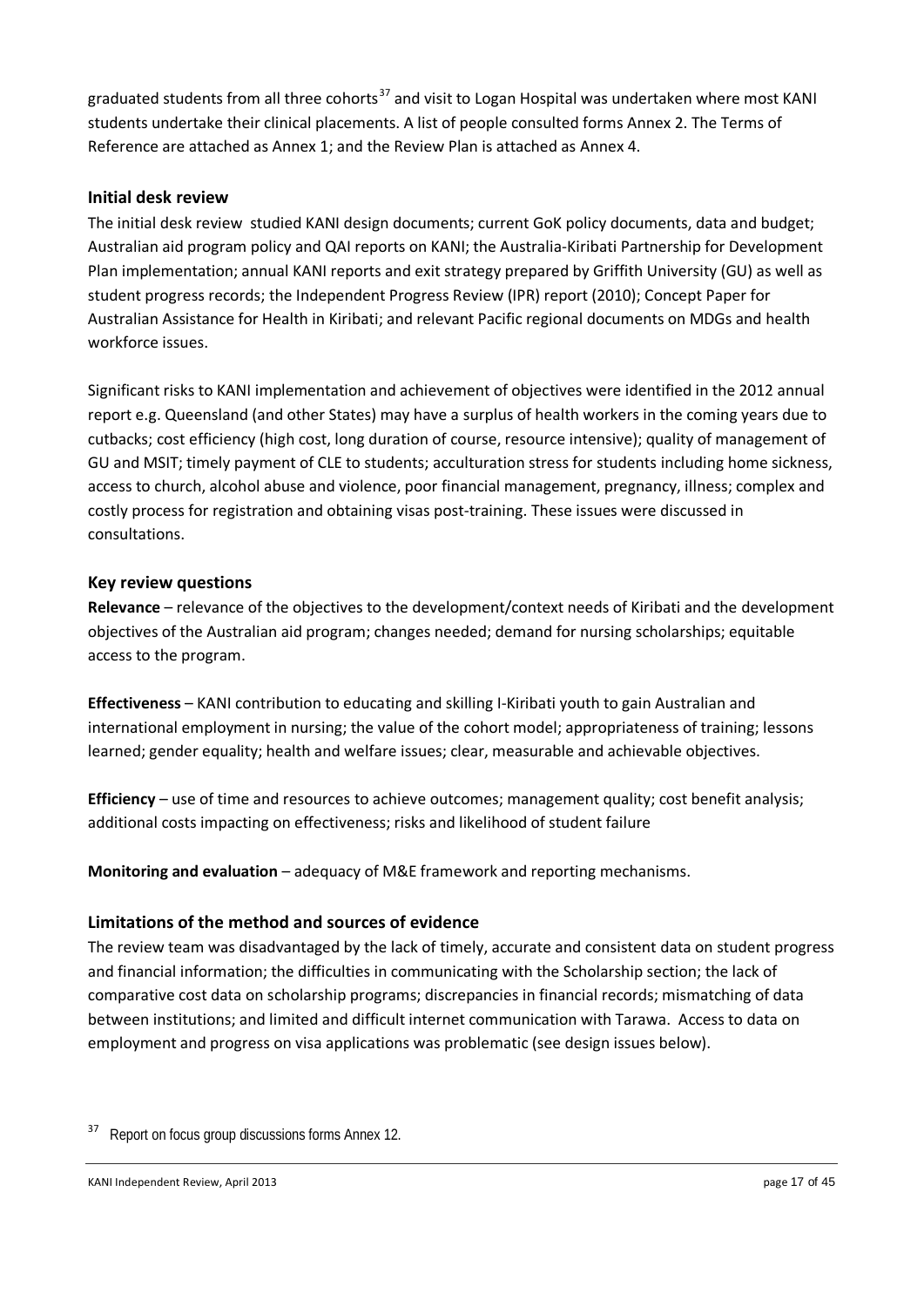# **2 Review Findings**

The review team initially assessed the **changes in the operating environment** and tested some of the assumptions of the KANI program. The following changes likely to influence implementation and achievement of results are noted:

- It was assumed by the review team that nursing was selected and KANI designed on the basis that KANI graduates were likely to be able to find employment given the global and Australian nursing shortage. The nursing shortage remains Australia-wide and set to increase<sup>[38](#page-17-0)</sup>; but is currently tempered by the abolition of nurse positions (>400 so far) in Queensland<sup>[39](#page-17-1)</sup>; and Queensland state-run nursing homes and some hospitals closed or closing. The biggest gaps (ranked) in demand over supply were in NSW, Vic, Qld, WA, SA, Tas, ACT, NT. Gaps widen significantly from 2016 to 2020. KANI graduates are unfortunately attempting to find work in a depressed local nursing market. Focus group participants were concerned that jobs were hard to find in Queensland.
- For KANI graduates hoping to work within the hospital system, Queensland Health upholds a policy of employing domestic students first; and some 2012 domestic graduates are still unemployed. This disadvantages KANI graduates and directs them to the aged care sector where jobs are more likely to be available.
- Scores required for English for Skilled Graduate (Temporary 485) visa application and AHPRA registration has increased from 6 to 7. Most KANI students on entry to the program had scores of, for example in Cohort 1 - 5.5 to 6 (only one had a score of 7). This has meant some students have required extra time and tuition to reach the required level.
- The cost of the Graduate Skilled Migrant Visa (485) has increased from \$300 to \$1250. No reason is apparent for the rise. Students pay for this cost themselves.
- The enrolled nurse occupation is now included in Consolidated Sponsored Occupation List (DIAC) from 2012. This facilitates the exiting of future students at DN level and employment is available.
- DIAC advises that the Temporary Skilled Graduate (subclass 485) Post Study Work Stream visa allows students who have been on student visas and have achieved a Bachelor Degree to apply for this visa without nominating an occupation on the Skilled Occupation List.
- The student contribution to living expenses (CLE) increased to the same level as the Australian Award Scholarships (AAS); and travel expenses to clinical placements is now reimbursable (for all cohorts) although not to local hospitals. The transition to work process includes a living allowance for 12 weeks (from 2010) which is equal to the CentreLink job search allowance. There is also provision for review.
- Significant number students have had pregnancies while studying: 2011-13; 2012-10; 2013-4 (Total 27 51% of females; 40% of students). This has had implications for course scheduling especially for clinical placements; increased time and costs needed and significant distraction for other students assisting with child care and support.
- Aid program policy environment changes include increased focus on effectiveness of aid; on results; and on value for money.
- The Kiribati-Australia Partnership for Development began in 2009 (see below)
- <span id="page-17-0"></span><sup>38</sup> See Annex 10 – Health Workplace Projections for Australia and the States/Territories for Registered and Enrolled Nurses 2012- 2020, Health Workplace Australia
- <span id="page-17-1"></span>http://www.gnu.org.au/ data/assets/pdf\_file/0011/366689/Cuts-list-080213.pdf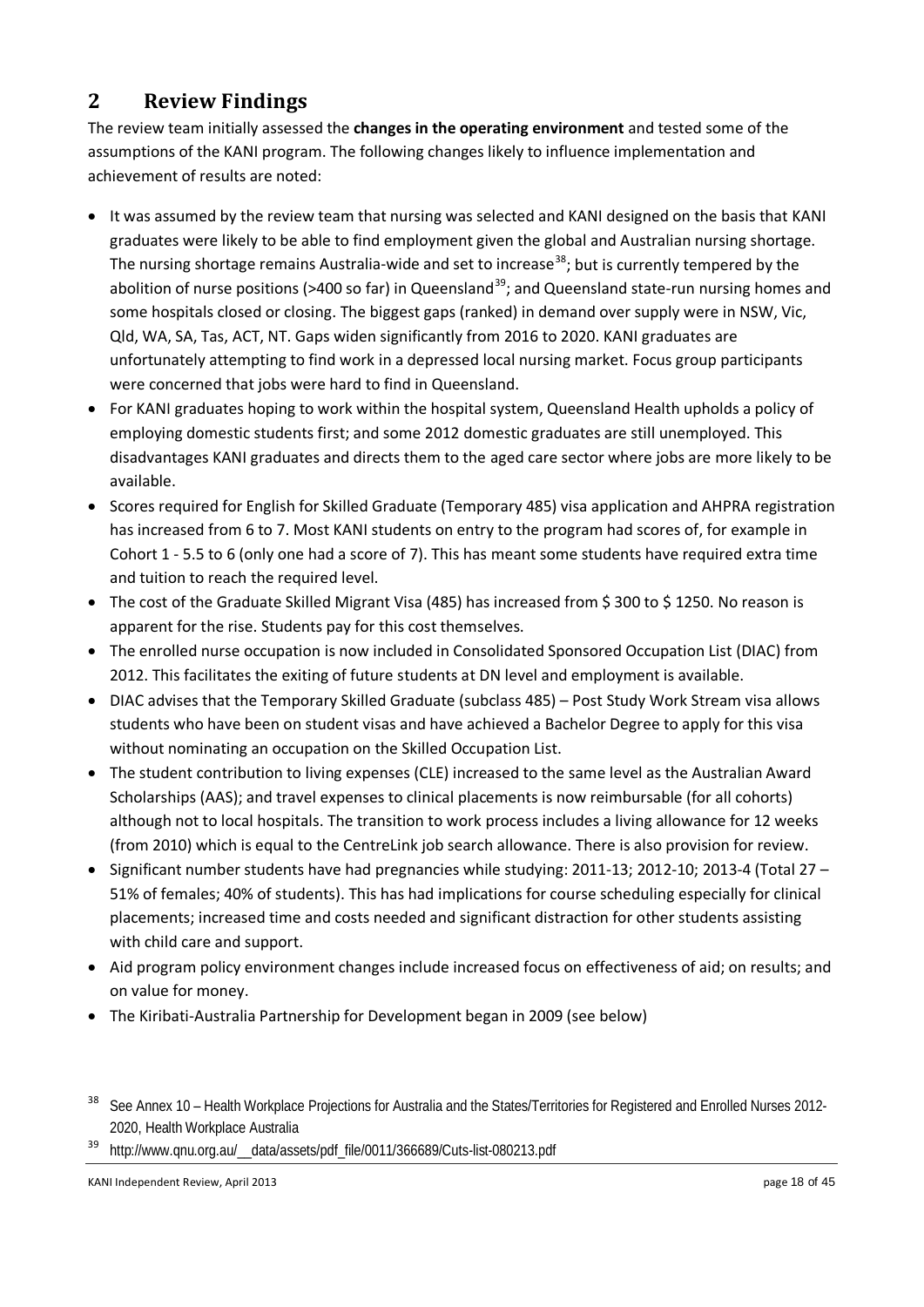## **2.1 Relevance**

Rating: 5

Assessment of the relevance of KANI is that it is strongly **aligned with GoK and GoA policies** and priorities.

### *Government of Kiribati Policies:*

The current context previously discussed provides the evidence that critical issues of overpopulation, overcrowding, urbanization, decreasing revenue and environmental challenges dictate that the long-term viability of Kiribati is threatened and although the majority of I-Kiribati have no wish to live in another country, mounting evidence suggests that they may have little choice. Migration has become a key option in efforts to 'adapt' to current pressures. Kiribati is looking to improve the skills of I-Kiribati to a level where they are able to compete for jobs in the international labour market so that they have the option to 'migrate with dignity' should the time come that migration is unavoidable<sup>[40](#page-18-0)</sup>. KANI helps to address this reality. Kiribati's Adaptation Program focuses on the country's most vulnerable sectors in the most highly populated areas. Initiatives include improving water supply management in and around Tarawa; coastal management protection measures such as mangrove re-plantation and protection of public infrastructure; strengthening laws to reduce coastal erosion; and population settlement planning to reduce personal risks.

Kiribati's Development Plan (2012) prioritises enhanced tertiary and vocational training for youth to meet regional (Australian) and international standards (under KPA 1); and enhancing youth employment (KPA 2). Annex 9 of this report describes Kiribati's progress towards the MDGs. KANI has the potential to support Kiribati efforts to reduce poverty (MDG 1) and contribute to environmental sustainability (MDG 7) through skilling young people to gain employment overseas.

Consultations with GoK revealed: enthusiasm for KANI and its importance in achieving GoK policy intentions; perceptions that it was successful and worthy of expansion but that it was high-cost and employment outcomes were yet to be realised; disappointment that Components 2 and 3 were not implemented (except Output 3.1); and that direct benefits to the Kiribati health system were limited.

### *Government of Australia Policies:*

There is alignment with **GoA policies** and principles particularly with:

- DFAT's Comprehensive Aid Policy Framework (CAPF) 2012-2013 which aims to overcome poverty and build stability in the Pacific by investing in health, higher education and in particular the needs of microstates - Nauru, Tuvalu and Kiribati $41$ .
- The Pacific Education and Skills Development Agenda (PESDA) which focuses on education and young people's employability to develop skills to connect to further education, training and employment, emphasizing the needs of people with disabilities, the education needs of girls and acknowledges that labour mobility and remittances remain an important source of wealth for Pacific Island countries.

<span id="page-18-0"></span>http://www.climate.gov.ki/category/action/relocation/

<span id="page-18-1"></span><sup>41</sup> Comprehensive Aid Policy Framework: Agency Resources and Planned Performance, DFAT, 2012-2013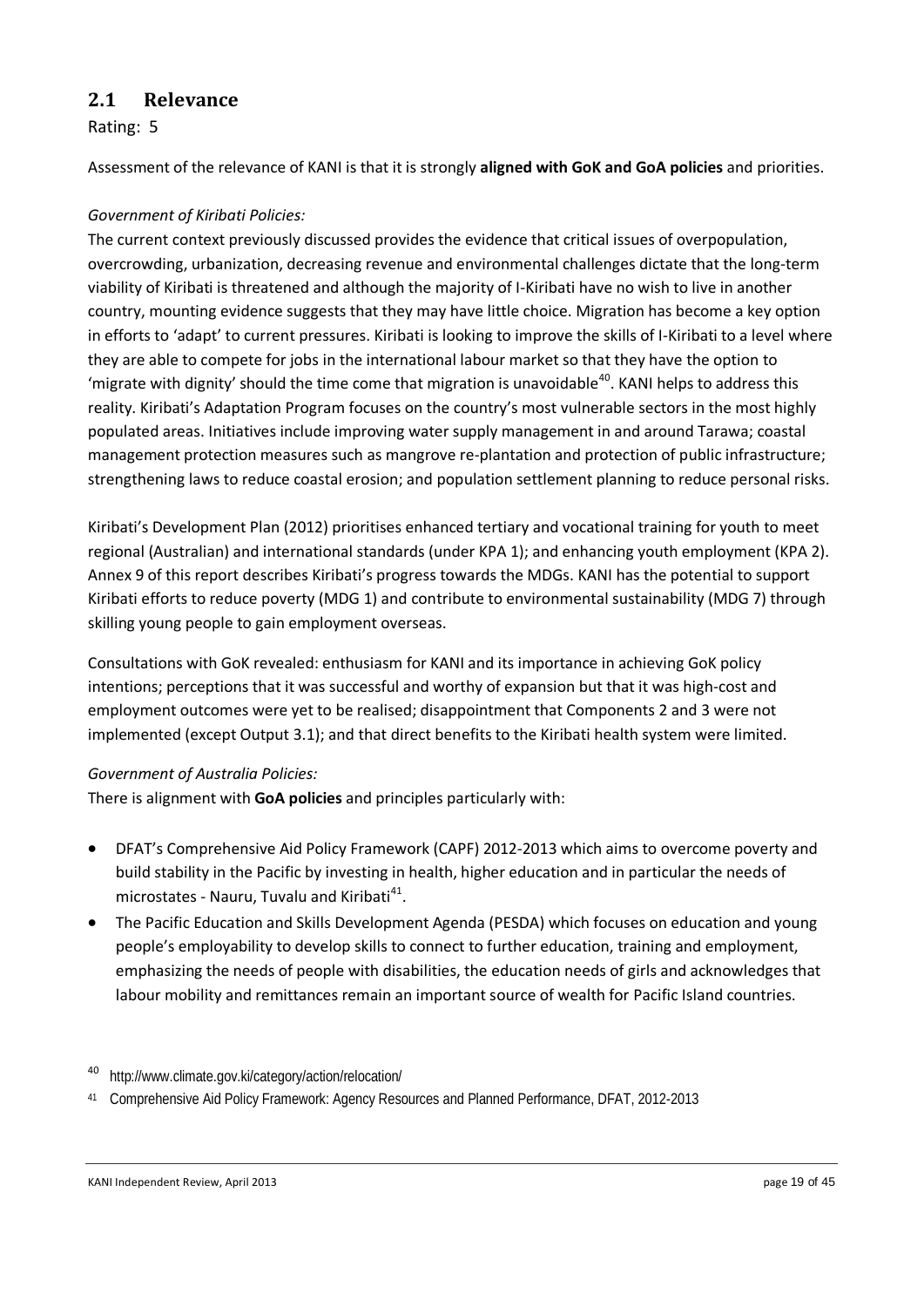Priority interventions include enlarging Australia's scholarship program and strengthening regional and national institutions<sup>42</sup>.

• the Kiribati-Australia Partnership for Development<sup>[43](#page-19-1)</sup> which includes a commitment to: increase levels of assistance over time in line with the GoK national objectives and the Kiribati Development Plan (in line with the Paris Declaration and Accra); to support Kiribati's pursuit of sustainable economic growth; to support climate change strategies, including mitigation, adaptation and relocation, where necessary, through up skilling of, and securing overseas employment opportunities for I-Kiribati. In particular, Priority Outcome 2 (Workforce Skills Development) aims to support young I-Kiribati women and men (16-24 years) with recognised qualifications to access employment and training opportunities domestically and abroad.

Australia is also actively supporting the Technical and Vocational Education and Training (TVET) sector<sup>[44](#page-19-2)</sup> in Kiribati including strengthening of the Kiribati Institute of Technology (KIT). Support to the Kiribati School of Nursing (KSON) may be provided through a strengthened bilateral health program<sup>[45](#page-19-3)</sup> or in a subsequent phase of support to workforce skill development (TVET).

There are mutual benefits for Kiribati and Australia in targeting skills gaps in Australia/globally e.g. nursing. Australia is currently highly reliant on international health professionals, both permanent and temporary<sup>46</sup>. Recent evidence suggests that Australia is one of the least self-sufficient nations amongst comparable OECD countries in terms of meeting our health workforce needs through domestic training efforts. Strategies advocated by Health Workforce Australia examine the impact of altering current immigration settings to move Australia towards greater self-sufficiency in the supply of its health workforce. In the meantime, KANI graduates can assist in filling the gap between supply and demand.

As well as KANI scholarships, Australia provides 20 Regional Scholarships and 8 Scholarships to study in Australia per year. Australia's aid investment in education is expected to be around \$331 million in 2012-  $13<sup>47</sup>$ , with 17,000 people (at least half of them women) awarded tertiary scholarships. The Pacific region will benefit from an investment of \$18 million in AAS programs.

The overall objective of Australia's aid program is 'to assist developing countries to reduce poverty and achieve sustainable development, in line with Australia's national interest.' The purpose of Australian aid is to **help people overcome poverty** including through "improving incomes, employment and enterprise opportunities; and reducing negative impacts of climate change and other environmental factors"<sup>[48](#page-19-6)</sup>. This is directly related to KANI and could be extended to other environmentally fragile Pacific Island Countries (PIC).

- <span id="page-19-1"></span><sup>43</sup> Kiribati Australia Partnership for Development Implementation Plan, Workforce Skills Development, September 2012
- <span id="page-19-2"></span><sup>44</sup> Australia—Kiribati Partnership for Development Report 2011
- <span id="page-19-3"></span><sup>45</sup> Concept Paper, Australian Assistance for Health in Kiribati, 2010-11 to 2013-14
- <span id="page-19-4"></span><sup>46</sup> Health Workforce Australia, Workforce planning, March 2012
- <span id="page-19-5"></span><sup>47</sup> http://www.ausaid.gov.au/australia-awards/Pages/default.aspx
- <span id="page-19-6"></span><sup>48</sup> Helping the World's Poor through Effective Aid: Australia's Comprehensive Aid policy Framework to 2015-16, Commonwealth of Australia, 2012

<span id="page-19-0"></span><sup>42</sup> Pacific Education and Skills Development Agenda, AusAID Website, June 2011 [http://www.ausaid.gov.au/Publications/Pages/2651\\_8620\\_8141\\_6991\\_5567.aspx](http://www.ausaid.gov.au/Publications/Pages/2651_8620_8141_6991_5567.aspx)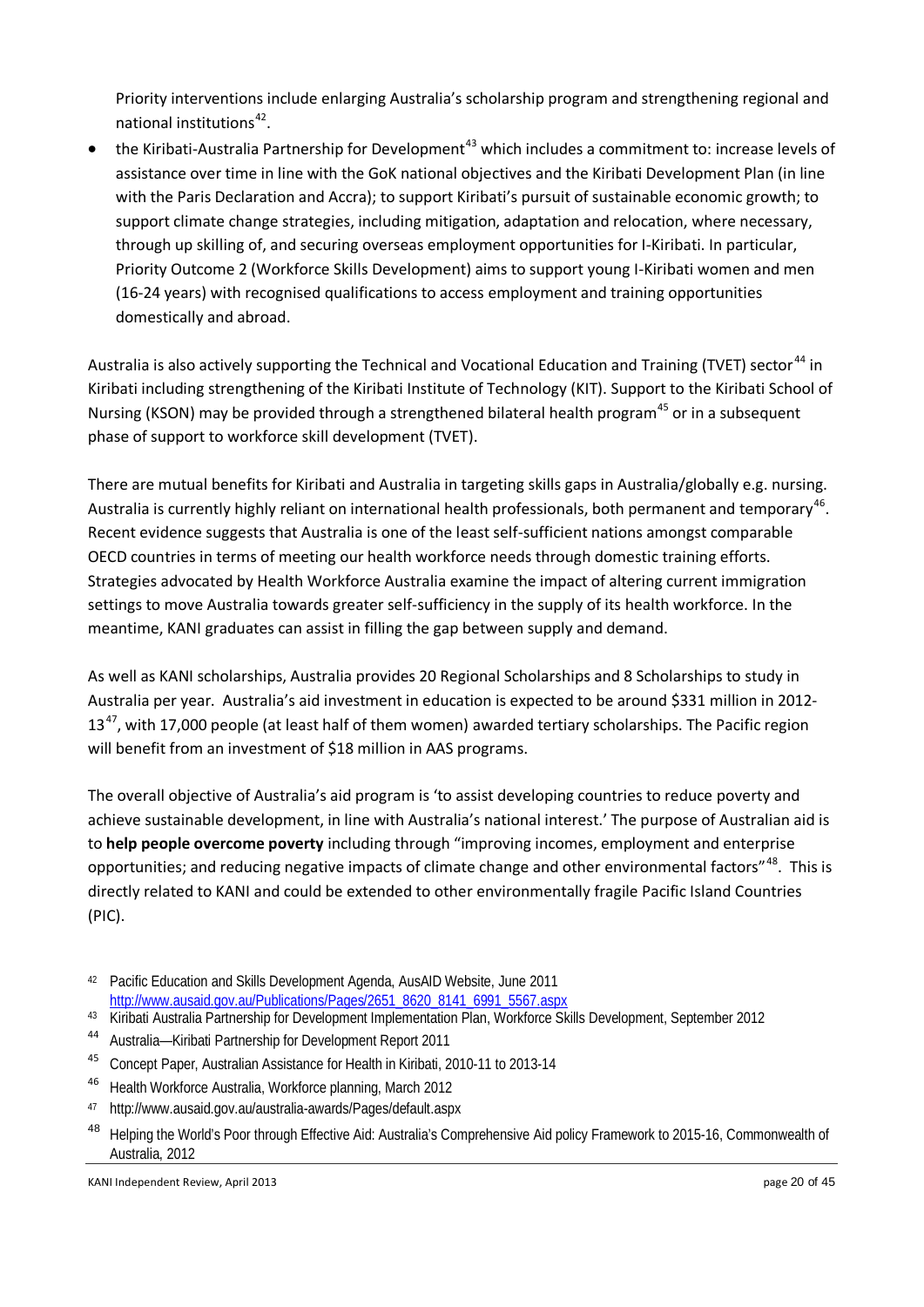### *Recommendation: Consideration be given to expanding the KANI concept to other environmentally fragile PIC with adolescent populations more than 40%*

KANI's structural attributes strengthen its relevance in that it is relevant to the needs of Australian employers providing a qualification that Australian employers recognize, understand and value. It addresses English language proficiency and provides for the acquisition of specific skills and knowledge required by employers in the Australian health sector; it links students and graduates with employers; and it caters for employers' preference to source foreign workers from those already in Australia.

The expectation in the goal and intent of the KANI design<sup>[49](#page-20-0)</sup> was that the program would impact on youth unemployment and remittances, but with 2,000 students leaving school each year, selecting approximately 30 students per year for three years was never going to make an impact on youth unemployment or on remittances. Given KANI graduates are only just beginning fulltime nursing work, it will be many years, and will require many more cohorts of students to be trained, before remittances from nurses trained under the program would have any significant economic or social impact on Kiribati, especially if their families join them in Australia. Implementation of KANI is in fact likely to exceed design levels with 68 students trained to degree level (albeit with increased cost) and some remittances flowing from students prior to their employment as nurses.

### **Equitable access to KANI**

The review team became aware through the focus group discussions and from student records that there is evidence that equity of the selection process may have been undermined. The selection process is undertaken by KSON and GU with GoA approving the final list of students selected. KSON calls for interest in nursing generally, applications are received and interviews conducted. Those with better English are then considered for KANI. Some students obviously were not aware that they were applying for an overseas training course and were amazed when told of this. Students with better English are inevitably children of relatively higher socio-economic groups<sup>[50](#page-20-1)</sup> so that children of some Ministers, doctors and nurses, and well known business people were selected. Poorer candidates may be increasingly disadvantaged with the higher IELTS English requirements but the IELTS 7 level is crucial to BN entry and skill assessment for Graduate Skilled Migration visa (see also section on 'Insufficient use of stop/go points'). Married couples were also selected (both are students) and this may be regarded inequitable as it deprives another family of a KANI award.

Some students were not school leavers as evidenced by their older age (30 years - which is the cut-off point in the design) and through their admission that they had been selected from the paid workforce. From analysis of the survey administered to focus group participants, age at entry to KANI was 21.2 years over all 3 cohorts, but as some have been studying for 7 years, the upper age is around 30 years (one student is 36

KANI Independent Review, April 2013 **blue 2018** page 21 of 45

<span id="page-20-0"></span><sup>49</sup> KANI is a pilot program originally designed to mobilize three cohorts of students (75 in total with only 45 to continue to Bachelor level studies).

<span id="page-20-1"></span><sup>50</sup> This is however, relative as the wages in Kiribati are so low e.g. Secretary of a government department annual salary is \$15,000; Director of Nursing \$14,500; Principal Nursing Officer \$ 12,350; Medical Assistant \$10,900; Nursing Officer \$7,250.This is also why the KANI awards are so coveted. Source: Government of Kiribati Salary Scales.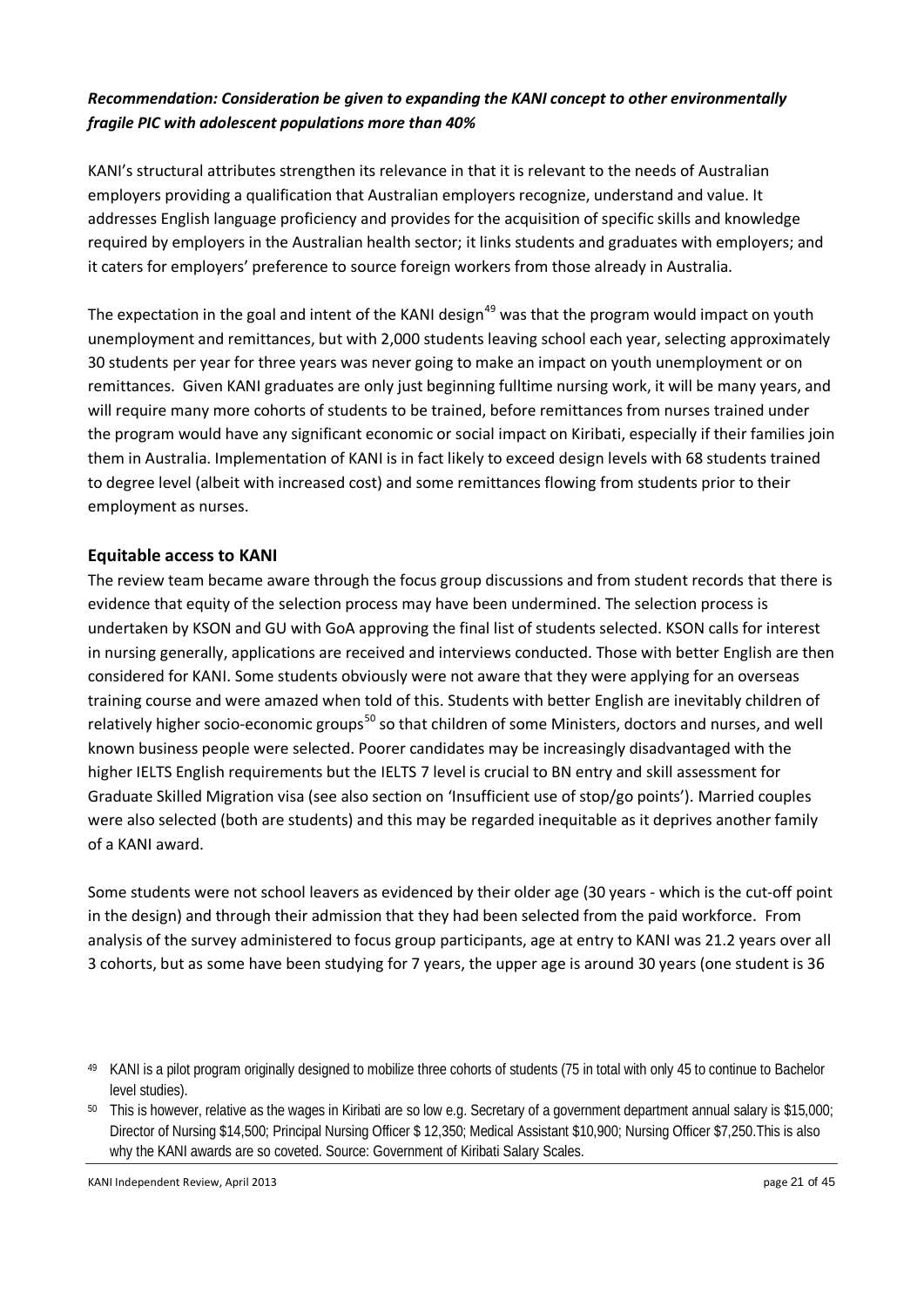years). The review team considers that recruiting older people<sup>[51](#page-21-0)</sup> and not school leavers detracts from the original policy intention of the program and from DFAT's focus on young people 15-24 years in the Workforce Skills program.

# *Recommendation: To strengthen relevance of KANI to GoK and GoA policies and priorities, entry age to KANI be no more than 25 years; awards limited to one award per family per cohort (or year) and selection of school leavers be prioritised*

*Recommendation: Transparency of the selection process be strengthened through more thorough engagement of the Australian government in approval of the students selected and in monitoring adherence to selection criteria (particularly age/school leavers and gender). Consideration be given to a formal audit of the KANI student selection process as part of the Independent Completion Report*

*Recommendation: Consideration be given to expansion of Australia's education assistance in Kiribati to include support for English literacy in secondary schools to improve student's readiness for tertiary (including KANI) and technical education to Australian/internationally recognized standards* 

# **2.2 Effectiveness**

Rating: 4

## *Achievement of objectives:*

Annex 5 provides an assessment of the achievement of outputs which demonstrates that all are either achieved or on track to being achieved by June 2014. The goal of KANI is to contribute to GoK efforts to reduce youth unemployment through emigration of skilled people accessing the global nursing market. Some comments on contribution toward the goal are also included. In summary KANI has contributed to the goal through:

- 68 graduated (or soon to graduate) nurses/social workers/human services workers and their families (estimated to be 140 in number) will have migrated from Kiribati and given them a new life and employment in Australia or abroad
- Some students are already working full-time, part-time or in casual work in Australia and New Zealand; some students work part-time while they study (see Table 1);
- Most graduates (more than 60% in all cohorts from focus group data) send money home to families while they are studying and intend to do so when they have employment, although this may diminish as graduates bring their families to Australia to be with them.

The purpose of KANI is to educate and skill I-Kiribati youth to gain Australian and international employment in the nursing sector. At the time of writing, the C1 graduates, 8 are working fulltime in aged care homes as RNs; 2 are working in Kiribati as trained nurses; 3 are working part-time or in casual work also in aged care; 3 are still studying in Australia and not working; 2 are studying at KSON in Kiribati; 3 are still looking for

<span id="page-21-0"></span><sup>&</sup>lt;sup>51</sup> Although the international definition of young people is 15-24 years, in the Pacific the definition of young people often includes up to 29 years.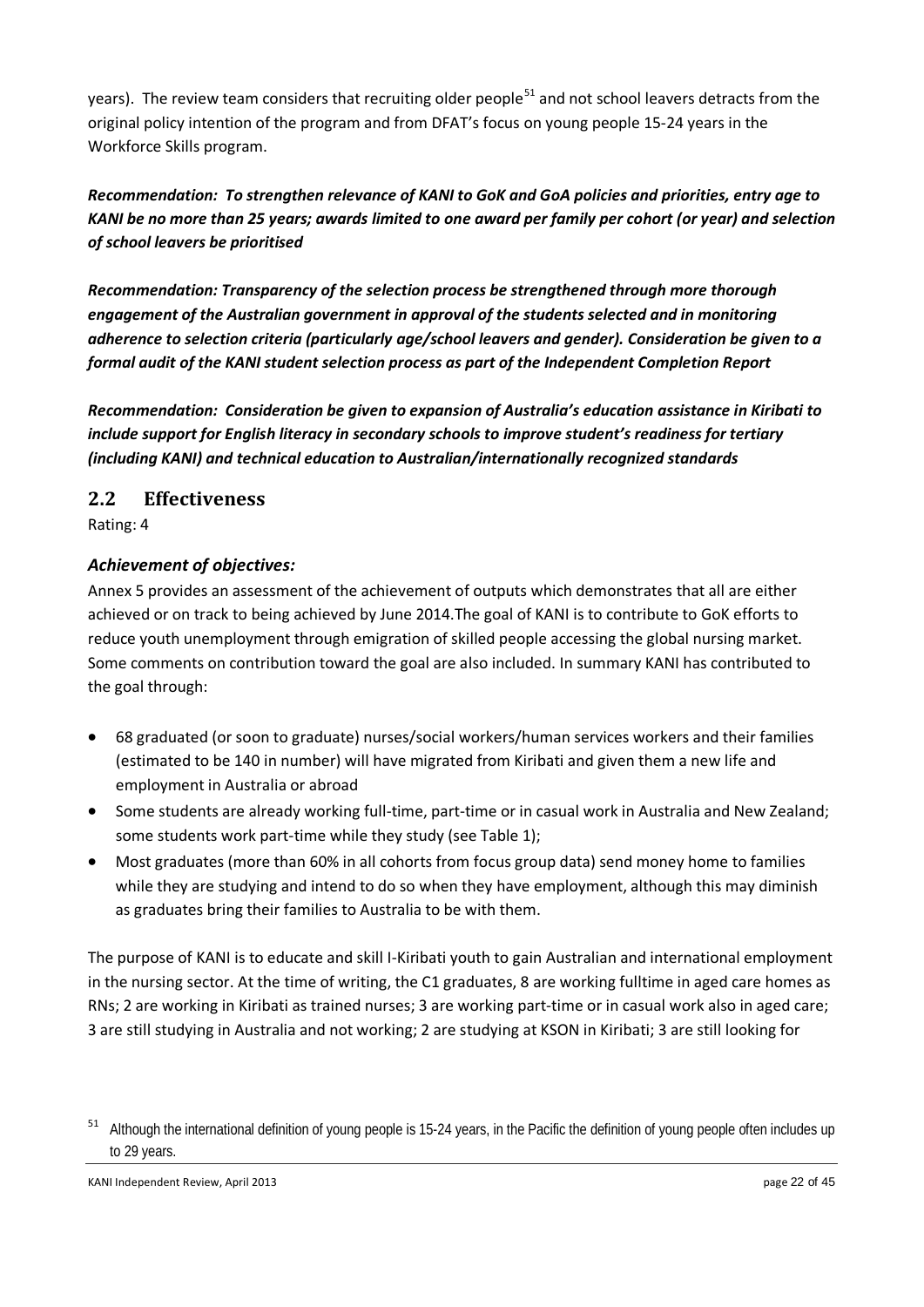work; and 5 have returned to Kiribati<sup>52</sup>. The indicator against the purpose is not actually related to employment but measures achievement of nursing qualification and registered with a governing nursing council. All KANI students are currently registered with AHPRA as RN or EN (until they graduate with Bachelor of Nursing).

The objective of Component 1 is to provide a scholarship program to obtain an Australian nursing qualification up to Bachelor of Nursing through an articulated TAFE/University pathway that provides qualifications at Certificate 3 and Diploma level exit points. This has been achieved with a completion rate of 81% for C1 and C2 with C3 on track to achieve a similar completion rate<sup>53</sup>. The risks to the objective not being achieved for C3 students include: students failing to pass their remaining exams and/or the KANI program ending before students who need to repeat subjects have completed the course; students not fulfilling timely IELTS requirements for registration and visa applications; and further pregnancies slowing the academic progress of students. Sixteen students did not complete to RN level with 4 exiting with DN, 1 with a Diploma of Community Welfare and 6 with Certificate 3 in Aged Care; and 5 students exited with no qualification at all.

The completion rate compares favourably with students from Kiribati on other scholarship programs: 72% completion rate of students on Australian Regional scholarships to University of the South Pacific (USP); 86% of students on Australian Development scholarships to Australia (where 23% fail); GoA and GoK Suvabased scholarships also record high failure/non-completion rates of over 40%; and between 2000-2006, 36% of NZ regional scholarship students completed courses<sup>[54](#page-22-2)</sup>. Australia's aid program Scholarships Section reports that currently the success rate of AAS generally is 97%; 92% for students from Pacific countries; and 87% for students from Kiribati.

All students (68) are registered either as registered nurses (RN) (graduated) or enrolled nurses (EN) (still studying). As this entails achieving an IELTS English score of 7, this is a major achievement. Eight students from C2 have yet to gain their RN due to inadequate IELTS score and all of C3 (still studying). Slow progress has been made by the 4 Social Work students from C1 who were transferred from nursing courses due to health issues and are still studying. One graduated in 2012 and the other 3 are still studying<sup>55</sup>.

# *The Academic Preparation Program (APP) and English Language Testing*

This is the 16-20 week program delivered in Kiribati through a separate contract with Griffith University's Mt Gravatt Campus which specializes in English Language courses. The APP was provided in partnership with Kiribati Institute of Technology (KIT) which is also being strengthened through the TVET sector program funded by GoA. As part of that support, KIT intends eventually providing all courses in English and teachers will be skilled and resourced accordingly. The review team considers that an opportunity for

- <span id="page-22-0"></span><sup>52</sup> As at 1 February 2014, the following employment outcomes have been reported: For Cohort 1 - 13 graduates are working fulltime (7 as nurses in aged care facilities, 4 as nurses in Kiribati and 2 working in the Ministry of Health and Medical Services in Kiribati); for Cohort 2 - 13 are working full-time and 9 working part-time, all in aged care homes; for Cohort 3 - 3 are working fulltime, 10 are working part-time in aged care homes and all who are not working full-time are participating in the transition to work program.
- <span id="page-22-1"></span><sup>53</sup> So defined, and as at 1 February 2014, the cohort 3 completion rate was 92 per cent.
- <span id="page-22-2"></span><sup>54</sup> Human Resources Development in Kiribati - Desk Review: Impact of NZ Support to HRD, 2011, NZ MFAT Aid Program
- <span id="page-22-3"></span><sup>55</sup> As at 1 February 2014: 10 graduates from Cohort 1 have an IELTS score of 7+; as do 13 from Cohort 2 and 5 from Cohort 3.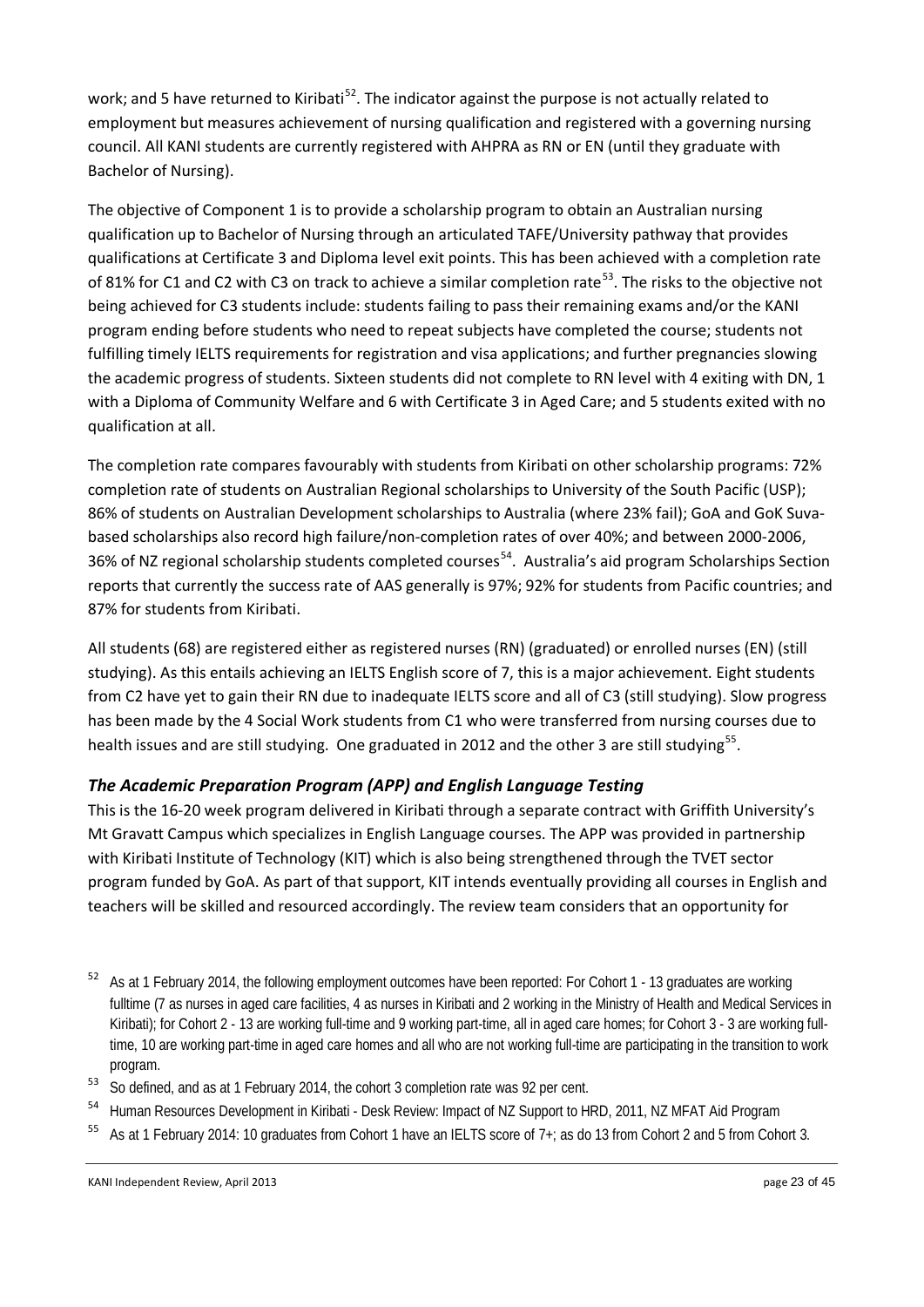capacity building KIT in International English Language Testing System (IELTS) used for C1 was missed as there are no institutions in Kiribati which are capable of conducting IELTS. For some unknown reason, the IELTS was replaced by the International Second Language Proficiency Ratings (ISLPR) for C2 and C3 and continued as the preferred testing system until after GU's Nursing Diploma Preparation Program (NDPP) for all cohorts. In the interests of consistency and because the Bachelor of Nursing and the Australian Health Practitioner Regulation Agency (AHPRA) requires IELTS 7, future language testing should be done by IELTS. Future KANI APP partnership and capacity building in IELTS with KIT is supported.

# *Recommendation: As Bachelor of Nursing entry and registration with AHPRA require IELTS 7, only this system be used in any future KANI program.*

*Recommendation: Consideration be given to engaging KIT to conduct English testing (with capacity building if necessary) and other components of the Academic Preparation Program(in Kiribati) in the interests of strengthening links between KANI and Australia Pacific Technical College (APTC) and possible future pathways in health and community services.* 

## *Insufficient use of stop/go points*

Despite the fact that academic progress has been positive and most students have achieved RN status, insufficient use was made of the stop/go points as originally designed. This was meant to allow lesser performing students to have the option to exit at Diploma level or to divert Diploma studies into a Certificate 3 in Aged Care. Both earlier exit points could have allowed students to obtain employment as Assistants in Nursing (AIN) or Enrolled Nurse (EN) although it seems fewer jobs as AIN are available than EN or RN. Employment (and migration) as EN are now facilitated through its inclusion on the DIAC Consolidated Occupation List.

Students who failed subjects were supported in time (and at extra cost) to repeat failed subjects, especially in C1 where 22 students failed subjects, including 11 who failed more than 2 subjects<sup>[56](#page-23-0)</sup>. This was particularly evident with the students who had pregnancies (see below). Given KANI's relatively high cost, all efforts to reduce costs and improve academic progress cost effectively should be pursued. More graduates (at each of the two lower levels) may have avoided the impact of the depressed local nursing market had they graduated with a Certificate 3/DN earlier. Those students with poorer English language skills may also prefer to exit early and avoid IELTS 7 English requirements for BN entry and visa purposes. It also seems that MSIT (the provider of the Diploma and Certificate 3 courses) has stronger links with potential employers.

*Recommendation: Stronger and stricter academic achievement benchmarks be applied to determine student eligibility to progress beyond each of the first two exit points to counteract the perverse incentives that currently exist towards pushing students into the Bachelor of Nursing course.* 

*Recommendation: Greater emphasis be given to linking students with potential employers during the Certificate 3 and diploma study phases, especially those unlikely to progress further.*

<span id="page-23-0"></span>Under the conditions of the AAS, students are excluded if more than 2 subjects are failed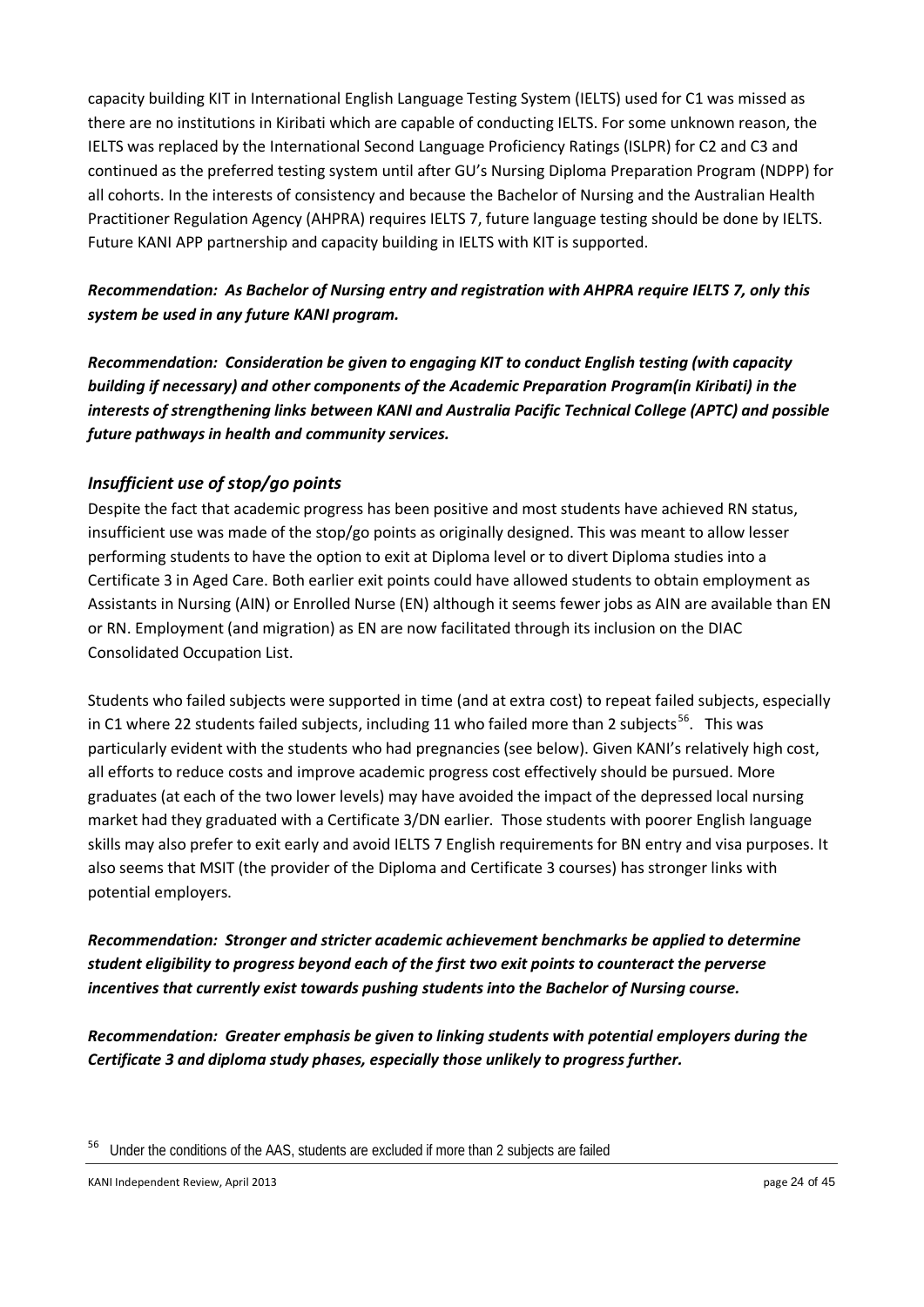### *The Cohort model*

During implementation of the NDPP, GU instructed MSIT to provide its foundation subjects (part of the certificate 3 course) to the KANI cohort only and not integrated with other international or domestic students and on the GU Logan campus, not the MSIT campus. Integration with other students was recommended by the Independent Progress review (2010) but by that time all three cohorts had completed the NDPP. It did however, encourage a debate about the merits of a cohort approach.

The review team weighed up the benefits of the cohort model and concluded that although there clearly were benefits, it may not be an issue in any new KANI program. As identified by the GU management team and the review team, the cohort model:

- enables the management team to bring in and manage extra tutorial support (e.g. Clinical, IELTS) and other services e.g. first aid training at lower cost than if it was for an individual student;
- enables the management team to dedicate resources, for example, Student Contact Officer to the program to provide pastoral support and academic oversight;
- enables the education institution to lobby for cohort needs within the University hierarchy;
- increases support available to students as they have each other and, in some cases, each other's families to assist with childcare, loneliness etc.
- creates opportunities for the wider family group to experience Australia and perhaps emigrate;
- allows for communication, I-Kiribati style, which is through the grapevine;
- allows for positive peer pressure when individuals in the group are recognised for academic merit and held up as role models for the group through the academic awards every semester;
- allows for easier identification of trends, such as, learning and lifestyle challenges that can then be supported or prevented. When students come as individual scholarship recipients, the challenges and risks are less likely to be identified and solutions tend to be reactionary instead of preventative.

These benefits have been obvious during the KANI pilot program but some of the extra academic and pastoral support provided to KANI students has been the reason for increased costs and the perception that KANI is a high cost program. Recognising that any post-KANI program will be re-tendered, the reality is that there is now an established 'KANI community' in Brisbane which has had seven years of establishing lives in Australia, undertaking nursing training, negotiating registration, employment and visa issues and has the knowledge and skills to share these with subsequent students (including from other potential PIC). Griffith University is also in the process of establishing alumni who will be useful in sharing knowledge, processes and supporting any further students. Significantly students and graduates participating in focus group discussions (see Annex 12), were aware of the positives and negatives of the cohort model, and were very willing to dispense with it in the interests of being more independent.

The review team considered how KANI would look if the conditions of AAS was applied to KANI. The table in Annex 6 illustrates the differences and provides the evidence that implementing a KANI approach using an AAS modality would save on costs. All universities offering nursing courses have systems in place to manage international students including academic and English language support.

*Recommendation: KANI scholarship conditionality be mainstreamed in line with the AAS program e.g. course fees and management fee paid direct to education institution; no extension if more than 2*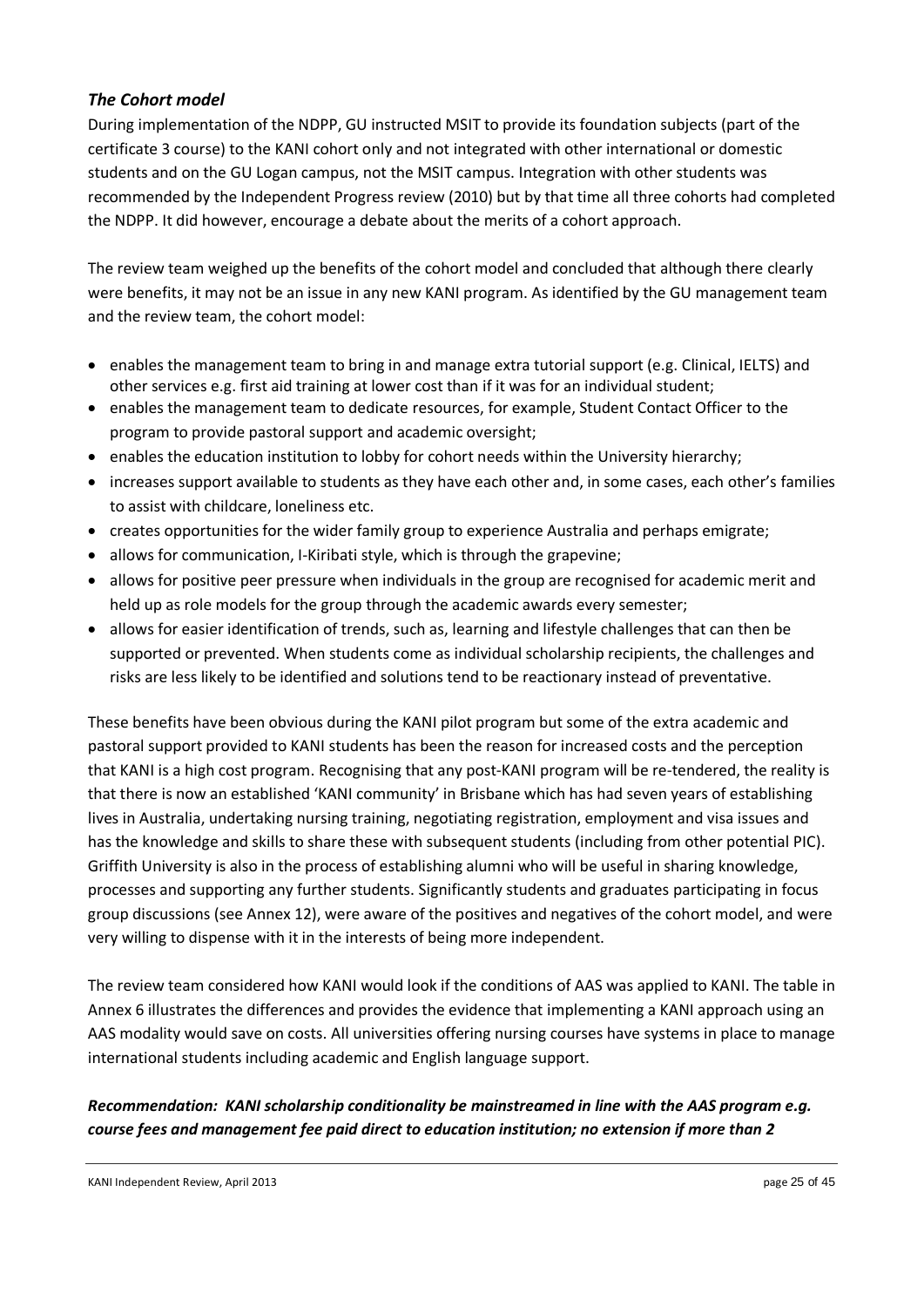### *subjects failed; introductory academic program; English for academic purposes; pastoral support, health care services etc. all provided*

### **KANI Design**

The KANI program was designed as a nursing education program with outputs ending with nurse registration despite the goal and purpose extending beyond the training to employment and migration. The M&E framework does not include outputs, indicators or activities in the original design which allow for management, monitoring or reporting on critical processes and outcomes post-registration such as transition to work, visa application and employment, including tracing. As discussed above no indicator currently exists to measure employment. Annex 7 describes the KANI process and sequencing and indicates where GU's contractual responsibility ends. These issues of non-inclusion of important program components need to be rectified in any future iteration of KANI so that employment and development outcomes (not just educational outcomes) can be measured and reported on. Annex 8 attempts to describe the KANI Theory of Change.

# *Recommendation: KANI program be re-designed as a labour migration program and include all current aspects of the program (education, migration, employment, remittances and other development outcomes)*

The lack of employment support for graduates is understandable since universities do not traditionally have an employment focus except, in the case of nursing training, through clinical placements for students. Since this requirement goes to the heart of the purpose of KANI, consideration of alternative management models for KANI have been explored, including management through a commercial managing contractor.

There are precedents for this with commercial MCs already managing Australian scholarship programs e.g. in Papua New Guinea, Mongolia and Myanmar. The benefits would include: management across different universities and TAFEs (nursing as well as other potential skills and trades; management of similar scholarships across different countries (e.g. other PIC wanting a KANI-like program); economies of scale in providing extra pastoral care when required; management and reporting across all sectors e.g. education, employment, health and welfare issues, gender; analysis and reporting on development outcomes etc. Such a management modality would be beneficial if KANI is expanded to other countries or to other occupations.

*Recommendation: Consideration be given to the feasibility and cost effectiveness of contracting any post- KANI program through an Australian commercial managing contractor rather than through an educational institution so that all activities (selection, English assessment, preparation programs, job search support etc.) across all sectors can be subcontracted, supported, managed, monitored and reported.* 

Annex 11 provides the pros and cons of three management modalities – status quo, commercial MC and using the AAS model.

#### KANI Independent Review, April 2013 **big 26 of 45** page 26 of 45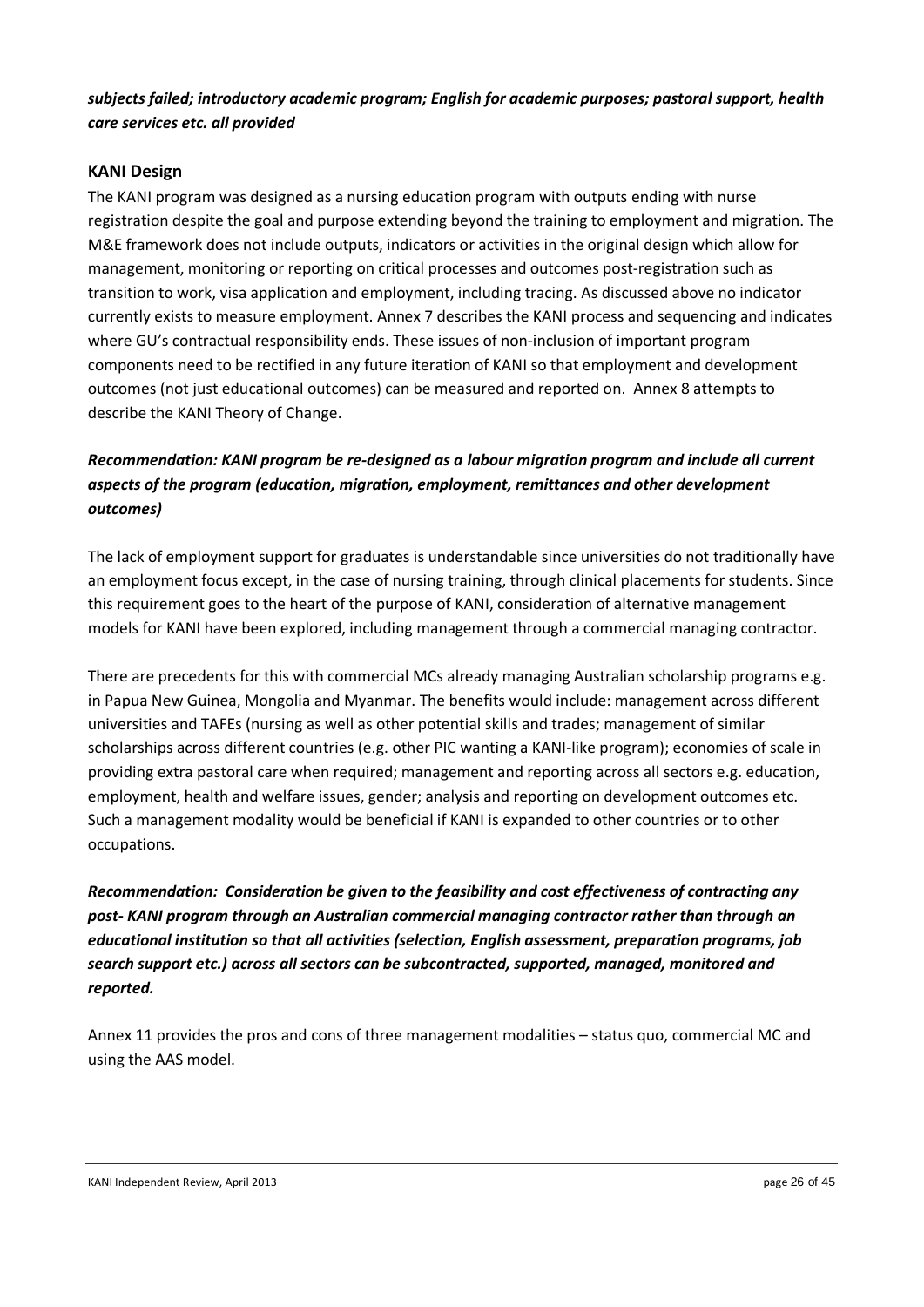#### **Monitoring and Evaluation**

As discussed in the IPR (2010) M&E in KANI focuses on operational M&E and output level indicators required for Griffith University contract reporting. Monitoring of KANI ends with nursing registration (EN or RN) which marks the end of GU contractual responsibility. Post-award outcomes are not included despite the M&E framework being updated by GU and approved by Australia during implementation of the program<sup>57</sup>. This is not adequate for a program whose main outcome is international employment. There are no measurable indicators in the M&E framework for employment reporting or to track immigration processes. The review team agrees with IPR recommendations that monitoring of KANI alumni could be aligned with the Ministry of Human Resources and Development (MLHRD) M&E which is responsible for tracking international employment, migration and remittances for labour mobility programs; and could also be included in the WHO Tracer Study of Fiji, Tonga and Samoa nurses in Australia.

M&E for KANI is predicated on the availability of clear, concise and accurate data on student progress and quality of courses undertaken by students. The review team found that spreadsheets on progress were inaccurate, inconsistent within documents, and that data between institutions (GU and MSIT) did not correlate. There was a discrepancy in GU data on students who had attained a Certificate 3 in Aged Care with GU assuming all students who did not achieve DN automatically exited with a Certificate 3. In fact students needed to study an extra six months after their Diploma course to achieve the Certificate 3. Confusion was caused by the fact that only some subjects undertaken during the NDPP contributed to a Certificate 3.

It was noted by the review team that research scheduled in the original design document was intended to study remittance levels of KANI students. The research component was deleted from the program in 2012 presumably as a research proposal provided by GU intended to study health, employment and lifestyle outcomes for KANI students in Australia which was not related to any development impact in Kiribati. Turnover of GU staff may have contributed to lack of familiarity with the KANI design document and the broader program.

Monitoring of KANI included an independent progress review (IPR) in 2010. Recommendations for Component 1 included: integration with other students for the Diploma studies; progressive IELTS testing; advice on employment and migration; transition back to Kiribati for students returning home; and a fourth cohort be recruited. Although some recommendations were implemented (at least in part), all cohorts had left Kiribati and were well into Diploma and Bachelor studies by the time the report was accepted and proved too late for implementation of some recommendations. The KANI design had suggested the use of a Technical Advisory Group (TAG) to monitor KANI implementation but this was not instigated. In retrospect, a TAG may have assisted Post with monitoring of student progress and improved data and reporting.

The risk management matrix is regularly updated in annual reports but, as with M&E, this was applied to the GU contract deliverables only. Risk management for the overall program has not been done adequately e.g. the critical risks of overspends and changes to the nursing employment environment. A

<span id="page-26-0"></span><sup>&</sup>lt;sup>57</sup> Griffith now records, and reports on, job outcomes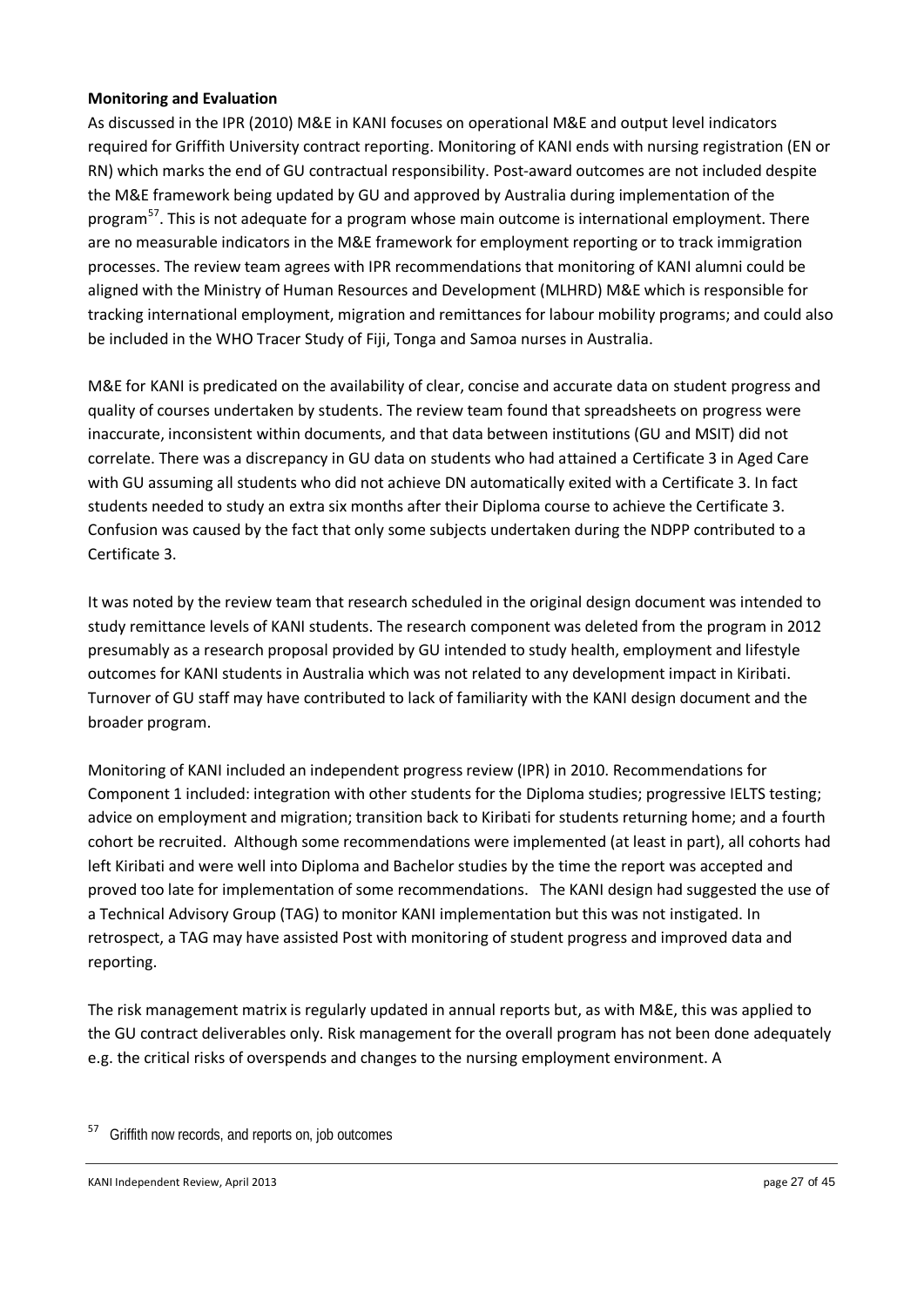recommendation from the IPR (2010) to 'incorporate risks to the achievement of the higher-level KANI goals and purpose, operational on-award risks as well as post-award risks to employment, remittances and skill utilisation/transfer' has not been implemented.

# **Impact**

Impact on contribution towards the goal is evident in that 68 Kiribati young people (and their families) have been removed from Kiribati unemployment lists and are no longer using scarce resources in Kiribati, especially in Tarawa. Other environmentally fragile PICs are urging Australia to provide similar awards for their young people.

Most KANI awardees have gained, or are expected to gain Bachelor degrees and are likely to gain employment internationally in nursing in the near future. At least 68 are now, or expected to be, established (some with their families - approximately 140 people) in Australia or New Zealand, have good English language skills and report that they are more independent, confident, knowledgeable and assertive, and are remitting funds home<sup>[58](#page-27-0)</sup>. Nurses who have returned to Kiribati are undertaking further study at KSON, working in the Kiribati health system and reportedly using the knowledge and skills gained through KANI to make a difference in Kiribati. The ability of nurse educators (3) who studied under KANI to use fully use their new skills in KSON has been compromised by the lack of progress in other initiatives aimed at improving the quality of training delivered there.

While this impact of KANI may be seen to be limited, it fulfills the intent of the original design and the main conclusions of the original cost benefit analysis in the Design Document, namely:

- A scheme which leads to 30 people migrating from Kiribati each year could significantly change the migration and potential employment outlook in Kiribati.
- If most students go onto full time employment, the benefits of the initiative exceed the cost of both the Enrolled Nurse and Registered Nurse components of the initiative.
- The benefit-cost ratios are higher if students train to the Enrolled Nurse level.

Dropping the Registered Nurse component of the scheme needs to be seriously considered. Taking into account impediments for individuals to move into the Bachelors program under their own funding or funding from another source, and whether or not offering the Bachelors program will impact greatly on the quality of applicants who choose to enter the scheme<sup>59</sup>.

With students 'pushed' to complete studies to Bachelor's level (compared with original estimates) the cost of the program has blown out. Annex 15 provides details of the original cost in the design document compared to actual costs.

### **Employment Issues**

Employment is available internationally (including in Australia and New Zealand) for KANI graduates. It has been unfortunate that KANI graduates have studied and are settled (many with families) in SE Queensland

<span id="page-27-0"></span><sup>58</sup> See Annex 12 Report on Focus Group Discussions

<span id="page-27-1"></span><sup>59</sup> KANI Design Document, Appendix 14, 2006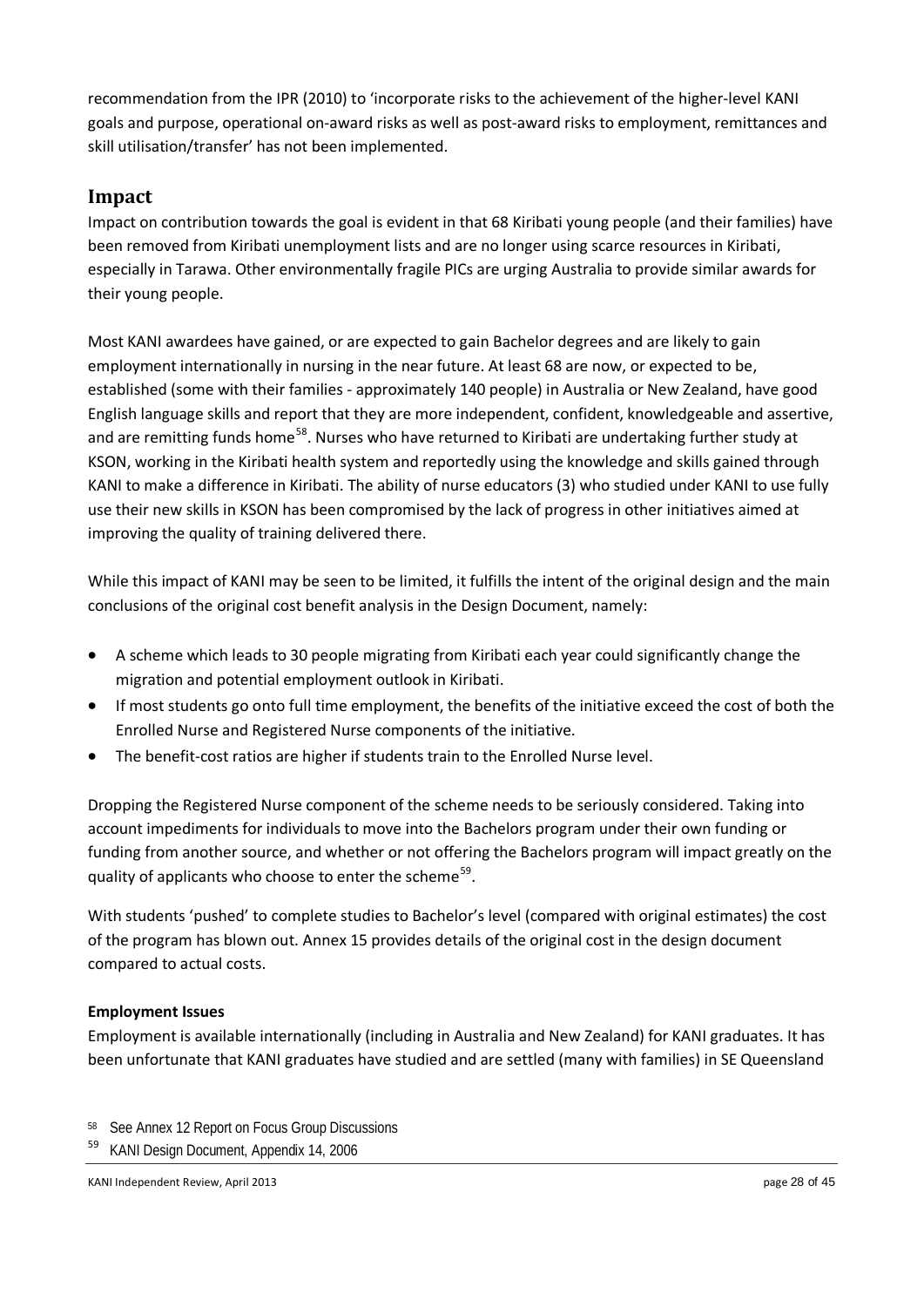at a time when many hospital nursing positions have been axed, and where it is also difficult to obtain nursing jobs due to the Queensland Health Policy of hiring domestic nurses first. However, nursing shortages in the aged care sector provide great opportunities for KANI graduates and most of those currently employed (in fulltime, part time and casual jobs) are employed in the aged care sector as registered nurses. Current employers express great satisfaction with their new employees often reporting that they are more gentle and compassionate with the elderly than other staff. KANI graduates have also learned the lesson of diversifying their job search to regional areas and to other states with KANI graduates now working in Alice Springs and Mackay.

Job searching is made more difficult for KANI graduates due to the time and costs involved in visa applications and the fact that GU responsibility ends with registration and the end of the transition to work period. After this they have minimal support and income. The review team expects that KANI graduates will find employment but it may take longer than if the local nursing market was not so depressed.

# *Recommendation: In future nursing education/ migration programs, more emphasis and support be given to encouraging graduates to seek employment in Australia in regional areas and interstate*

### **Visa issues**

KANI scholars obtain a student visa (Sub class 573) and graduates intending to stay in Australia apply for a Graduate Skilled Migration visa (485). While awaiting their 485 visa, graduates are on a bridging visa that allows fulltime work (compared to 20 hours per week limit for the student visa). The 485 visa is valid for 18 months after which time graduates apply for a 457 Permanent Skilled visa or a Business (Long Stay) visa all of which involve employer sponsorship. Employers are reluctant to hire a graduate particularly for fulltime work if they are either still on a student visa or on a bridging visa. Spouses and children of graduates are provided with the same visa as the primary applicant. If student visas expire, a new application must be lodged from outside Australia and this can mean a long wait.

DIAC advised that a new visa has been issued as a result of the Knight Review. The Temporary Skilled Graduate (subclass 485) – Post Study Work Stream visa allows international students who have been on student visas (including 537) and have achieved a Bachelor Degree (so for KANI students who achieve RN status only), can apply for this visa without nominating an occupation on the Skilled Occupation List. This new visa is an alternative to the Graduate Skilled visa which remains available for KANI students who are EN or  $RN^{60}$  $RN^{60}$  $RN^{60}$ .

Visa applications involve a long and complex process which can take 4-6 months to obtain with requirements and costs as follows: application cost - \$1,250; medical assessment valid for 12 months - \$430 (extra if radiology needed); ongoing health checks necessary if any health concerns identified; police/security check - \$43; bridging visa extensions - \$330; IELTS testing - \$150-\$400. Consultation with the Department of Immigration and Citizenship (DIAC) revealed that students need to take more responsibility for these applications as they often delay answering queries and acceding to requests by DIAC. Cost is also known to be a factor in delays.

<span id="page-28-0"></span><sup>60</sup> See website for more info: [http://www.immi.gov.au/students/\\_pdf/2011-post-study-work.pdf](http://www.immi.gov.au/students/_pdf/2011-post-study-work.pdf)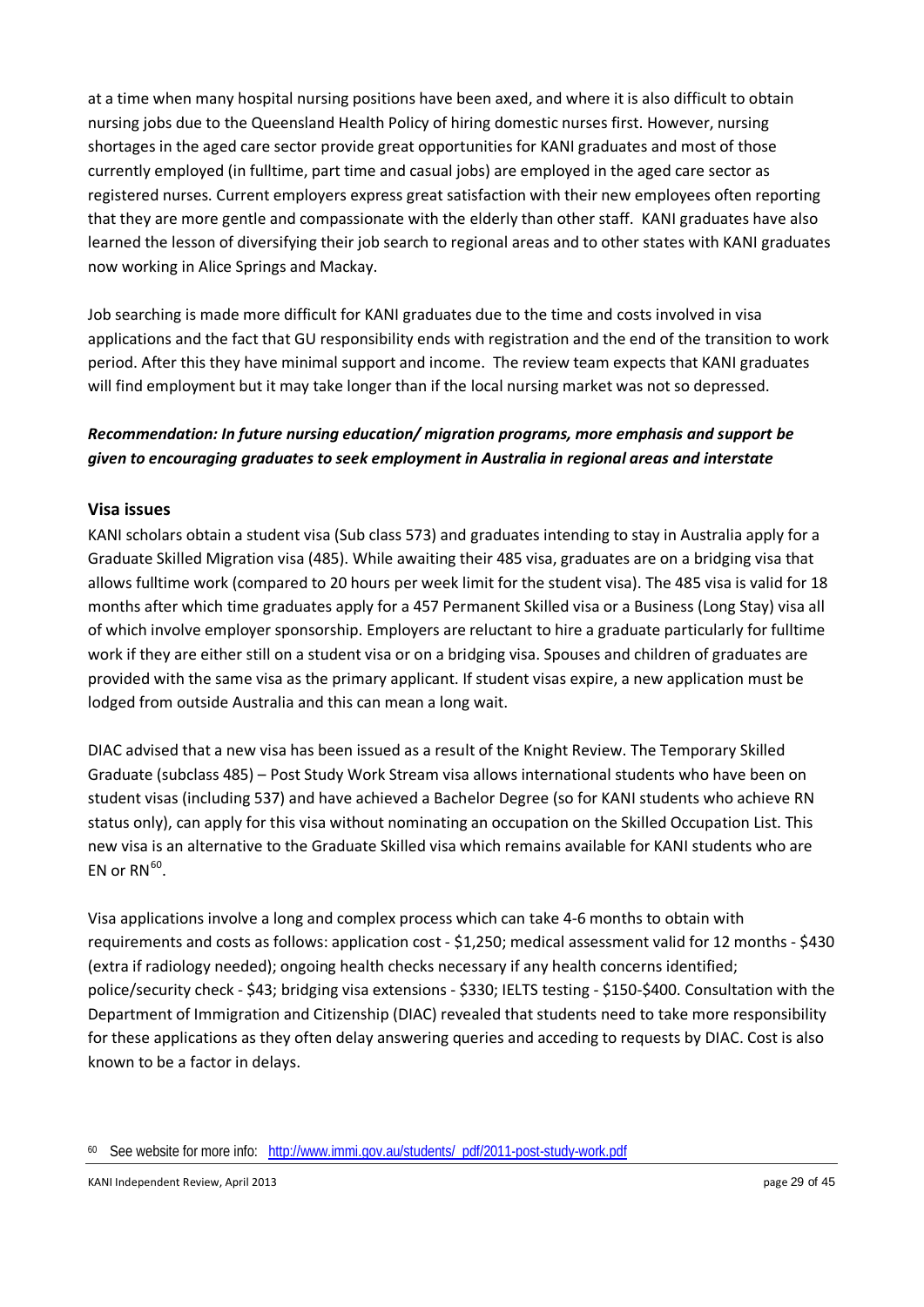The review team explored with DIAC the possibility of any special arrangement which could expedite visa applications. Such labour agreements exist with some 457 visas e.g. for meat workers. However the response from DIAC confirmed that such an arrangement is made with employers, not education institutions or aid agencies. DIAC did mention that a Memorandum of Understanding is currently being developed with the scholarships section which would guarantee student visa processing within 14-28 days for decision-ready applications. The Pacific Desk also needs to be engaged.

# *Recommendation: If KANI is to be re-designed as a labour migration program, support for the long-term and complex visa application process needs careful consideration; including negotiations between DFAT Pacific Desk and DIAC.*

### **Student Pregnancies**

In total, 27 babies were born to KANI female students (51% of females and 40% of students) from 2010 to 2013 i.e. C1 – 11; C2-13 and C3-3 pregnancies. Significantly no pregnancies were reported between 2007 and 2009 (although this could be another example of inaccurate student records). There were 7 pregnancies in 2010; 6 in 2011; 10 in 2012 and 4 babies born or due in 2013. All the 2013 pregnancies were to C2 students except 1. Two students have had two pregnancies and one gave birth to twins. At least two were born by caesarean section, one required a heart operation and one was 9 weeks premature and needed extra care. The total number of children of KANI students is estimated to be 43 – many born before the program started and some to male students which were not reported.

The pregnancy rate among KANI students is much higher than other scholarship programs e.g. GU reported that other international students do not experience the same rates of pregnancy and that under some scholarship conditions pregnant students are sent home. The only higher rate was with females trained under the Kiribati Marine Training Centre (MTC) program where females were at sea with male seamen and 75% of them became pregnant<sup>[61](#page-29-0)</sup>. Those that did not have pregnancies had obtained safe contraception (implants) prior to embarking. MTC now includes pregnancy testing at the beginning of the course and the Kiribati Family Health Association (KFHA) provides advice to all MTC students (male and female) on sexual and reproductive health issues, particularly safe sex (including avoiding alcohol and substance abuse) and contraception.

The relevance of this issue also relates to the extra time, cost and planning that was needed to accommodate the pregnant KANI students. While many of these students progressed academically and achieved their Bachelor degree, 18 of the 27 (67%) students who had pregnancies required extra time for failed or withdrawn subjects and rescheduling of clinical placements (added resources/cost) compared with 37% of all students<sup>[62](#page-29-1)</sup>. Due to the policy that pregnant students cannot undertake their clinical practicum in a hospital six weeks before delivery and six weeks following delivery, clinical supervisors had to shuffle schedules to accommodate pregnant students. Staff reported that some students were secretive about their pregnancies, were often absent from lectures and so got behind with their studies. Some were also reluctant to tell parents in Kiribati. This implies that at least some of the pregnancies were unintended.

<span id="page-29-0"></span><sup>61</sup> Gender Strengthening Review, Marine Training Centre Institutional Strengthening Project, Marion Quinn, NZ MFAT, May 2012

<span id="page-29-1"></span><sup>62</sup> See Annex 13 for analysis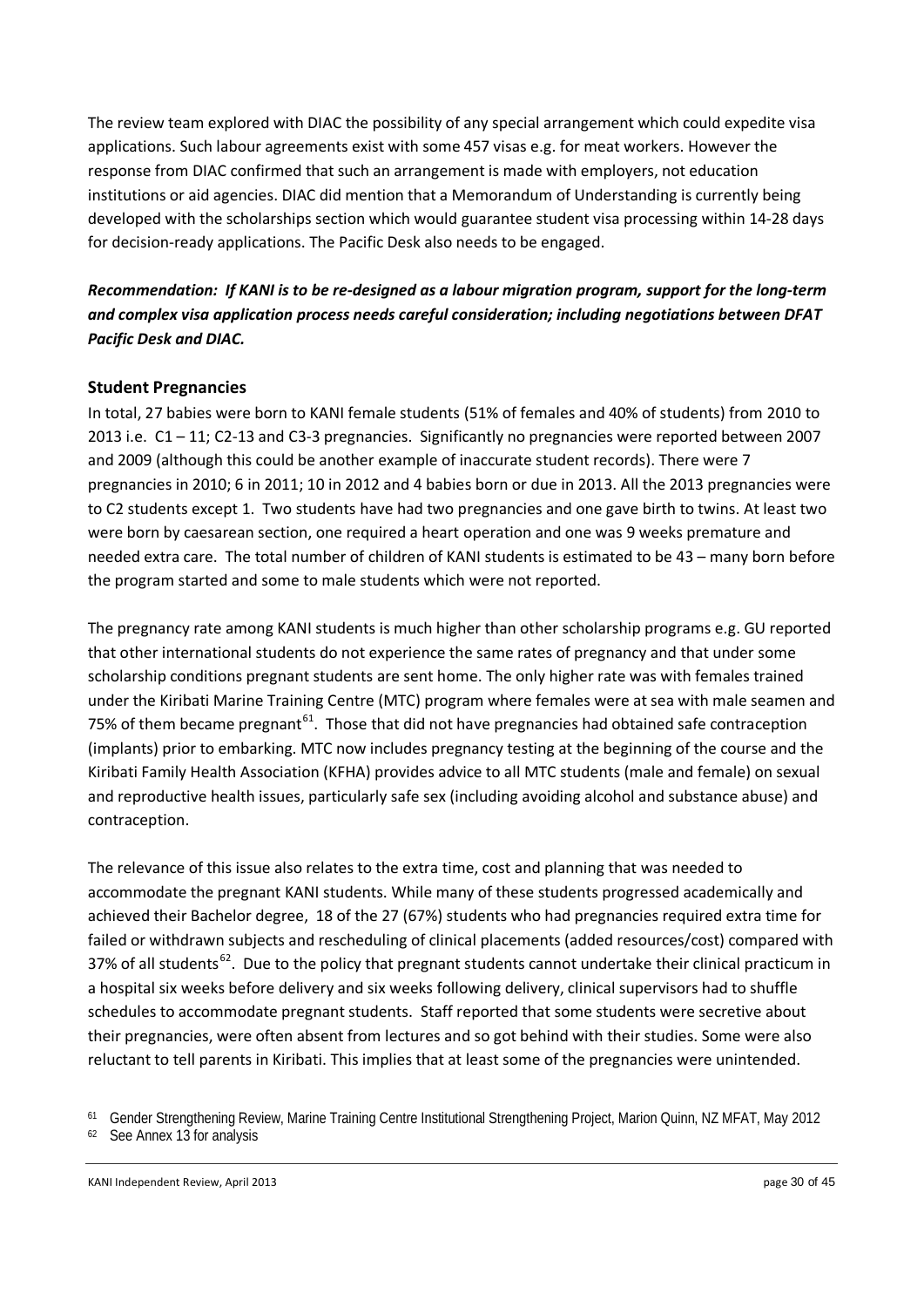They needed support from the Student Contact Officer as well as from housemates and student friends who were often called upon to share childcare, thus encroaching on their own study time. The extra cost to the Australian health system and the impact on Logan Hospital also needs to be considered; as does the extra health insurance costs for the student to cover pregnancy and childbirth and the extra cost of visas and schooling.

The reason for this high pregnancy rate is unknown particularly when it does not seem to have been an issue in the first two years of the program. Culturally in Kiribati, the contraceptive prevalence rate is extremely low at 22% and the teenage pregnancy rate is high (39 per 1,000 live births). Anecdotal evidence of cavalier attitudes of some male students was also of concern. More effort in future programs must be taken to explain during the APP the obligations of scholarship awardees and the added costs and pressure arising from pregnancies during studies.

*Recommendation: KANI students be better briefed during the APP on the benefits, conditions and obligations of the scholarship including extra cost, scheduling and difficulties associated with studying while pregnant or with children. Active engagement of KFHA in counseling and providing services (including pregnancy testing) for all students on safe sex and contraception is advised.* 

*Recommendation: The Independent Completion Report include a study on the social issues facing KANI students with the view to strengthening gender in any further KANI program.* 

# **Lessons learned**

The major lesson learned from this review is that the **insufficient use of stop/go points** (as designed) has been the main cause of the high per student cost of KANI. This was highlighted in the original cost-benefit study which was strongly positive when the expectation was that 75 students would exit with DN and 45 students would continue to BN. The reality is that 68 students have continued to Bachelor degrees, thus lengthening the duration of the award, significantly increasing cost and decreasing value for money.

The review team has identified the following additional lessons learnt from implementation thus far.

- Health testing pre-departure to Brisbane will prevent the problem of students having to change courses due to Hepatitis B (precludes nursing studies)
- Integrating I-Kiribati students with other international and domestic students in mainstream courses can accelerate English language skills and increase awareness of Australian culture
- Working while studying increases work opportunities. Employers require specific number of clinical hours and this can accumulate during the years of study. Increasing costs for students particularly after graduation can be eased through working part time during studies although this is limited to 20 hours per week under the student visa (unlimited during semester breaks).
- KANI management processes need to be closely aligned with existing scholarship systems and processes e.g. OASIS and AidWorks for accuracy and consistency.
- Although pregnant students have been well supported and done reasonably well, more focus needed during APP on prevention (incl. other behavioural risks) and obligations; clinical placement schedule affected; extra cost of health care etc.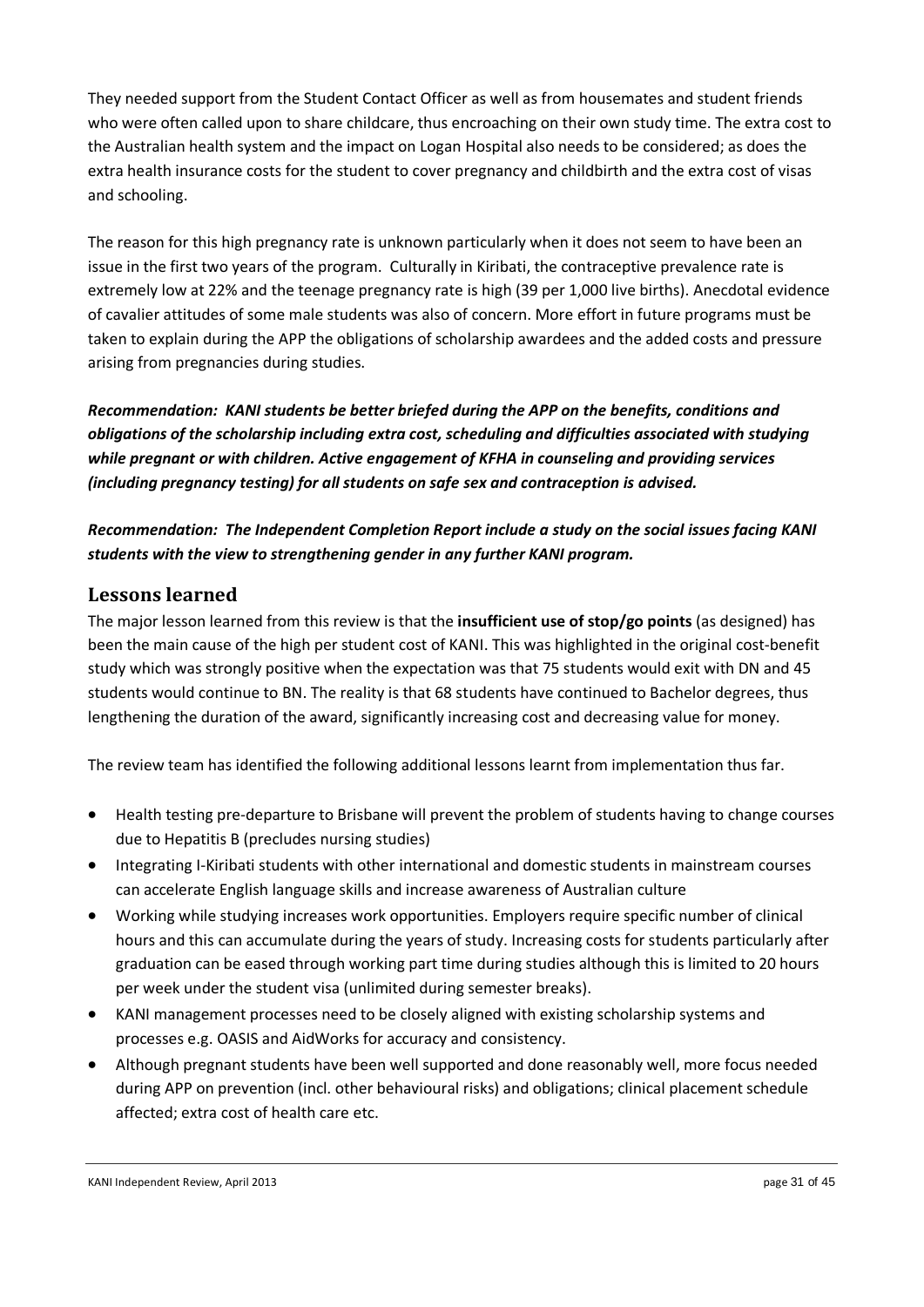- Progress and successes of KANI could be much better clearly and simply communicated with all of the stakeholders. Better communication and simple, timely analysis is needed to promote the program, especially the education and employment outcomes.
- Better tracking of the non-education components of KANI is needed, especially for activities postregistration including the transition to work period including work outcomes.
- Greater upfront emphasis on English (at selection and APP stages) will enable students to concentrate on nursing studies and will save time at the end of the program.

# **2.3 Efficiency**

Rating: 3

## **The Cost of KANI**

The total cost of the KANI Pilot Program which will effectively end in the March quarter of 2014, is currently estimated at \$18,823,864. This figure includes the estimated cost of the Academic Preparation Program conducted in Kiribati and the costs of training three nurse educators from KSON under Component 3.1 of the Program (\$147,000). The following table provides a broad breakdown of the currently estimated costs of KANI:

## **Table 2: Cost of KANI (current estimates)**

| <b>Item</b>               | Cost (actual and projected to end of KANI) \$ |
|---------------------------|-----------------------------------------------|
| Payments to students      | 9,081,340                                     |
| Course fees               | 4,440,865                                     |
| GU Management and support |                                               |
| In Kiribati (APP)         | 1,274,175*                                    |
| In Australia              | 4,027,484                                     |
| <b>Total Projected</b>    | 18,823,864                                    |

\* Equals the maximum contracted amount, including GST.

Taking as the base the 80 students who were educated to at least Certificate 3 level, the foregoing implies an expected average cost of some \$235,000 per graduate under the Program. However, this average cost figure is misleading in the case of KANI, given that the Program offers exit points at the Certificate 3, Diploma of Nursing and Bachelor of Nursing levels. Each formally involves Australian based study of around 6 months, 18 months and 4 years respectively. Further complicating factors are:

- All students who exited KANI with Certificate 3 or Diploma of nursing qualifications (apart from one whose scholarship was terminated for misconduct) did so only after failing to achieve the next highest qualification. For example, the students who exited with Certificate 3 did so after failing the Diploma of nursing course. This has meant that all these students have incurred significantly higher costs than would have been the case had they exited immediately on gaining their final qualification.
- As noted earlier, some 31 students have so far failed subjects, in some cases more than twice, and a further 7 have been given extensions due to pregnancy and other reasons. This too has added to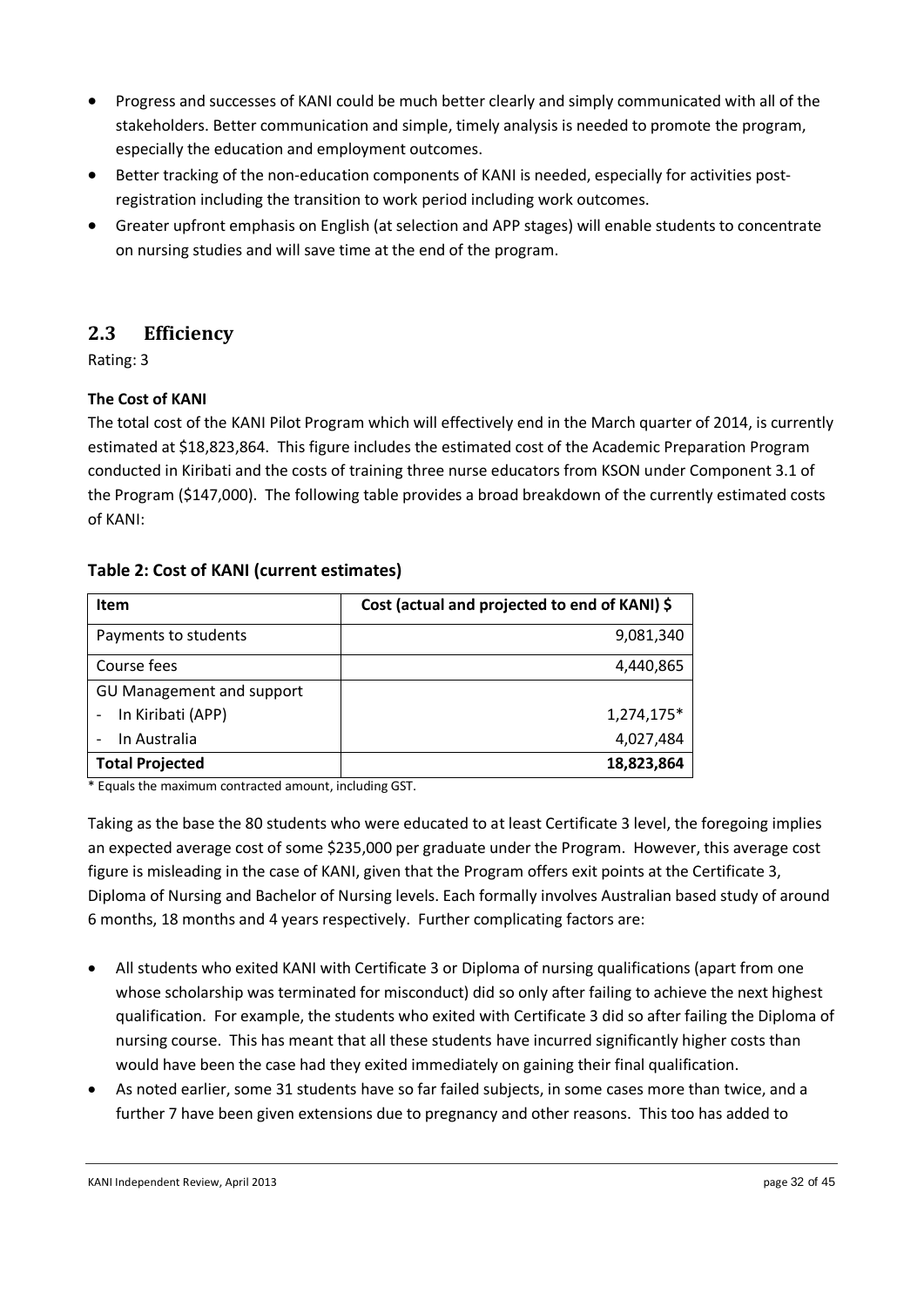overall costs, and contributed to significant variations in per student costs relative to qualifications achieved.

As of 12 March 2013, of the 84 students who entered the KANI Program, 16 have exited with Diploma, Certificate 3 or no qualification, 38 have so far graduated with Bachelor of Nursing, 1 has graduated with a Bachelor of Social Work and 29 are still studying, of which 26 are expected to graduate with Bachelor of Nursing and 3 with Bachelor of Social Work. Against that background, the following sets out the currently predicted per student average costs of achieving each level of qualification provided for under KANI:

# **Table 3: Average Cost of KANI Qualification**

|                 | Nil<br>$(2-3$ yrs study) | Certificate 3<br>$(3.5 \, \text{yrs study})$ | Diploma of<br><b>Nursing</b><br>$(3 \text{ yrs})$ | <b>Bachelor of</b><br>Nursing<br>(5yrs) | <b>Bachelor of</b><br><b>Social Work</b><br>$(6 \text{ yrs})$ |
|-----------------|--------------------------|----------------------------------------------|---------------------------------------------------|-----------------------------------------|---------------------------------------------------------------|
| No. of students |                          |                                              |                                                   | 64                                      |                                                               |
| Average cost*   | \$90,691                 | \$136,397                                    | \$231,510                                         | \$237,318                               | \$290,093                                                     |

Includes admin costs (\$1,916,622) and APP costs (\$1,274,175) totaling \$40,390 per student. These are allocated pro rata, since they were not included in individual student cost data provided by GU. Average years of study are within the KANI program and include APP, NDPP and then academic courses. Certificate 3 is attained following Diploma studies.

### **Cost Relative to Employment Outcomes**

Since the key outcome of KANI is "I-Kiribati nurses are qualified and working in Australia (or internationally) in the field of nursing," the actual and expected international employment outcomes from the program are critical to assessing its success or otherwise.<sup>63</sup>

The following table summarises employment outcomes to date (again, as at 12 March 2013). The analysis shown in the Table reflects, among other things, the fact that none of the 15 students who exited the program with a Diploma of Nursing or lower qualification have been successful in finding employment in Australia or elsewhere internationally (but some are now doing further nursing studies in KSON). As noted above, all remaining 68 students have graduated, or are expected to graduate, with Bachelor of Nursing or Bachelor of Social Work degrees. Of these 68, moreover, 2 have returned to work as nurses in Kiribati and 1 has, or is planning shortly, to join her partner in Fiji and seek employment there. As a best case scenario, therefore, the KANI Program will potentially result in 64 registered nurses eventually working full time in Australia and NZ and perhaps 1 in Fiji.<sup>[64](#page-32-1)</sup>

<span id="page-32-0"></span><sup>63</sup> Interesting though, this was not an objective listed in the program's design M&E framework.

<span id="page-32-1"></span><sup>&</sup>lt;sup>64</sup> It is also possible that the 2 RNs who returned to Kiribati will work internationally at some time in the future. Given the uncertainties, however, it is impossible to ascribe any "value" to this at the present time. The work prospects of the student going to Fiji are also unknown at this time and hence, is also ascribed nil value in the following analyses.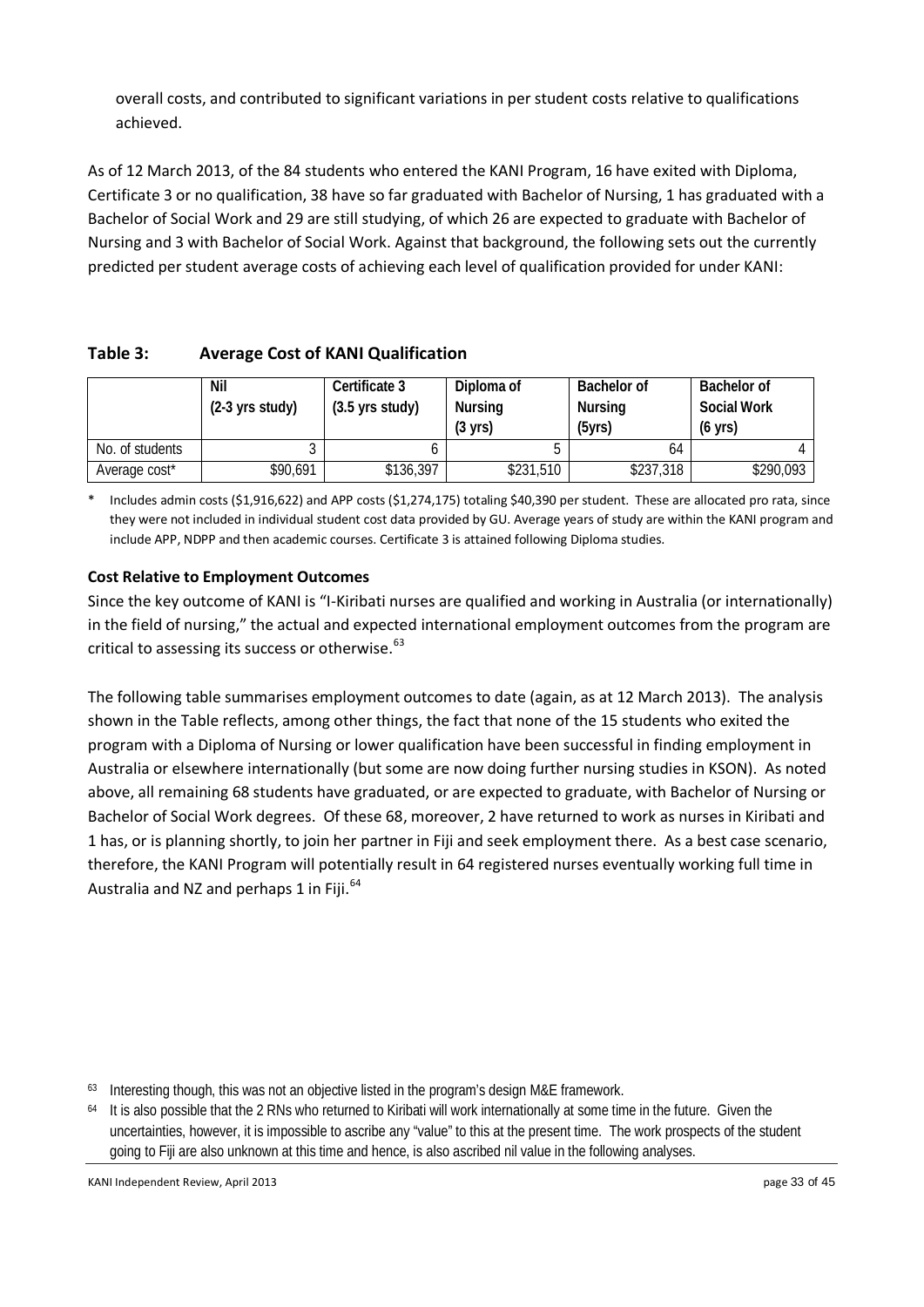| <b>Cohort</b> | <b>Employed</b><br>Full time (>35 hrs<br>pw) | <b>Employed part time</b><br>(average 25 hrs pw) | Looking for work in<br>Aust/NZ | <b>Still studying</b> |
|---------------|----------------------------------------------|--------------------------------------------------|--------------------------------|-----------------------|
|               |                                              |                                                  |                                |                       |
|               |                                              | 11                                               |                                |                       |
|               |                                              |                                                  |                                | 21                    |
| Total         |                                              |                                                  |                                | 29                    |

#### **Table 4: Employment Status by Student Cohort**

It should be noted that the 7 students from cohort 3 listed as employed part time are also still studying for their Bachelor of Nursing degrees. One of the key lessons to be drawn from the experience with KANI to date is that engaging in part time work during study is extremely important to a student's prospects of gaining employment post-graduation. Experience so far also suggests that once a student gains part time employment there is a high probability that they will progress to full employment within 6 to 12 months.

It is difficult to compare the employment results with other similar programs e.g. the Seasonal Workers' Program where employers apply for 457 visas to bring into Australia specific workers; and the MTC program where training and employment is done in close association with employers (shipping companies). No costings for these two programs were available for the review team so cost comparisons are not possible. KANI graduates have the added benefit of gaining qualifications which enable them to move between training providers (post-graduate), employers and countries. Flexible work arrangements are also now available through additional visa options. This enhances their employability and work options.

**Reflecting the foregoing, as a best case scenario, the KANI program will achieve an outcome of 65 registered nurses ultimately working full time in Australia and NZ at a cost of some \$290,000 each. (\$285,000 if the student in Fiji is included)**. This compares with \$205,000 for an undergraduate AAS (approx. 4 years) and \$27,000 for a Pacific award (AAPS). The success rate of AAS generally is 97%; 92% for students from Pacific countries; and 87% for students from Kiribati<sup>65</sup>.

### **Cost Benefit Analysis (CBA)**

The Terms of Reference require development of a framework for assessing the costs and benefits of KANI and a preliminary cost benefit assessment.

The costs of KANI are directly measurable as indicated above. In theory, the benefits will arise from:

- The future income of KANI nurses working abroad
- Likely multiplier and poverty alleviation impacts of remittances back to Kiribati by these students while working internationally. (Remittances themselves are a transfer between individuals and hence, are not counted as additional benefits in terms of CBA methodology.)
- Possible workplace productivity enhancements in the Kiribati health sector arising from the transfer of superior work skills and knowledge by returning KANI trained nurses.

<span id="page-33-0"></span><sup>65</sup> Data from Australia Awards Scholarships and Fellowships Section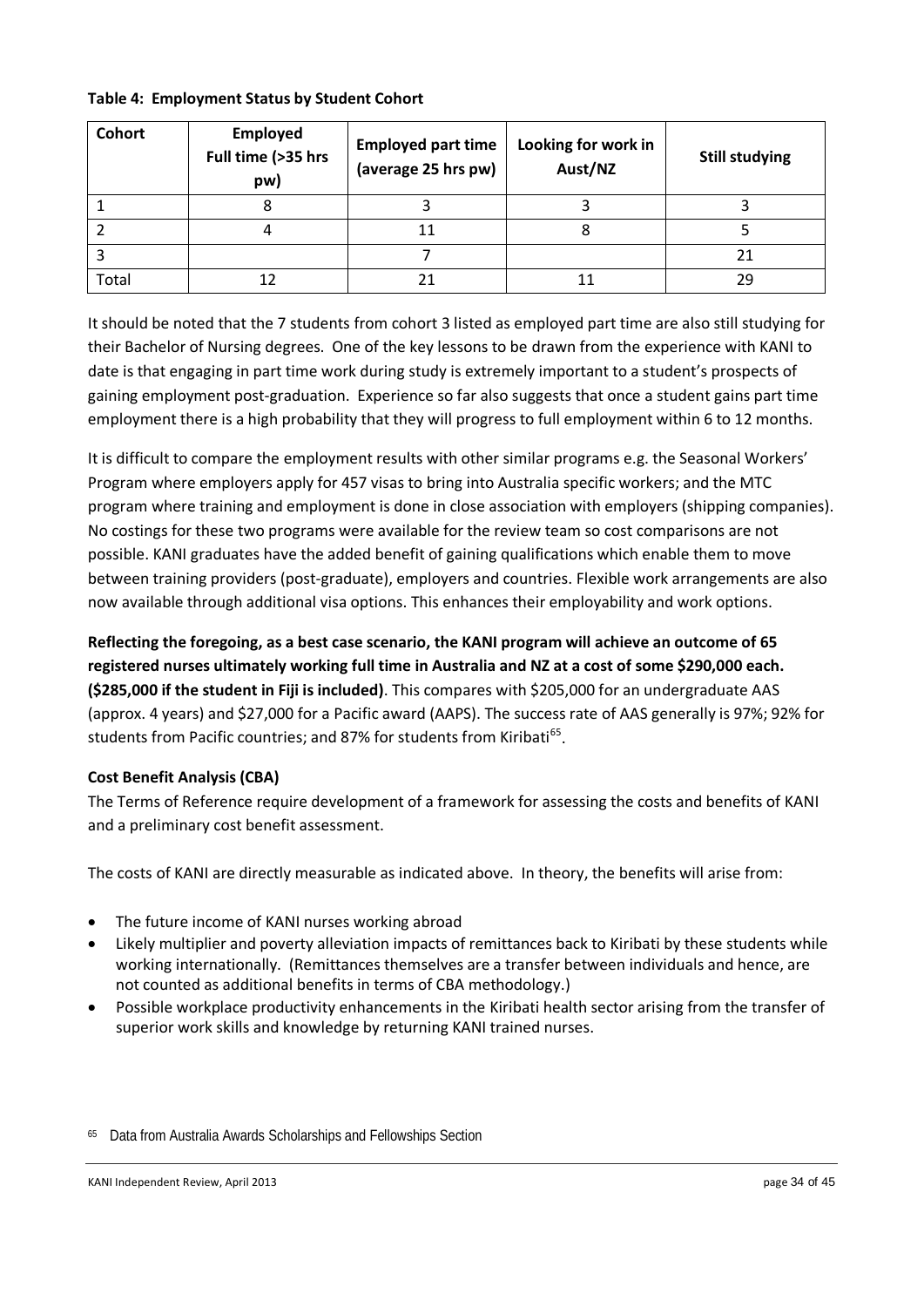• Possible social and economic benefits for future Kiribati migrants to Australia that may arise from establishing, through KANI, a larger community of Kiribati expatriates in Australia, and South East Queensland in particular.

CBA, of course, is predicated on an ability to quantify benefits in monetary terms. From among the potential benefit streams identified above, it is only the future potential income of KANI nurses that can be quantified with any degree of confidence, certainly within the timeframe and scope of this Report. Anecdotally, nevertheless, a number of observations can be made in regard to the other, indirect, benefit streams identified.

It is likely that the multiplier impacts of KANI induced remittances will not be large given Kiribati's reliance on imports for most goods and services consumed. Moreover, given the dominance of competency in English in the awarding of KANI scholarships, it appears most KANI students come from the relatively better off strata of Kiribati society who have the better skills in spoken English. As such, the direct poverty alleviation impacts of KANI induced remittances may also be weak. Studies (albeit somewhat dated) that are available on the economic impact of remittances to Kiribati by seamen trained through the Kiribati Maritime College<sup>[66](#page-34-0)</sup> confirm that most remittances tend to support current consumption, especially among recipients in the outer islands. They also suggest however, that seafarer remittances are important in supporting modest investment in brick houses, in the establishment of small businesses and in the payment of school fees, all of which would have some, modest knock on impacts. Further insights to the economic impacts in Kiribati of seafarer remittances is expected to become available in the next month or so from new research currently being sponsored by NZAID.

Irrespective, and as is demonstrated from the results of the preliminary CBA presented below, it would require a continuation of KANI over many years before remittances from nurses trained under the program would have any significant economic or social impact on Kiribati. Possible health sector productivity enhancements from KANI trained nurses returning to Kiribati are also likely to be small, especially in current circumstances where there is already a sufficient supply of locally trained nurses to fill all available funded nursing positions in the country. The fact that KANI graduates do not have qualifications in midwifery, a pre requisite for registered nurses in Kiribati, also limits their prospects of easily integrating with the Kiribati nursing workforce<sup>67</sup>.

The possible social and economic benefits of KANI in assisting future Kiribati migrants to Australia are impossible to quantify at the present time. Suffice to say, however, that the GOK places considerable value on the concept of establishing communities of its citizens internationally to support its goal of "migration with dignity". It is therefore a significant factor that does need to be captured, anecdotally at least, in assessing the overall costs and benefits of KANI.

<span id="page-34-0"></span><sup>66</sup> See, for example, "Working Overseas: Seafarer's remittances and their distribution in Kiribati," Maria Byronic, Asia Pacific Viewpoint, Vol 47, No 1 April 2006

<span id="page-34-1"></span><sup>&</sup>lt;sup>67</sup> It is noted that KANI graduates can transition to work in Kiribati provided a 6-12 month probation is served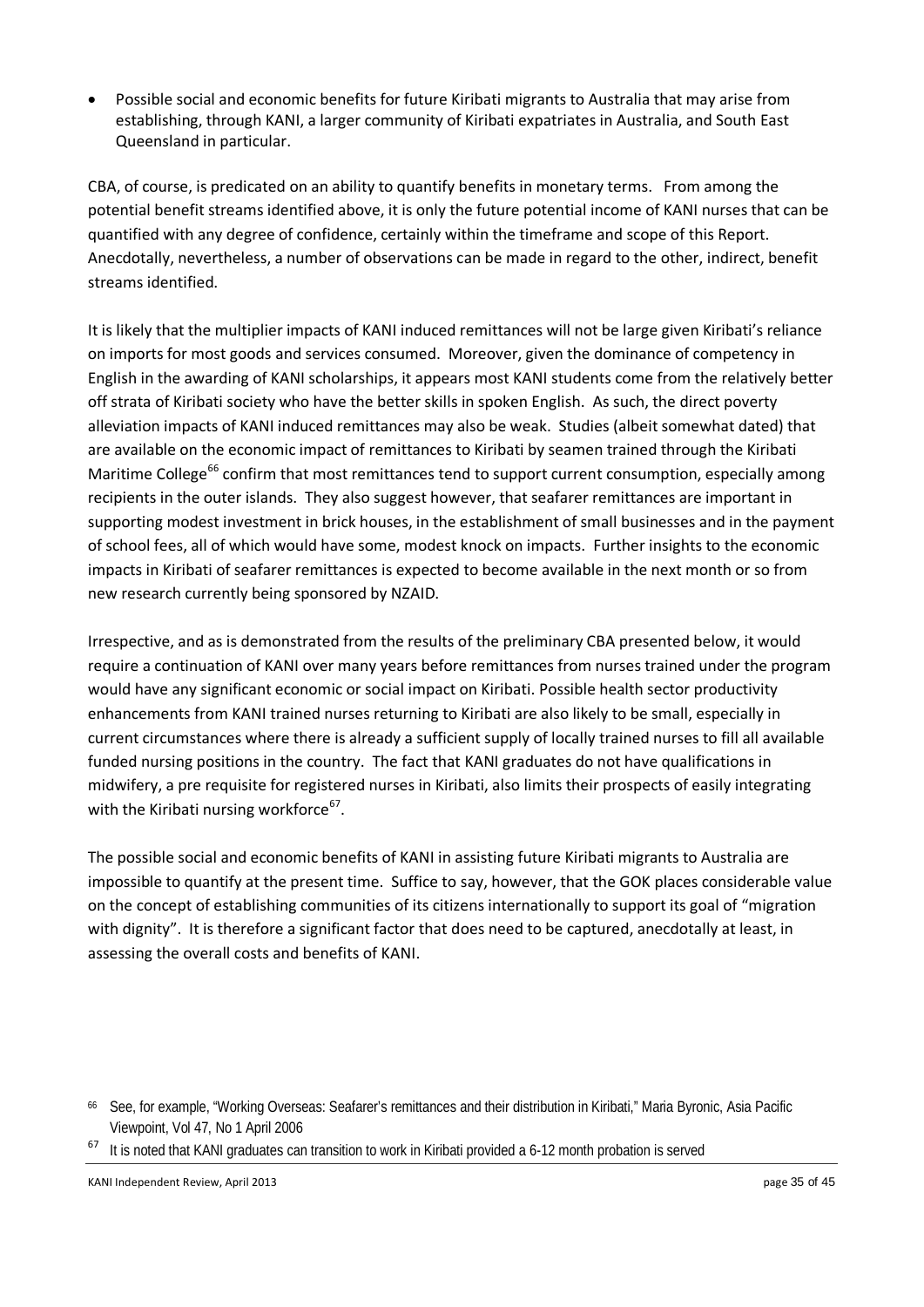#### **Results of the Preliminary CBA**

Critical to the outcomes of any CBA are obviously the assumptions employed. These are provided in detail at Annex 14. In essence, and consistent with the analysis that was done as part of the KANI's design, 2 scenarios are assessed:

- a "best case" where all 65 KANI RN and BSW graduates and students still in Australia and NZ obtain full time employment from 2015, with many transitioning through part time work in the interim, and remain working internationally for 12 and 25 years<sup>68</sup>.
- A "worse case" where 10 further KANI students are required to return home because of lack of work, leaving 55 RNs working full time from 2015 for periods of 12 and 25 years. This scenario is broadly in line with employment success rates so far experienced from cohorts 1 and 2 and is intended to provide some indication of the sensitivity of outcomes to different employment assumptions. Important to note, however, is that it is not conceivably the "worst case" outcome. This would be realized in the (unlikely) event that none of the 31 students currently without a job, including those still studying, ultimately fail to gain employment.

It is further assumed that the future income streams of both RNs and BSW graduates will correspond to the pay rates set by Queensland Department of Health for RNs and that there is annual progression through the pay points/grades. Rates are assumed to remain constant in real terms. Discount rates of 5% and 10% real are assumed.

The results of this analysis, summarised below, show that the benefit cost ratios for all scenarios are greater than 1, meaning, other things equal, the KANI program is delivering positive returns relative to the investment being made. However, the analysis suggests returns become only marginally positive (1.02) under the worst case scenario of 12 years working internationally assuming a 10% discount rate. The 12 years working internationally and 10% discount rate assumptions, furthermore, are probably the most realistic.<sup>[69](#page-35-1)</sup>

It is also important to recognise that the vast bulk of the benefits assumed to be realised are private, as distinct from public or social, in nature since they accrue to the individual nurses and the family network they may be supporting. The analysis also included an assessment of likely remittances and a distribution of the likely benefits assuming an Australian average tax rate of 20%. Assuming those working full time will remit \$5,000 per year and those working part time remit \$1,000 per year, the Net Present Value (2012 prices) of total remittances varied between \$1.5 million and \$4.1 million across all scenarios. **As noted** 

- <span id="page-35-0"></span><sup>68</sup> The 12 and 25 year time frames replicate those used in the original CBA analysis of KANI. The 12 year period is based on research of remittance behaviour referred to in footnote 57 below, while 25 years is considered a reasonable outer bound in terms of a likely international working career. It is in the nature of discounted cash flow analysis, moreover, that most of the NPV of a nurse's future salary would be realised within this timeframe. Extending the analysis to 30 years for example, would add only around \$29,000, or slightly more than 4%, to the NPV of a nurse's earnings when applying a 10% discount rate.
- <span id="page-35-1"></span><sup>69</sup> Research on remittances by Tongan and Samoan nurses working in Australia published in 2004, for example, found that the average time working in Australia was 11.5 years; annual remittances averaged some \$3,200 in 1993 prices and remained relatively stable in comparison with other remitters included in the study. See "Remittances of migrant Tongan and Samoan Nurses from Australia, John Connell and Richard P C Brown, Human Resources for Health 2004, 2.2. The discount rate in theory should represent the opportunity cost of, in this case, the aid funds being invested. Given that aid monies generally are delivering goods and services into heavily undersupplied markets, a 10% real rate also seems the more realistic.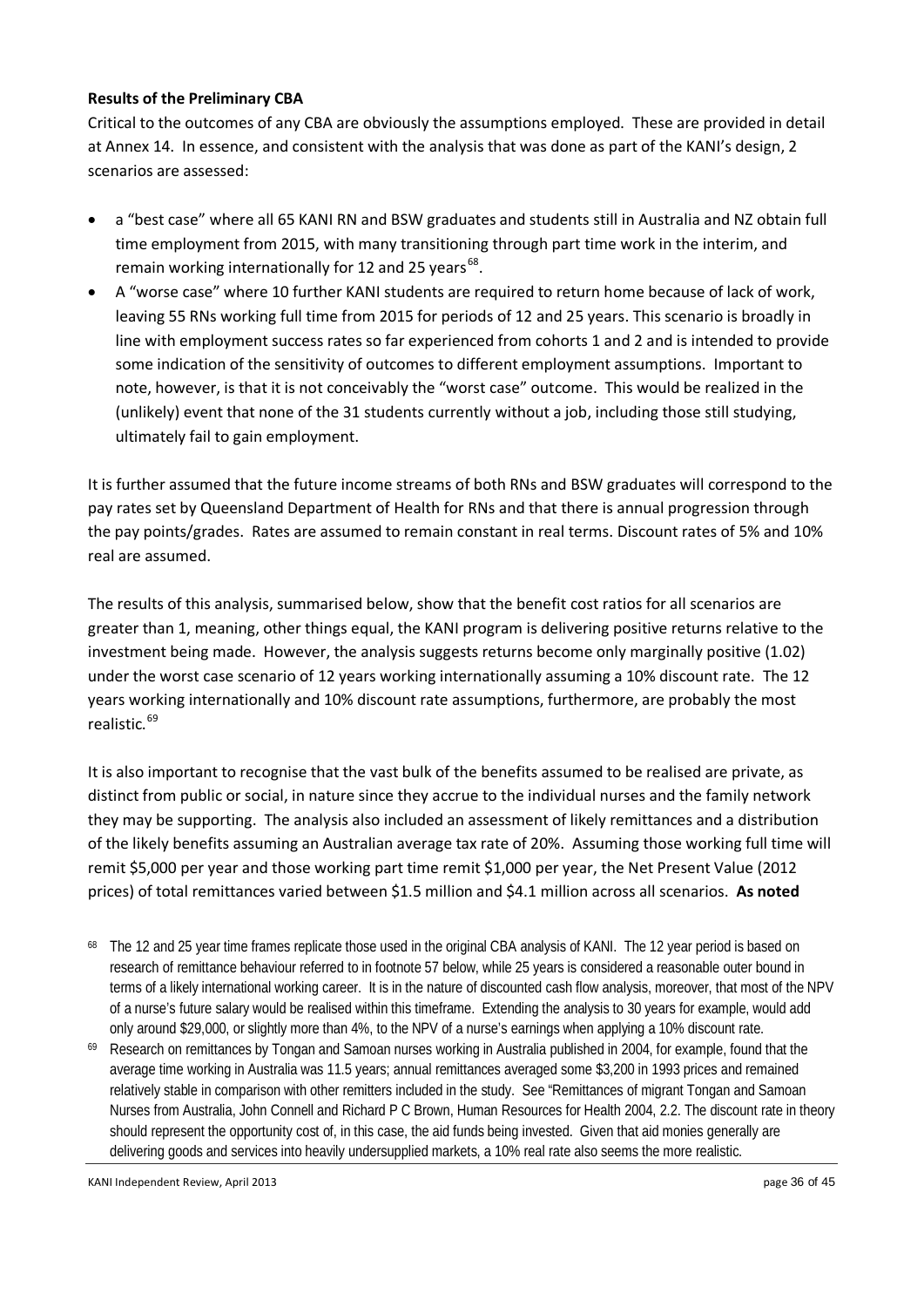**earlier, it is clear that KANI would need to operate for a considerable number of years if remittances from nurses trained under the program are to have any significant economic impact on Kiribati[70.](#page-36-0)** 

| <b>Working internationally</b> | <b>Best case</b> |     |    | Worse case |
|--------------------------------|------------------|-----|----|------------|
|                                | 5%               | 10% | 5% | 10%        |
| 12 years                       | 1.9              | 1.1 | 17 | 1.0        |
| 25 years                       | 3.2              | 1.7 | 27 | 1.5        |

#### **Table 5: Benefit Cost Ratios**

The results of the distribution analysis are provided in Annex 14.

### **Is KANI Cost Effective? Comparison with other Scholarship Schemes**

Evident from Table 2 and the subsequent analysis of costs versus prospective employment outcomes is that the actual and projected costs of outcomes so far from KANI are considerable. It is, however, difficult to make direct cost comparisons between KANI and other scholarship schemes given that the range of services and support provided to KANI students is significantly broader than those provided under ADS and ARDS awards. In particular, the KANI program provides significant extra support in terms of tuition to enhance English language skills, including through the APP, dedicated Student Contact Officers and some support for job search and related visa approvals post-graduation.

These difficulties notwithstanding the following comparison between the cost of a sample ADS scholarship and a Bachelor of Nursing degree suggests that, on average, and abstracting from the difference in course fees, KANI students completing a Bachelor of Nursing degree receive more than \$41,000 in additional support relative to a (broadly comparable) engineering degree sponsored under the ADS.

|                           | <b>ADS</b>                       | <b>KANI</b>                  |
|---------------------------|----------------------------------|------------------------------|
| Degree                    | 4 year Diploma plus Bachelor     | 4 year Diploma plus Bachelor |
|                           | of Engineering, University of    | of Nursing, GU               |
|                           | Technology, Sydney <sup>71</sup> |                              |
| <b>Course Fees: Total</b> | \$105,800                        | \$55,000                     |
| Diploma                   | $-523,800$                       |                              |
| <b>Bachelor Degree</b>    | $-$82,000$                       |                              |
| Other entitlements        | \$140,7000                       | \$182,000                    |
| Total                     | \$246,500                        | \$237,000                    |

#### **Table 6: Cost Comparison Between ADS and KANI scholarship**

Of the \$41,000 difference, around \$8,000 is accounted for by Transition to Work payments which arguably are critical to achieving desired employment outcomes from KANI. Even then, however, the additional \$33,000 of support per student does not appear to have enhanced academic outcomes relative to those being realised under the ADS as measured by completion rates. For KANI the predicted completion rate

<span id="page-36-1"></span><sup>71</sup> ADS awarded in Kiribati for studies commencing in June 2011. Details provided by Post

<span id="page-36-0"></span><sup>&</sup>lt;sup>70</sup> By way of comparison, remittances by (currently) around 1400 seamen graduates of the Kiribati Maritime Training College, an entity that has been in operation for some 50 years, amounted to \$11.2 million in 2011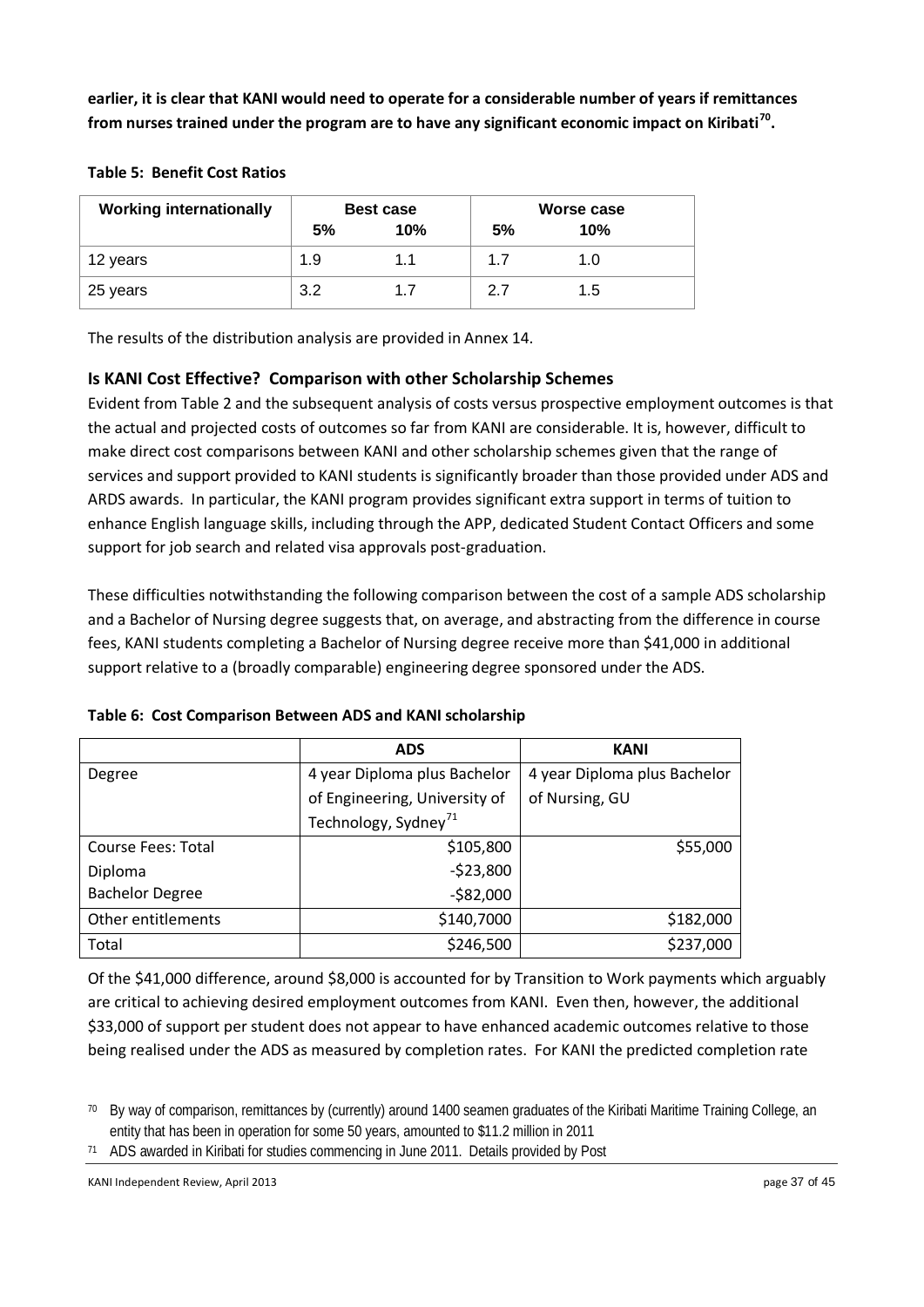arguably is the 68 students who will achieve Bachelor of Nursing or Social Work degrees (given that, as mentioned earlier, all students, bar one, who have so far exited KANI did so as a result of failing to achieve a higher qualification, not as a conscious choice). Taking as the base the 84 students entering the program, this implies a completion rate of 81%. This compares with assessed completion rates for ADS and ARDS awards in Kiribati of 85% and 67% respectively, and an average completion rate of 97% for Australian Awards Scholarships more generally, implying that the outcomes for KANI may in fact be slightly less relative to ADS awards.[72](#page-37-0) **On balance, therefore, if KANI is to continue, there appears to be a case for paring back the level of support to student to correspond more closely with that given under ADS, with the exception of transition to work payments.**

### **KANI Opportunity Costs/Values for Money**

Evident from the foregoing is that KANI is a relatively high cost program, particularly when assessed in terms of employment outcomes in prospect so far. For expenditure of between \$2 million and \$3 million a year, a lot could be achieved to address rising youth unemployment in the Pacific, for example, by increasing ADS awards, increasing places at APTC and/or  $KIT<sup>73</sup>$  $KIT<sup>73</sup>$  $KIT<sup>73</sup>$  to increase options for young people to work and migrate abroad which would increase numbers of beneficiaries. Further support to the education sector, particularly in Secondary School English language teaching, would also be a sound investment in labour mobility for young people.

If KANI is to continue as a program targeted to skilling nurses to Australian standards, then the recommendations of this Report will improve its cost effectiveness, both in terms of costs incurred and potentially in respect of employment outcomes. In particular:

- Closer alignment with ADS student support and conditionality;
- Stronger and stricter academic benchmarks for determining student progression beyond each exit point;
- Greater emphasis on facilitating employment opportunities at Certificate 3 and Diploma levels
- The possibility of upgrading KSON to deliver diplomas in nursing to Australian standards, thereby requiring less study time in Australia to achieve Bachelor of Nursing or other higher qualifications. Note: The economic viability of this option, however, would need to be further tested, including in comparison with possibilities for upgrading other regional nurse training institutions.

It is also evident from the experience with KANI so far, there are obvious risks to targeting skills development to a single occupation or employment sector in terms of achieving desired employment/international labour mobility outcomes. Currently in Australia these include: the hiatus in demand for RNs in Queensland; the complicated, uncertain and costly visa processes and the fact that DIAC's priority skills categories can change<sup>74</sup>.

<span id="page-37-0"></span><sup>72</sup> Source: Review of the Australia Development Scholarship and Australian Regional Development Scholarship Programs in Kiribati," Ceri Bryant, AusAID October 2009 and information provided by AusAID.

<span id="page-37-1"></span><sup>&</sup>lt;sup>73</sup> This is already happening to some degree through linkages being developed between the APTC and the Kiribati Institute of Technology and through direct scholarships to APTC.

<span id="page-37-2"></span><sup>74</sup> Current Consolidated Skilled Occupation List is at [http://www.immi.gov.au/skilled/\\_pdf/sol-schedule1-2.pdf](http://www.immi.gov.au/skilled/_pdf/sol-schedule1-2.pdf)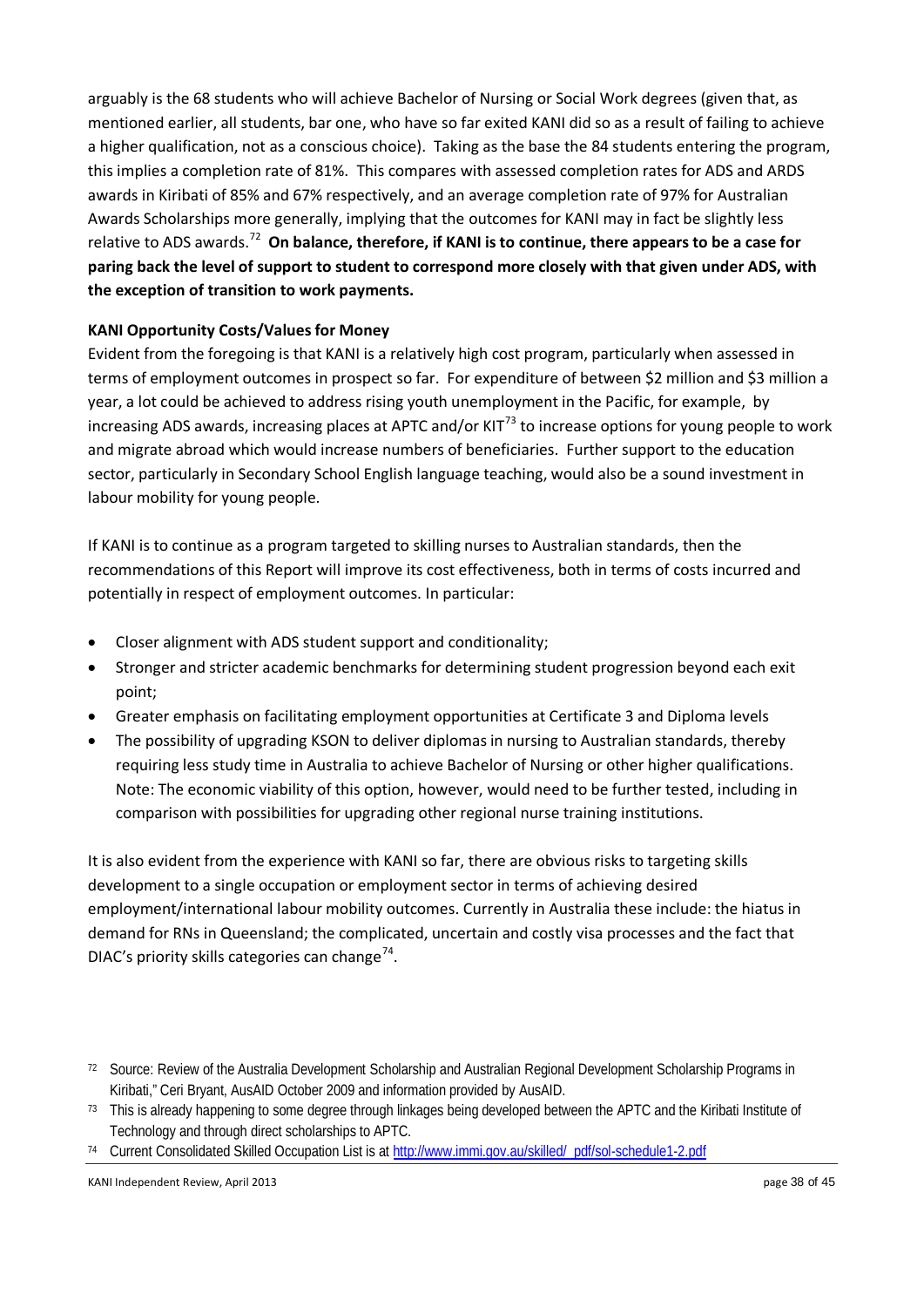Looking more broadly, one logical alternative to KANI in terms of delivering its objective might be to further enhance APTC links with employers internationally since they already skill youth (including from Kiribati) to international standards. The Review Team understands that there has been criticism of the APTC that it too is costly and that only a small number of students trained (72 out of 3,931 trained to June 2012) have succeeded in gaining international employment, mainly in Australia and NZ. It also understands, however, that the majority of trainees with the College are already in employment in their own countries and that skills training is provided in discrete tranches much the same as occurs with Australian apprenticeship schemes. There is no specific targeting or support provided to accessing international jobs. The fact that some 70 students of the APTC have found jobs internationally is, therefore, more by coincidence than by design. Notable also is the fact that course fees charged by the APTC, mainly for Certificate 3 qualifications, generally range between \$1,000 and \$2,000.

One of the key lessons from the experience with KANI, and of other similarly targeted training schemes such as the Kiribati MTC, is the critical importance of developing links with prospective employers. The public private partnership that exists between the MTC and German merchant shipping companies has clearly been the mainstay of the Colleges success to date in ensuring jobs will be available for students trained. In conjunction with any enhancements needed to the APTC's capacity to train more Kiribati youth, consideration could also be given to broadening the APTC's charter to develop similar links to employers, especially in Australia and NZ.<sup>75</sup> Further alternatives would be for Australia (and NZ) to provide preferential labour market access to those PICs most at threat from climate change and or further economic decline and/or, if KANI were not to continue, to direct some or all of the monies saved to further ARDS and ADS scholarships for Kiribati youth, including to APTC.

# *Recommendation:* **A***s part of the assessment of KANI's future, a thorough assessment should also be made of these and other potential options involving working with possibly more cost effective regionally based institutions in achieving international labour mobility objectives.*

### **KANI Management Model**

As highlighted earlier, there are weaknesses in having a university managing the KANI program. This is most obvious in the incentive for universities to push students through to Bachelor of Nursing studies, and as a consequence, the lack of sufficient emphasis in facilitating student exits at the Certificate 3 and Diploma of Nursing levels. Apart from that, and an obvious need for clearer, more coherent reporting on finances and student progress, the Review Team was unable to access any information from GoA on costs of administering other scholarship schemes, by which to assess the efficiency with which GU has used available resources to achieve outcomes. That said, there has been a steep learning curve for GU in managing the program and GU has adapted to lessons learnt. This is evident, for example, in the additional English language tuition it has offered, additional support in academic report writing, and stronger focus on "extra-curricular" support and encouragement afforded students. The results are evident in the general improvements in academic achievement through the three cohorts.

GU has also taken steps to improve its financial management of the project, including by passing responsibilities here to GU's central financial management team. Given the level of discrepancies in the

<span id="page-38-0"></span><sup>&</sup>lt;sup>75</sup> The Review Team recognises, nevertheless, that such a move would likely draw criticism from PICs, of Australia and NZ raiding their skill bases for their own benefit, but this could be managed.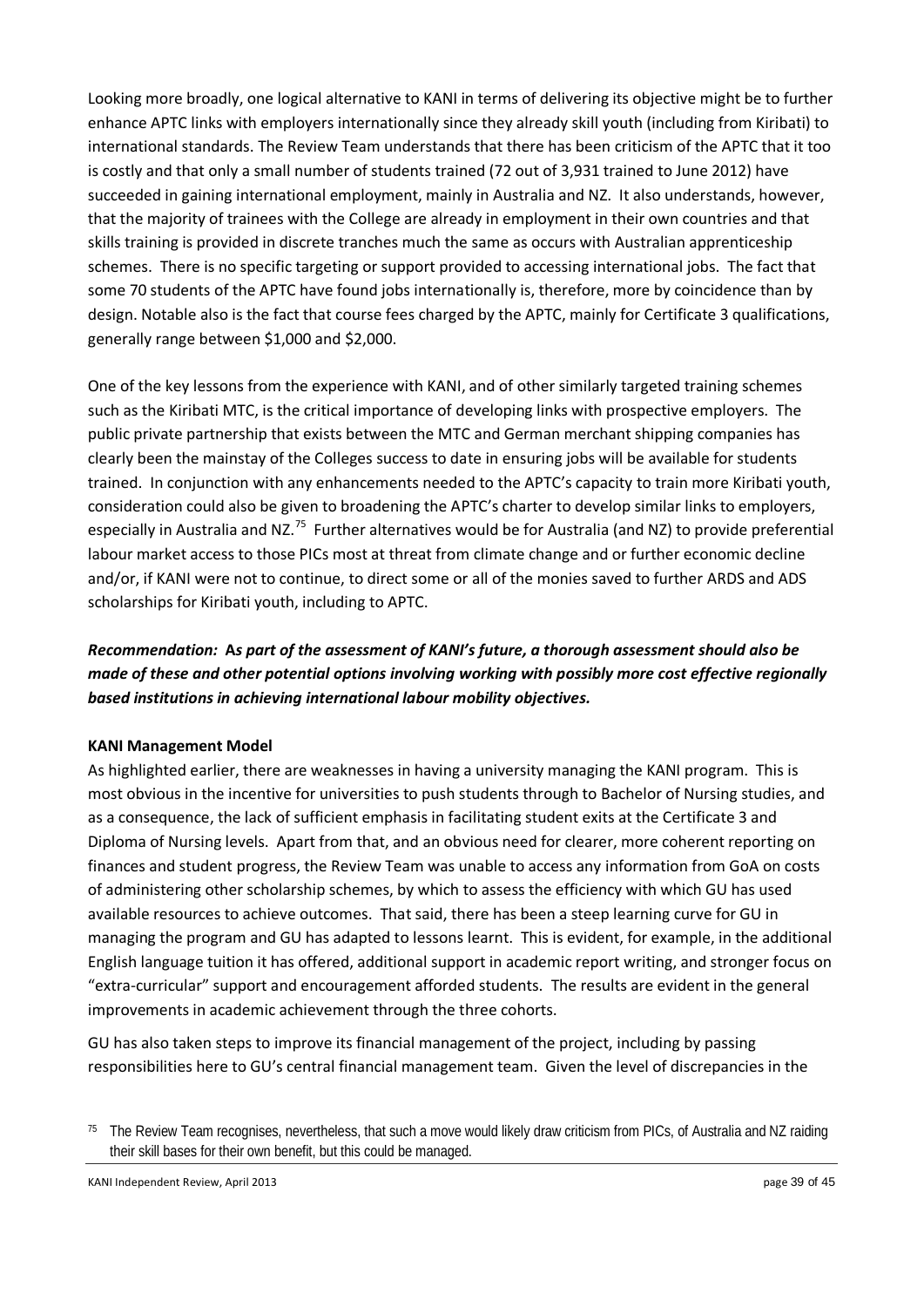financial and student data that the Review Team was given by GU for purposes of analyzing the Program, the review team welcomes an external audit of the Program that will be conducted in conjunction with the Completion Report.

There were also issues with GU management regarding the nurse educators' study program. The review team considers that proper plan of the best courses for them was not done prior to the students departing for Brisbane, and they also failed to include any direct teacher training component<sup>76</sup>.

# **2.4 Sustainability**

Rating: 4

KANI contributes to sustainability through providing: Australian/internationally-recognised qualifications that enable students to be eligible for nursing registration in Australia; work in an area of established overseas labour demand; and where there is an existing migration pathway. While the nursing shortage globally continues as projected, and RNs and ENs remain on DIAC lists, the program should be sustainable. There are risks in targeting employment in a single occupation/sector, and costs likely will remain high. Sustainability could be enhanced through an increased GoA focus on secondary school English teaching in Kiribati to maximise IELTS eligibility for prospective KANI students and for other scholarship programs. All Australian Awards contribute to the long term development needs of Australia's partner countries in line with bilateral and regional agreements. KANI is no different except that students do not return to their countries of origin but migrate to Australia. Professional and social benefits from training I-Kiribati young people will remain long-term and flow on to their families both in Australia and Kiribati. In this case the long term development needs of Kiribati rely on decreasing population (including through migration), reducing overcrowding on atolls (through internal migration) and increasing employment and income generation opportunities for the existing island population, particularly for young people. As remittances increase, I-Kiribati parents may be able to privately send their children to study and work internationally as well as migrate themselves. However, there may be on-going risks to employment outcomes from KANI in Queensland, and generally throughout Australia given the vagaries and uncertainties that surround Australia's immigration laws.

Sustainability could be strongly enhanced if KANI was redesigned into, or absorbed within, an international labour mobility program. Better linking of education, skills and employment would enhance sustainable migration and employment results; participants with internationally benchmarked qualifications could easily move between training providers, employers and countries; and the high demand for skills and international qualifications could be addressed.

# **2.5 Gender Equality**

Rating: 4

The review team assessed the equal opportunity for women and men to participate in the KANI program. Although nursing is a predominantly female profession, it is noted that increasing numbers of males are applying with 3 in C1 (11%), 7 in C2 (21%) and 9 in C3 (35%). This is in contrast to the 6% (2 in 30) males who apply to KSON to be nurses<sup>[77](#page-39-1)</sup> and the 9.6% of the Australian nursing workforce generally who are

<span id="page-39-0"></span><sup>&</sup>lt;sup>76</sup> While no direct one-on-one training was delivered, the nurse educators shadowed academics while undertaking their course

<span id="page-39-1"></span><sup>77</sup> KANI Design Document, 2006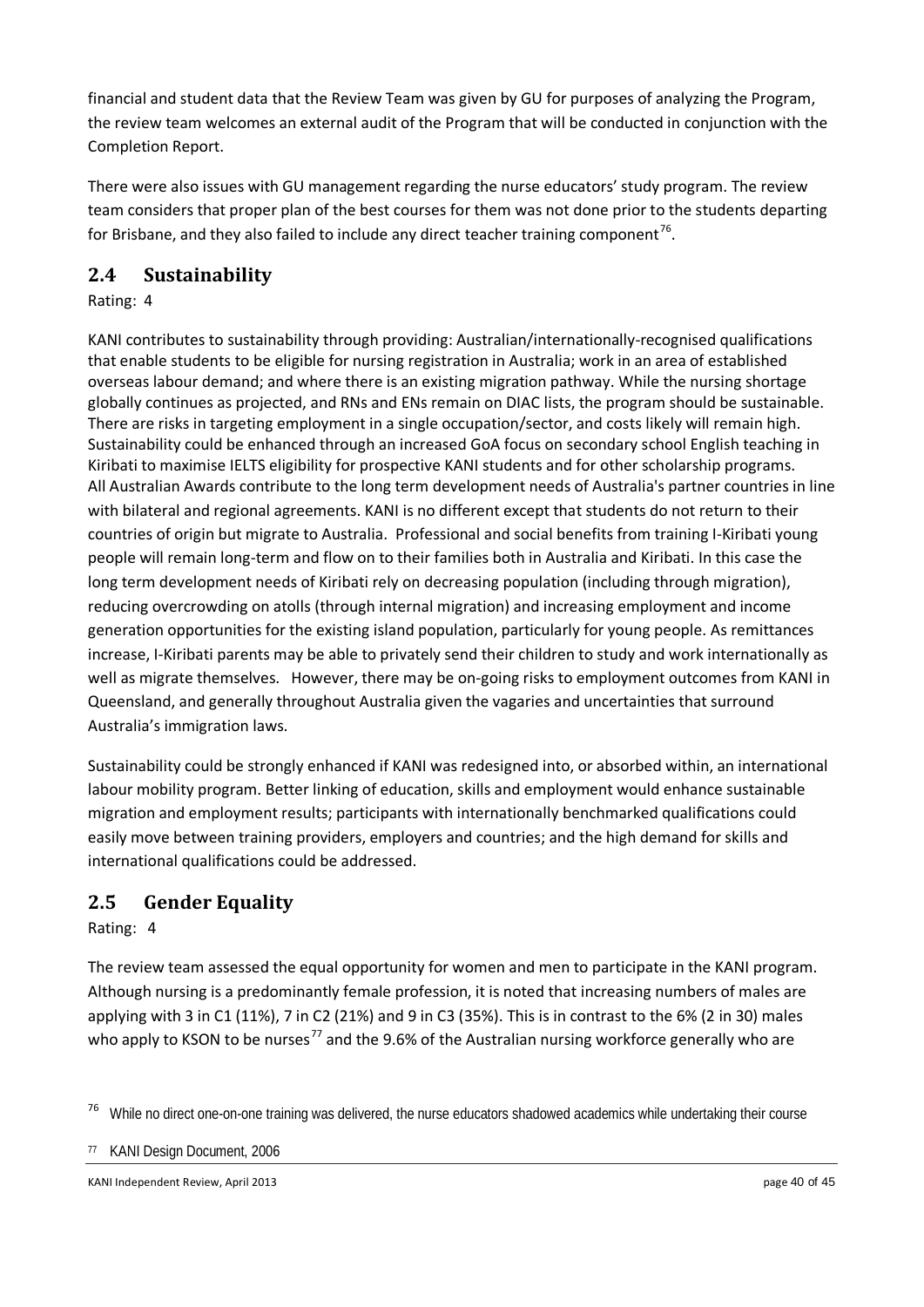males<sup>[78](#page-40-0)</sup> and 7.4% of the male nurse workforce in aged care<sup>[79](#page-40-1)</sup>. It was also significant during focus group discussions that males (and some females) were more likely to have had no desire during school years to enter the nursing professions before the opportunity to apply for KANI arose.

Of the 19 KANI males, 4 exited the program at DN level (two failed subjects numerous times, one was terminated); and 6 had to repeat subjects or semesters. While it is recognized the benefits of more males entering the nursing workforce, careful monitoring of the male involvement in the program is warranted given the dearth of education and employment opportunities for I-Kiribati women e.g. MTC recruit 180 males to be seafarers and 10 females for the Basic Steward and Hospitality Course.

# *Recommendation: The selection process limit the proportion of males to females to the proportion of male nurses in the Australian health workforce (10%) to maximize limited post-school opportunities for I-Kiribati females.*

Social and cultural issues related to gender roles and behaviour have been identified by GU staff and have been the cause for some students to be terminated or exiting the program. These behaviours generally reflect the social issues faced by young people within Kiribati – alcohol abuse, violence and pregnancy among young people. More needs to be done at the APP stage while still in Kiribati to acculturate students and to emphasise the obligations of scholarship awardees and conditionality of the scholarship. The recommendation under Student Pregnancy applies here also.

*Recommendation: The re-designed KANI should include a comprehensive gender strategy incorporating lessons learned.* 

# **3 Conclusion and Recommendations**

KANI is a unique, bold and innovative model for 'doing development' in small, environmentally fragile Pacific island countries. The KANI concept remains strongly relevant to the sustainable development needs of Kiribati; and to its adaptation policy of 'migration with dignity' to address serious climate change imperatives. The effectiveness of implementation (despite the likelihood of 68 Bachelor graduates and their employment internationally) has been compromised through: limited focus on support for employment outcomes; non-adherence to the design in setting realistic benchmarks for advancement to Bachelor level or exiting at Certificate 3 and Diploma levels; student pregnancies leading to increased extensions, repeating of semesters and subjects and re-scheduling of clinical placements; and a generally more lenient attitude to academic failures. This in turn has decreased efficiency, cost effectiveness and value for money.

KANI's structural attributes address the needs of Australian employers providing a qualification that Australian employers recognize, understand and value. It addresses English language proficiency and provides for the acquisition of specific skills and knowledge required by employers in the Australian health sector; it links students and graduates with employers; and it caters for employers' preference to source foreign workers from those already in Australia.

<span id="page-40-0"></span><sup>78</sup> Nursing and Midwifery Workforce Report 2011, National Health Workforce Series No. 2, Australian Institute for Health and Welfare, Canberra

<span id="page-40-1"></span><sup>79</sup> Nursing and Midwifery Workforce Report 2011, National Health Workforce Series No. 2, Australian Institute for Health and Welfare, Canberra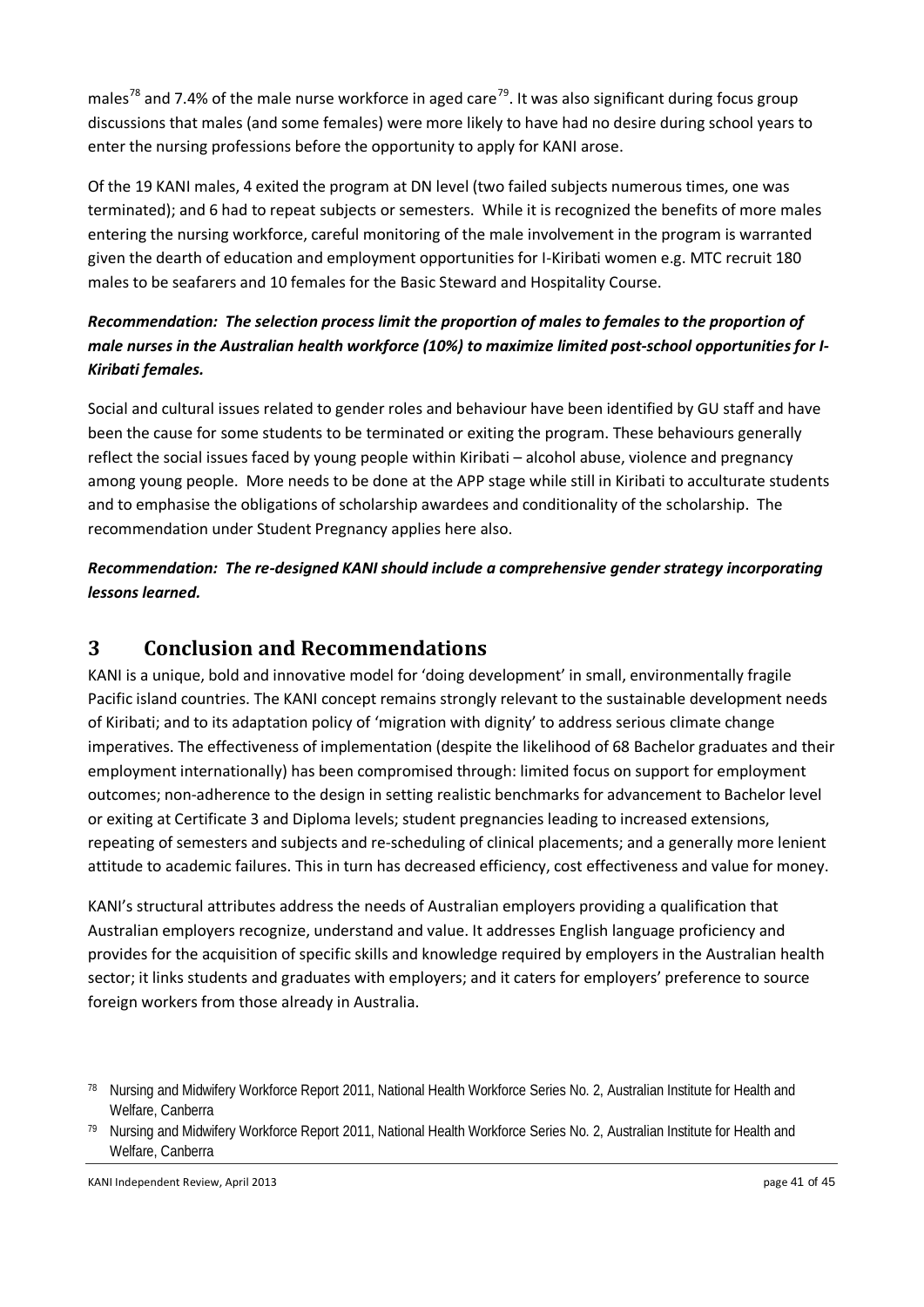The limited scope and scale of the KANI program means that its impact on youth unemployment and remittances can only be marginal. KANI is a pilot program originally designed to mobilize three cohorts of students (75 in total with only 45 expected to continue to Bachelor level studies) so appreciable impact on youth unemployment and remittances in Kiribati should not be expected.Given KANI graduates are only just beginning fulltime nursing work, it will be many years, and require many more trained cohorts, before remittances from nurses trained under the program might have any significant economic or social impact on Kiribati, especially if their families join them in Australia.

The KANI program will end mid-2014 and the review team recommends that (if it is to continue) it be redesigned to focus on awards for students from environmentally fragile PIC (including Kiribati) to train to international standards with the view to labour migration. This will broaden the geographical reach thus making it more equitable for PICs, increase the range of occupations and training, streamline management, ensure a development perspective, work closely with potential employers, address student social and behavioural issues identified through KANI, strategically match exit points with student progress and employment opportunities, support both education and employment components and ultimately improve cost benefit and cost effectiveness. The development impact will be measurable in PIC through increased remittances and decreased population pressure on scarce island resources.

The review team also recommends that possible alternate strategies for achieving the labour mobility objectives more cost effectively be thoroughly evaluated, including the options presented earlier in this Report.

# **Summary of Recommendations**

### *For GoA –if KANI is to continue*

- Consideration be given to expanding the KANI concept to other environmentally fragile PIC with adolescent populations more than 40%
- KANI program be re-designed as a labour migration program and include all current aspects of the program (education, migration, employment, remittances and other development outcomes)
- A thorough assessment be made of other potential options involving working with possibly more cost effective regionally based institutions in achieving international labour mobility objectives.
- Consideration be given to the feasibility and cost effectiveness of contracting any post-KANI program through an Australian commercial managing contractor rather than through an educational institution so that all activities (selection, English assessment, preparation programs, job search support etc.) across all sectors can be subcontracted, supported, managed, monitored and reported.
- If KANI is to be re-designed as a labour migration program, support for the long-term and complex visa application process needs careful consideration; including negotiations between Australia's Pacific Desk and DIAC.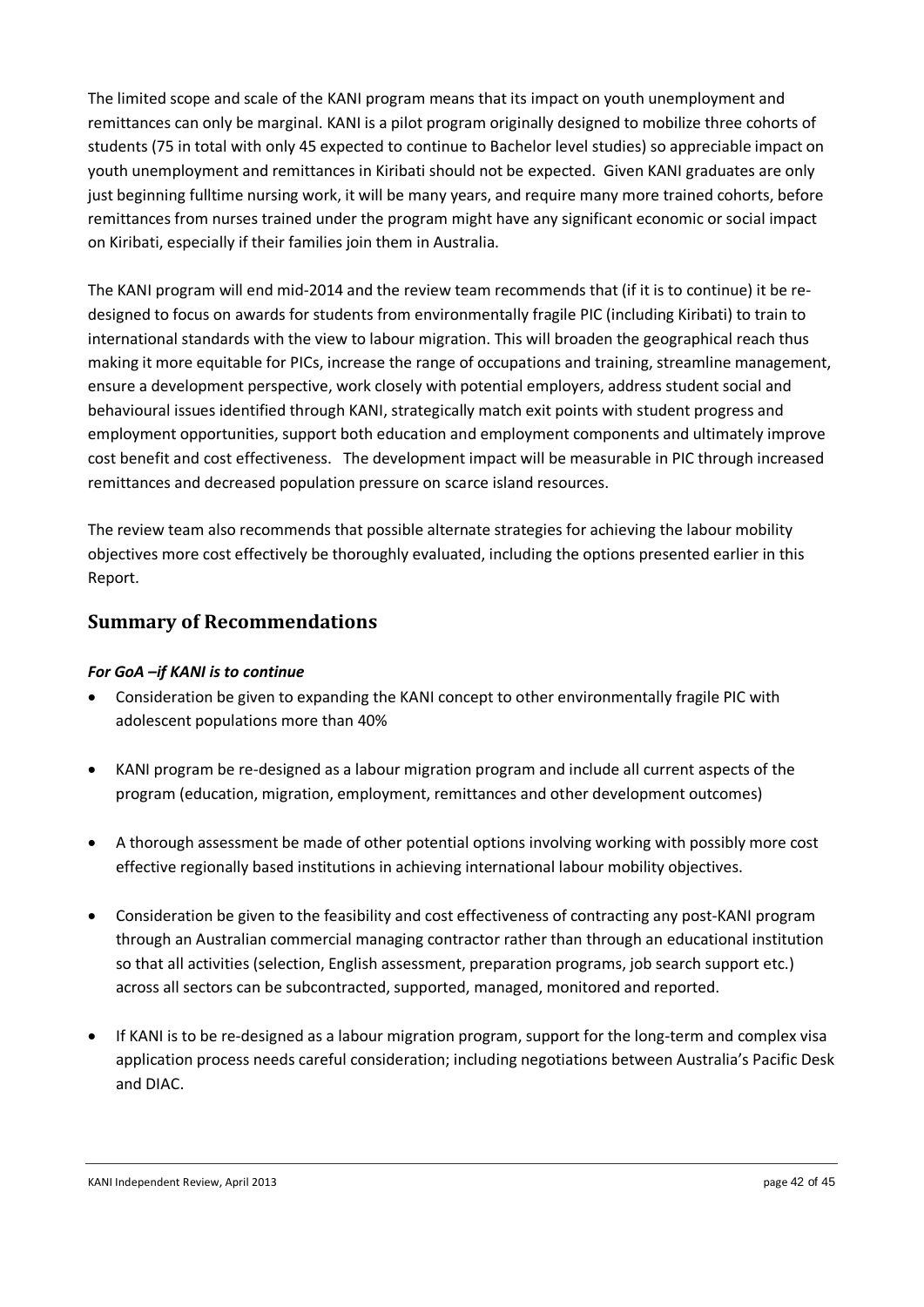- As part of the assessment of KANI's future, a thorough assessment should also be made of these and other potential options involving working with possibly more cost effective regionally based institutions in achieving international labour mobility objectives.
- The re-designed KANI should include a comprehensive gender strategy incorporating lessons learned.
- Consideration be given to expansion of Australia's education assistance in Kiribati to include support for English literacy in secondary schools to improve student's readiness for tertiary (including KANI) and technical education to Australian/internationally recognized standards

### **For KANI**

- To strengthen relevance of KANI to GoK and GoA policies and priorities, entry age to KANI be no more than 25 years; awards limited to one award per family per cohort (or year) and selection of school leavers be prioritised
- Transparency of the selection process be strengthened through more thorough engagement of GoA in approval of the students selected and in monitoring adherence to selection criteria (particularly age/school leavers and gender. Consideration be given to a formal audit of the KANI student selection process as part of the Independent Completion Report
- As Bachelor of Nursing entry and registration with AHPRA require IELTS 7, only this system be used in any future KANI program.
- Consideration be given to engaging KIT to conduct English testing (with capacity building if necessary) and other components of the Academic Preparation Program(in Kiribati) in the interests of strengthening links between KANI and Australia Pacific Technical College (APTC) and possible future pathways in health and community services.
- Stronger and stricter academic achievement benchmarks be applied to determine student eligibility to progress beyond each of the first two exit points to counteract the perverse incentives that currently exist towards pushing students into the Bachelor of Nursing course.
- Greater emphasis be given to linking students with potential employers during the Certificate 3 and diploma study phases, especially those unlikely to progress further.
- In future nursing education/migration programs, more emphasis and support be given to encouraging graduates to seek employment in Australia in regional areas and interstate
- KANI scholarship conditionality be mainstreamed in line with the AAS program e.g. course fees and management fee paid direct to education institution; no extension if more than 2 subjects failed; introductory academic program; English for academic purposes; pastoral support, health care services etc. all provided
- KANI students be better briefed during the APP on the benefits, conditions and obligations of the scholarship including extra cost, scheduling and difficulties associated with studying while pregnant or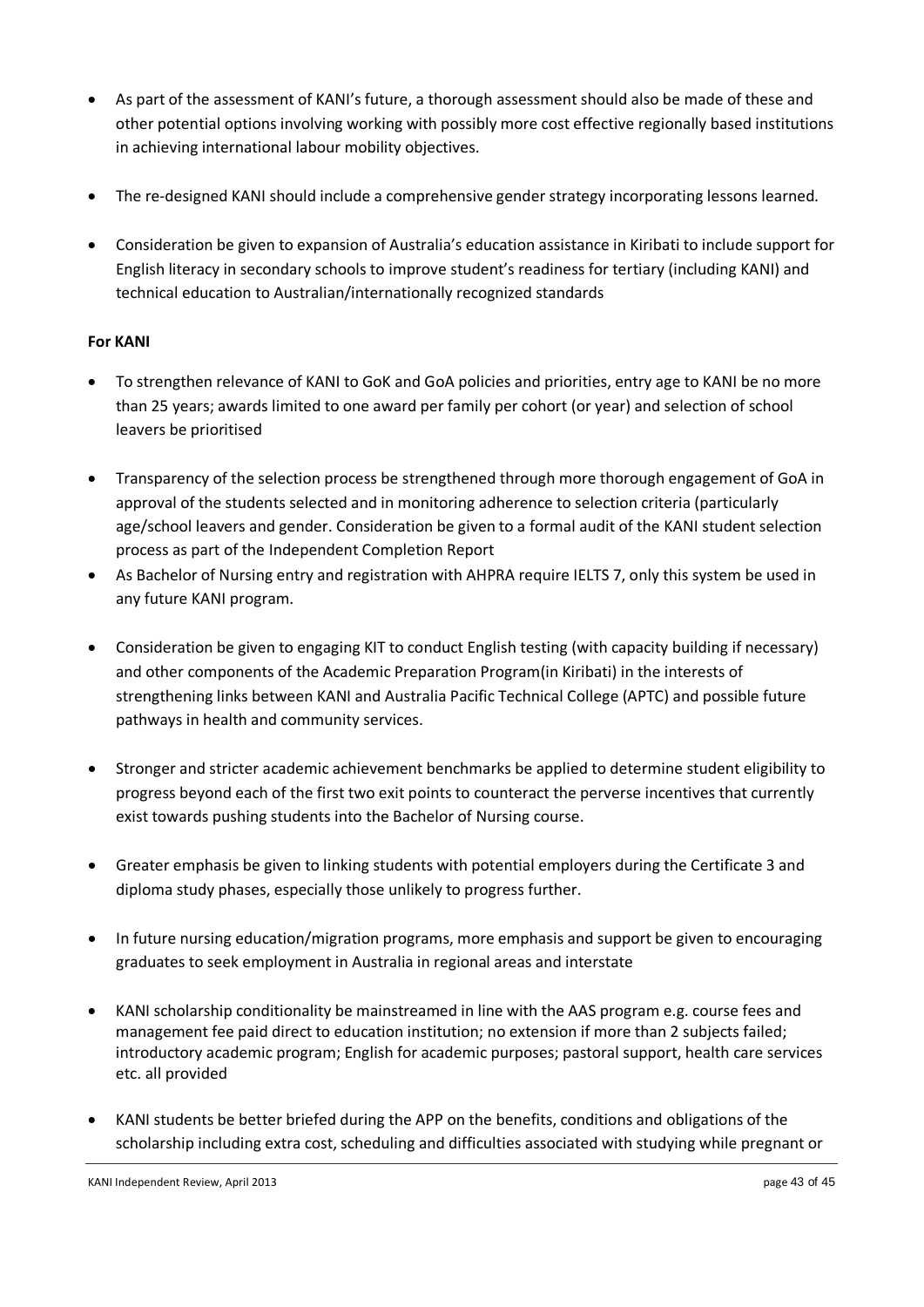with children. Active engagement of KFHA in counseling and providing services (including pregnancy testing) for all students on safe sex and contraception is advised.

- The Independent Completion Report include a study on the social issues facing KANI students with the view to strengthening gender in any further KANI program.
- The selection process limit the proportion of males to females to the proportion of male nurses in the Australian health workforce (10%) to maximize limited post-school opportunities for I-Kiribati females.